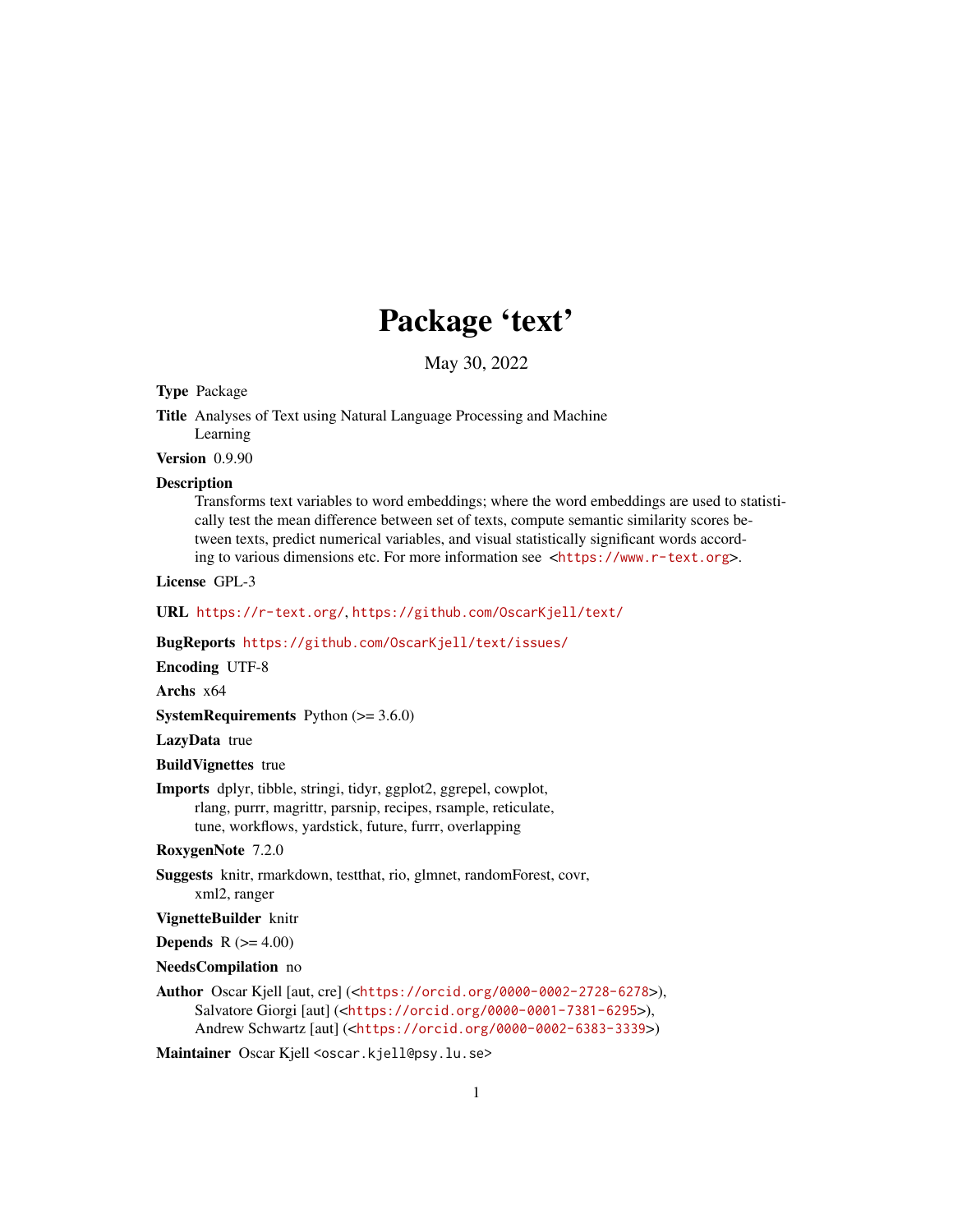Repository CRAN

Date/Publication 2022-05-30 11:20:02 UTC

# R topics documented:

| 3                                                                                                                                                                                                                             |
|-------------------------------------------------------------------------------------------------------------------------------------------------------------------------------------------------------------------------------|
| $\overline{\mathbf{3}}$                                                                                                                                                                                                       |
| $\overline{4}$                                                                                                                                                                                                                |
| 5                                                                                                                                                                                                                             |
| 5                                                                                                                                                                                                                             |
| 6                                                                                                                                                                                                                             |
| $\overline{7}$                                                                                                                                                                                                                |
| 8                                                                                                                                                                                                                             |
| 11                                                                                                                                                                                                                            |
| 12                                                                                                                                                                                                                            |
| 13                                                                                                                                                                                                                            |
| 15                                                                                                                                                                                                                            |
| 16                                                                                                                                                                                                                            |
| 18                                                                                                                                                                                                                            |
| 19                                                                                                                                                                                                                            |
| 19                                                                                                                                                                                                                            |
| 20                                                                                                                                                                                                                            |
| 21                                                                                                                                                                                                                            |
| 23                                                                                                                                                                                                                            |
| 28                                                                                                                                                                                                                            |
| 29                                                                                                                                                                                                                            |
| 30                                                                                                                                                                                                                            |
| 32                                                                                                                                                                                                                            |
| 37                                                                                                                                                                                                                            |
| 38                                                                                                                                                                                                                            |
| 39                                                                                                                                                                                                                            |
| 40                                                                                                                                                                                                                            |
| 41                                                                                                                                                                                                                            |
| 41                                                                                                                                                                                                                            |
| 42                                                                                                                                                                                                                            |
| 44                                                                                                                                                                                                                            |
| 45                                                                                                                                                                                                                            |
| 46                                                                                                                                                                                                                            |
| 49                                                                                                                                                                                                                            |
|                                                                                                                                                                                                                               |
| word_embeddings_4 \cdot \cdot \cdot \cdot \cdot \cdot \cdot \cdot \cdot \cdot \cdot \cdot \cdot \cdot \cdot \cdot \cdot \cdot \cdot \cdot \cdot \cdot \cdot \cdot \cdot \cdot \cdot \cdot \cdot \cdot \cdot \cdot \cdot \cdot |

**Index** [54](#page-53-0)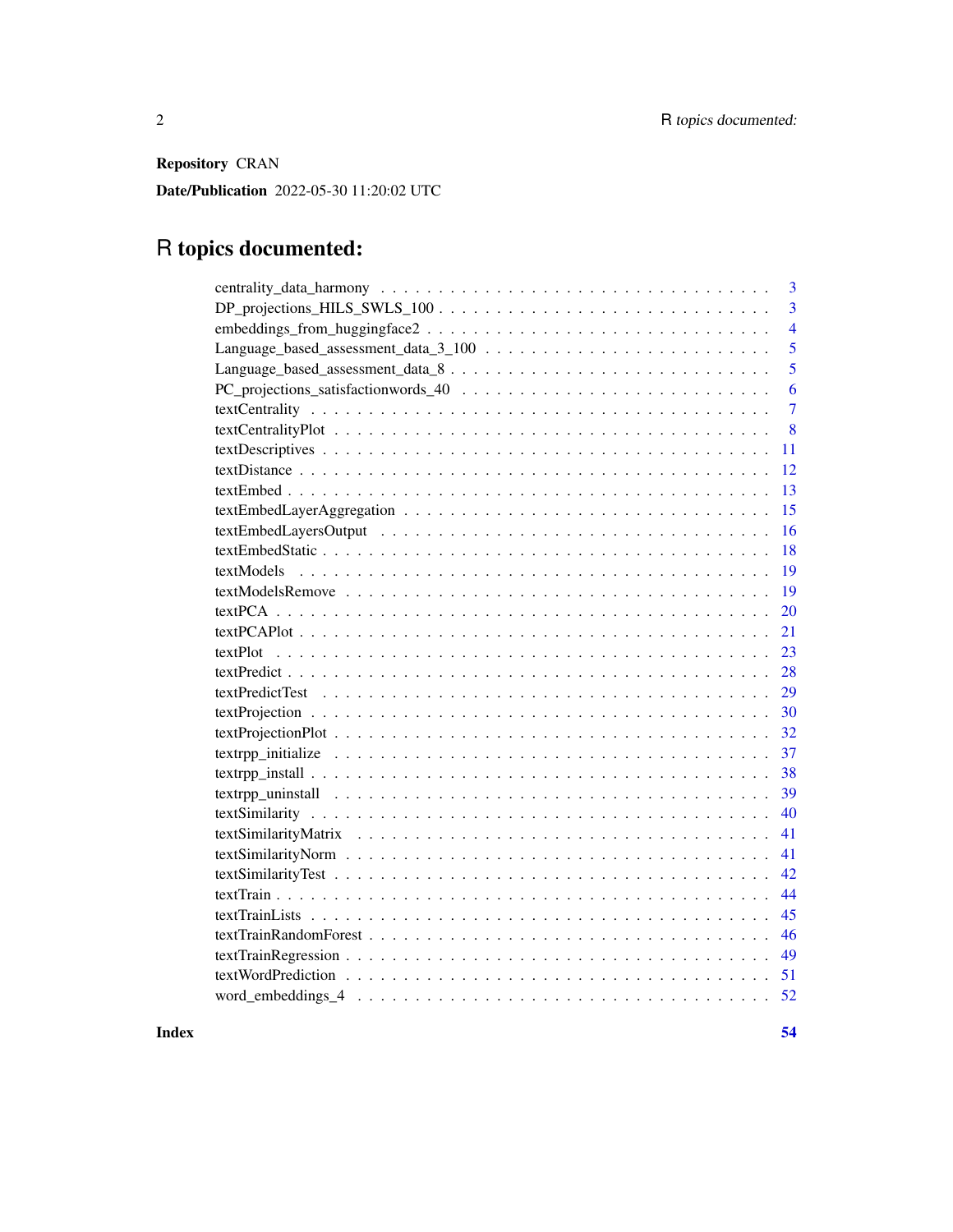<span id="page-2-0"></span>centrality\_data\_harmony

*Example data for plotting a Semantic Centrality Plot.*

### Description

The dataset is a shortened version of the data sets of Study 1 from Kjell, et al., 2016.

#### Usage

centrality\_data\_harmony

#### Format

A data frame with 2,146 and 4 variables:

words unique words

n overall word frequency

central\_semantic\_similarity cosine semantic similarity to the aggregated word embedding

n\_percent frequency in percent

#### Source

<https://link.springer.com/article/10.1007/s11205-015-0903-z>

DP\_projections\_HILS\_SWLS\_100 *Data for plotting a Dot Product Projection Plot.*

#### Description

Tibble is the output from textProjection. The dataset is a shortened version of the data sets of Study 3-5 from Kjell, Kjell, Garcia and Sikström 2018.

#### Usage

DP\_projections\_HILS\_SWLS\_100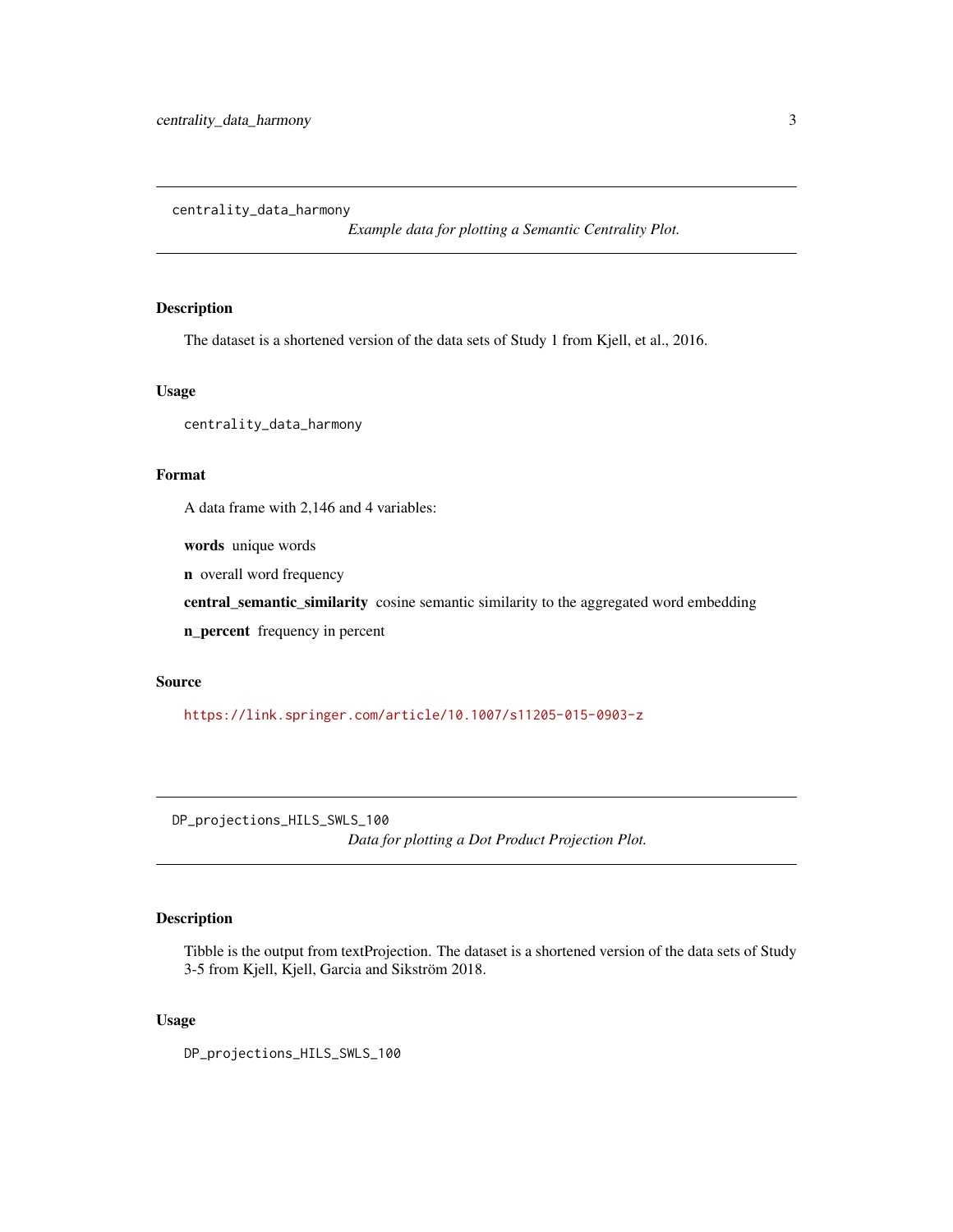#### <span id="page-3-0"></span>Format

A data frame with 583 rows and 12 variables:

words unique words

dot.x dot product projection on the x-axes

p\_values\_dot.x p-value for the word in relation to the x-axes

n\_g1.x frequency of the word in group 1 on the x-axes variable

n\_g2.x frequency of the word in group 2 on the x-axes variable

dot.y dot product projection on the y-axes

p\_values\_dot.y p-value for the word in relation to the y-axes

n\_g1.y frequency of the word in group 1 on the y-axes variable

n\_g2.y frequency of the word in group 2 on the x-axes variable

n overall word frequency

n.percent frequency in percent

N\_participant\_responses number of participants (as this is needed in the analyses)

#### Source

<https://psyarxiv.com/er6t7/>

embeddings\_from\_huggingface2

*Word embeddings from textEmbedLayersOutput function*

#### Description

The dataset is a shortened version of the data sets of Study 3-5 from Kjell, Kjell, Garcia and Sikström 2018.

#### Usage

embeddings\_from\_huggingface2

#### Format

A list with word embeddings for harmony words for only contexts. BERT-base embeddings based on mean aggregation of layer 1 and 2.

tokens words

layer\_number layer of the transformer model Dim1:Dim768 Word embeddings dimensions

#### Source

<https://psyarxiv.com/er6t7/>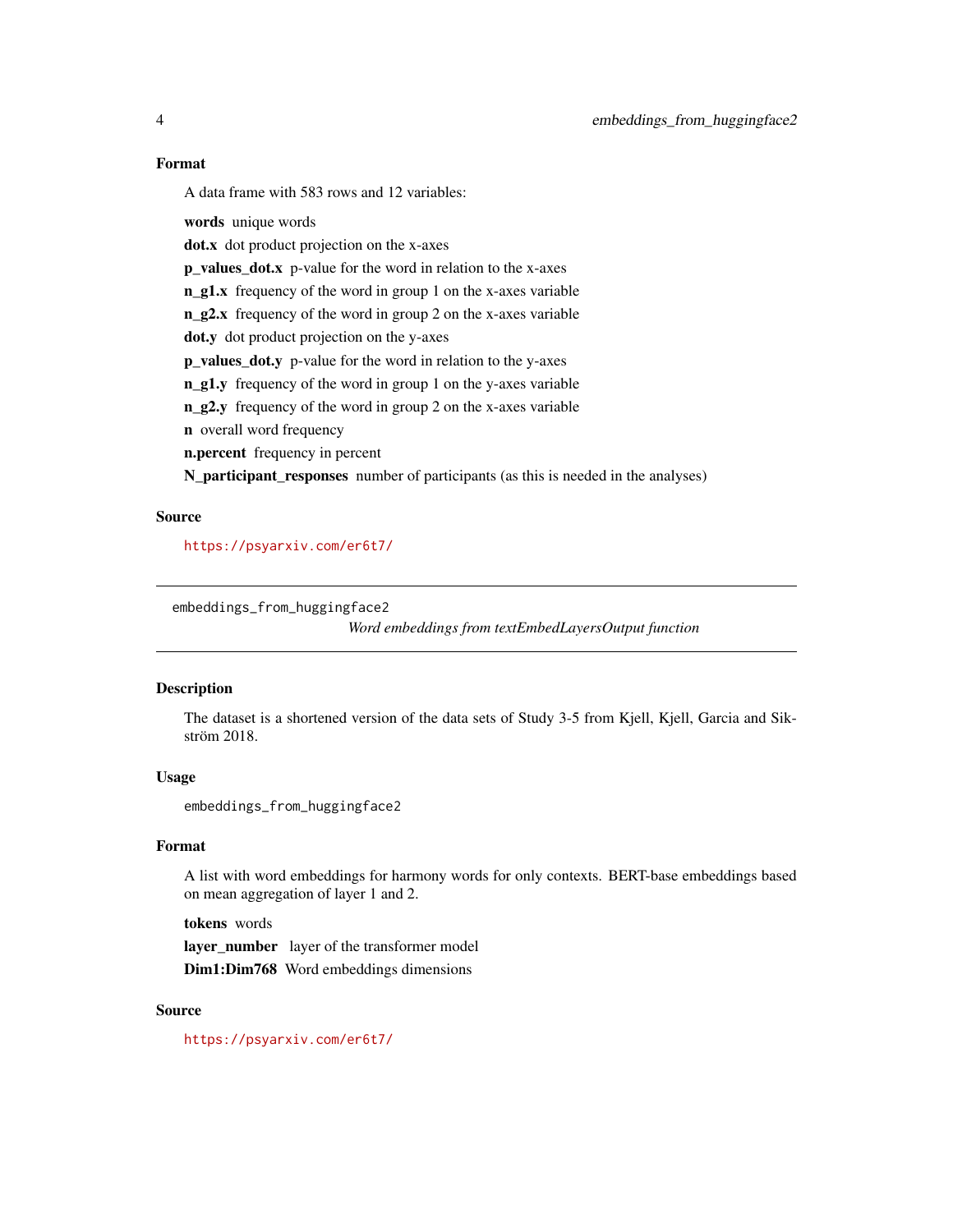<span id="page-4-0"></span>Language\_based\_assessment\_data\_3\_100 *Example text and numeric data.*

#### Description

The dataset is a shortened version of the data sets of Study 3-5 from Kjell, Kjell, Garcia and Sikström 2018.

### Usage

Language\_based\_assessment\_data\_3\_100

### Format

A data frame with 100 rows and 4 variables:

harmonywords Word responses from the harmony in life word question hilstotal total score of the Harmony In Life Scale swlstotal total score of the Satisfaction With Life Scale

#### Source

<https://psyarxiv.com/er6t7/>

Language\_based\_assessment\_data\_8 *Text and numeric data for 10 participants.*

#### Description

The dataset is a shortened version of the data sets of Study 3-5 from Kjell et al., (2018; https://psyarxiv.com/er6t7/).

#### Usage

Language\_based\_assessment\_data\_8

#### Format

A data frame with 40 participants and 8 variables:

harmonywords descriptive words where respondents describe their harmony in life satisfactionwords descriptive words where respondents describe their satisfaction with life harmonytexts text where respondents describe their harmony in life satisfactiontexts text where respondents describe their satisfaction with life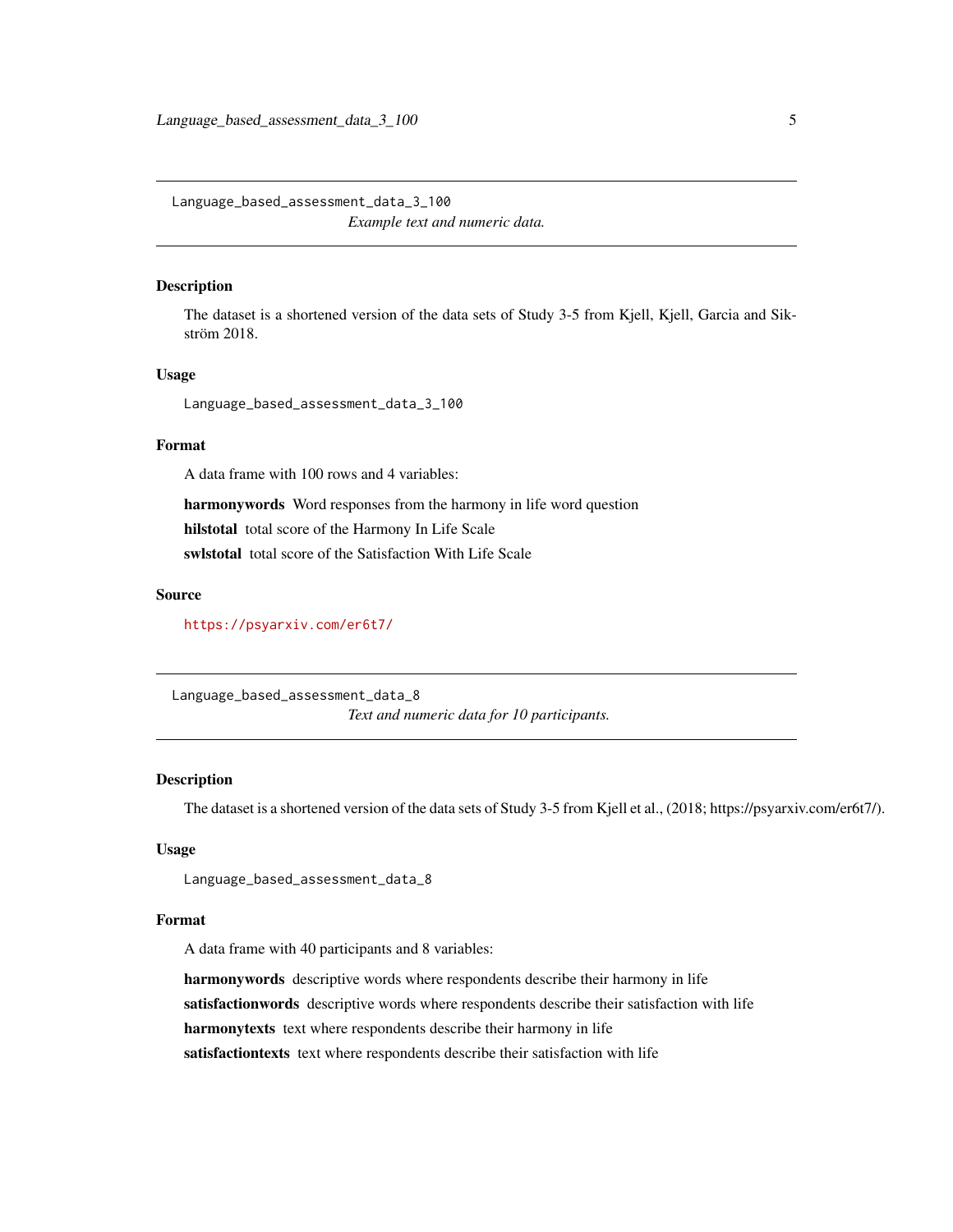hilstotal total score of the Harmony In Life Scale swlstotal total score of the Satisfaction With Life Scale age respondents age in years gender respondents gender 1=male, 2=female

### Source

<https://psyarxiv.com/er6t7/>

PC\_projections\_satisfactionwords\_40 *Example data for plotting a Principle Component Projection Plot.*

### Description

The dataset is a shortened version of the data sets of Study 1 from Kjell, et al., 2016.

#### Usage

PC\_projections\_satisfactionwords\_40

#### Format

A data frame.

words unique words

n overall word frequency

Dim\_PC1 Principle component value for dimension 1

Dim\_PC2 Principle component value for dimension 2

### Source

<https://link.springer.com/article/10.1007/s11205-015-0903-z>

<span id="page-5-0"></span>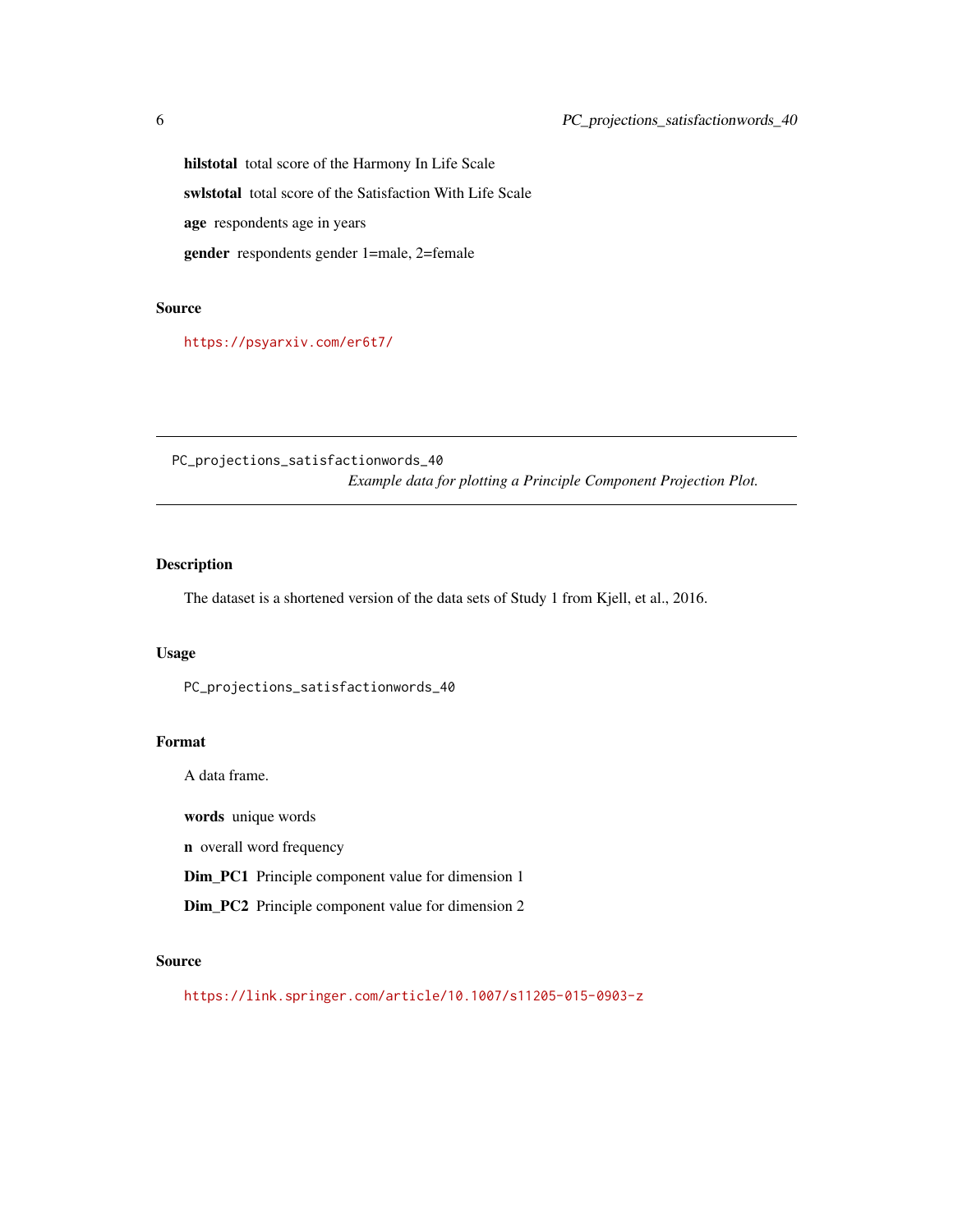<span id="page-6-1"></span><span id="page-6-0"></span>

### Description

Compute semantic similarity score between single words' word embeddings and the aggregated word embedding of all words.

#### Usage

```
textCentrality(
 words,
 word_embeddings,
  single_word_embeddings = single_word_embeddings_df,
 method = "cosine",
 aggregation = "mean",
 min_freq_words_test = 0)
```
#### Arguments

| words                  | Word or text variable to be plotted.                                                                                                                                                                                                                                 |  |
|------------------------|----------------------------------------------------------------------------------------------------------------------------------------------------------------------------------------------------------------------------------------------------------------------|--|
| word_embeddings        |                                                                                                                                                                                                                                                                      |  |
|                        | Word embeddings from textEmbed for the words to be plotted (i.e., the aggre-<br>gated word embeddings for the "words" variable).                                                                                                                                     |  |
| single_word_embeddings |                                                                                                                                                                                                                                                                      |  |
|                        | Word embeddings from textEmbed for individual words (i.e., the decontextual-<br>ized word embeddings).                                                                                                                                                               |  |
| method                 | Character string describing type of measure to be computed. Default is "cosine"<br>(see also measures from textDistance() (which here is computed as 1 - textDis-<br>tance) including "euclidean", "maximum", "manhattan", "canberra", "binary"<br>and "minkowski"). |  |
| aggregation            | Method to aggregate the word embeddings (default $=$ "mean"; see also "min",<br>" $max$ " or " $[CLS]$ ").                                                                                                                                                           |  |
| min_freq_words_test    |                                                                                                                                                                                                                                                                      |  |
|                        | Option to select words that have at least occurred a specified number of times<br>$(default = 0)$ ; when creating the semantic similarity scores.                                                                                                                    |  |

### Value

A dataframe with variables (e.g., including semantic similarity, frequencies) for the individual words that are used for the plotting in the textCentralityPlot function.

### See Also

see [textCentralityPlot](#page-7-1) [textProjection](#page-29-1)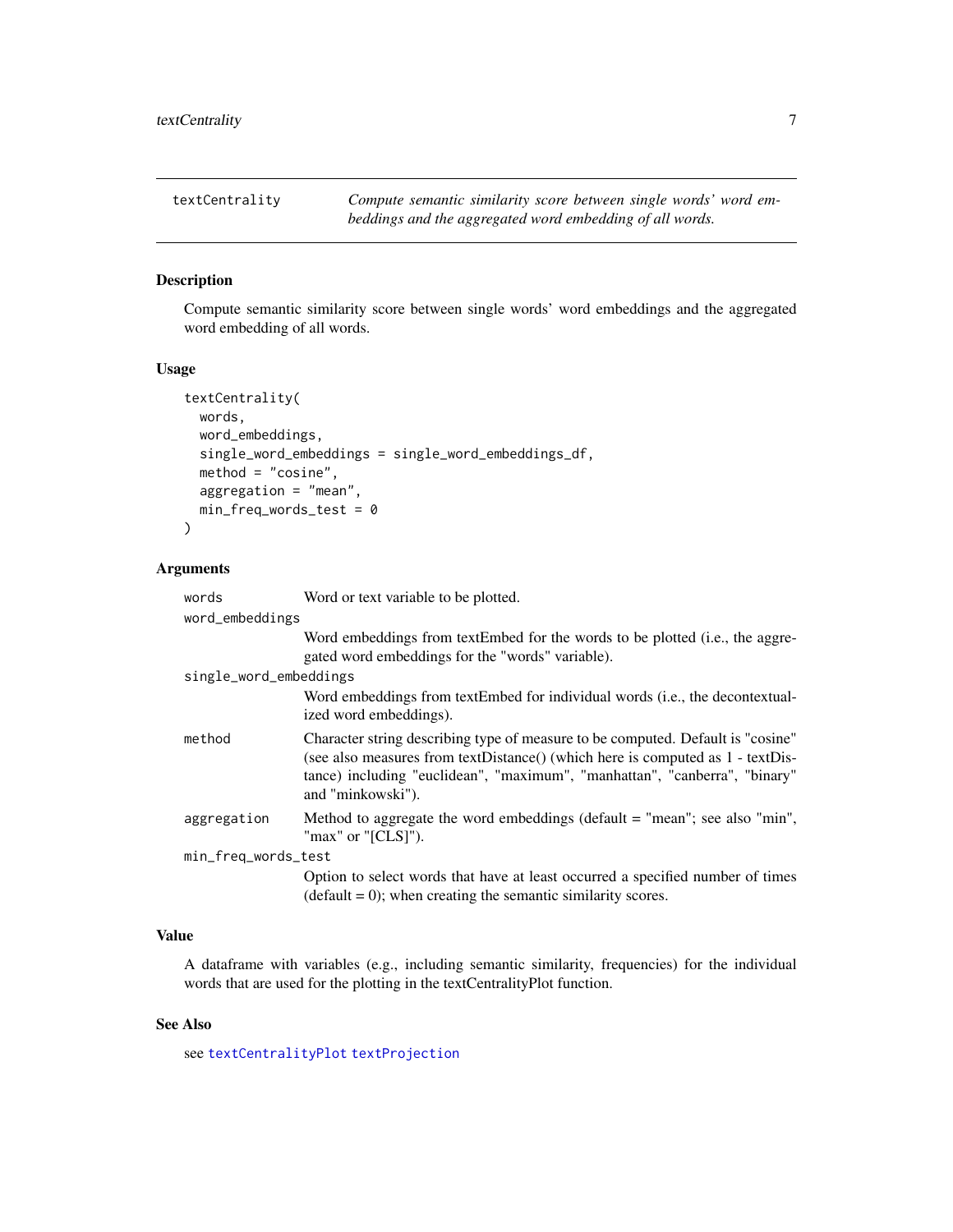#### Examples

```
## Not run:
df_for_plotting <- textCentrality(
 words = Language_based_assessment_data_8$harmonywords,
 word_embeddings = word_embeddings_4$harmonywords,
 single_word_embeddings = word_embeddings_4$singlewords_we
\lambdadf_for_plotting
## End(Not run)
```
<span id="page-7-1"></span>textCentralityPlot *Plot words according to semantic similarity to the aggregated word embedding.*

### **Description**

Plot words according to semantic similarity to the aggregated word embedding.

#### Usage

```
textCentralityPlot(
  word_data,
 min_freq_words_test = 1,
 plot_n_word_extreme = 10,
 plot_n_word_frequency = 10,
 plot_n_words_middle = 10,
  titles_color = "#61605e",
  x_axes = "central_semantic_similarity",
  title_top = "Semantic Centrality Plot",
  x_axes_label = "Semantic Centrality",
  scale_x_axes_lim = NULL,
  scale_y_axes_lim = NULL,
  word_font = NULL,
  centrality_color_codes = c("#EAEAEA", "#85DB8E", "#398CF9", "#9e9d9d"),
  word_size_range = c(3, 8),
  position\_jitter\_hight = 0,
  position\_jitter\_width = 0.03,point_size = 0.5,
  arrow\_transport = 0.1,
  points_without_words_size = 0.5,
  points_without_words_alpha = 0.5,
  legend_title = "SC",
  legend_x_axes_label = 'x'.legend_x_position = 0.02,
  legend_y_position = 0.02,
  legend_h_size = 0.2,
```
<span id="page-7-0"></span>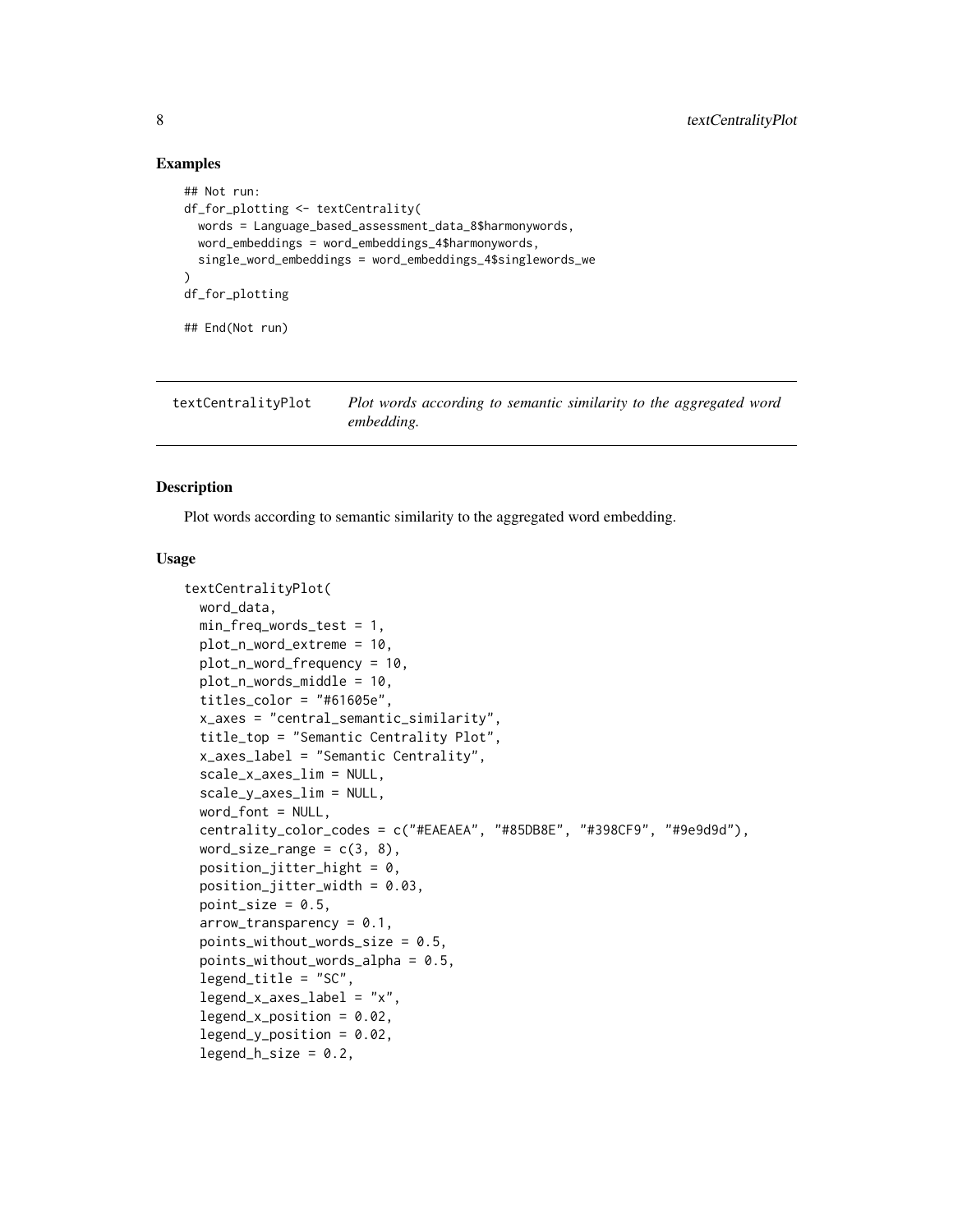```
legend_w_size = 0.2,
  legend_title_size = 7,
  legend_number_size = 2,
  seed = 1007
\mathcal{L}
```
### Arguments

| word_data              | Tibble from textPlotData.                                                                                                                                                                            |  |
|------------------------|------------------------------------------------------------------------------------------------------------------------------------------------------------------------------------------------------|--|
| min_freq_words_test    |                                                                                                                                                                                                      |  |
|                        | Select words to significance test that have occurred at least min_freq_words_test<br>$(default = 1).$                                                                                                |  |
| plot_n_word_extreme    |                                                                                                                                                                                                      |  |
|                        | Number of words per dimension to plot with extreme Supervised Dimension<br>Projection value. (i.e., even if not significant; duplicates are removed).                                                |  |
| plot_n_word_frequency  |                                                                                                                                                                                                      |  |
|                        | Number of words to plot according to their frequency. (i.e., even if not signifi-<br>cant).                                                                                                          |  |
| plot_n_words_middle    |                                                                                                                                                                                                      |  |
|                        | Number of words to plot that are in the middle in Supervised Dimension Projec-<br>tion score (i.e., even if not significant; duplicates are removed).                                                |  |
| titles_color           | Color for all the titles (default: "#61605e").                                                                                                                                                       |  |
| x_axes                 | Variable to be plotted on the x-axes (default is "central_semantic_similarity",<br>could also select "n", "n_percent").                                                                              |  |
| title_top              | Title (default "").                                                                                                                                                                                  |  |
| x_axes_label           | Label on the x-axes.                                                                                                                                                                                 |  |
| scale_x_axes_lim       |                                                                                                                                                                                                      |  |
|                        | Length of the x-axes (default: NULL, which uses c(min(word_data\$central_semantic_similarity)-<br>0.05, max(word_data\$central_semantic_similarity)+0.05); change this by e.g.,<br>try $c(-5, 5)$ ). |  |
| scale_y_axes_lim       |                                                                                                                                                                                                      |  |
|                        | Length of the y-axes (default: NULL, which uses $c(-1, 1)$ ; change e.g., by trying<br>$c(-5, 5)$ ).                                                                                                 |  |
| word_font              | Type of font (default: NULL).                                                                                                                                                                        |  |
| centrality_color_codes |                                                                                                                                                                                                      |  |
|                        | Colors of the words selected as plot_n_word_extreme (minimum values), plot_n_words_middle,                                                                                                           |  |
|                        | plot_n_word_extreme (maximum values) and plot_n_word_frequency; the de-<br>fault is c("#EAEAEA", "#85DB8E", "#398CF9", "#9e9d9d", respectively.                                                      |  |
| word_size_range        |                                                                                                                                                                                                      |  |
|                        | Vector with minimum and maximum font size (default: $c(3, 8)$ ).                                                                                                                                     |  |
| position_jitter_hight  | Jitter height (default: .0).                                                                                                                                                                         |  |
| position_jitter_width  |                                                                                                                                                                                                      |  |
|                        | Jitter width (default: .03).                                                                                                                                                                         |  |
| point_size             | Size of the points indicating the words' position (default: 0.5).                                                                                                                                    |  |
|                        |                                                                                                                                                                                                      |  |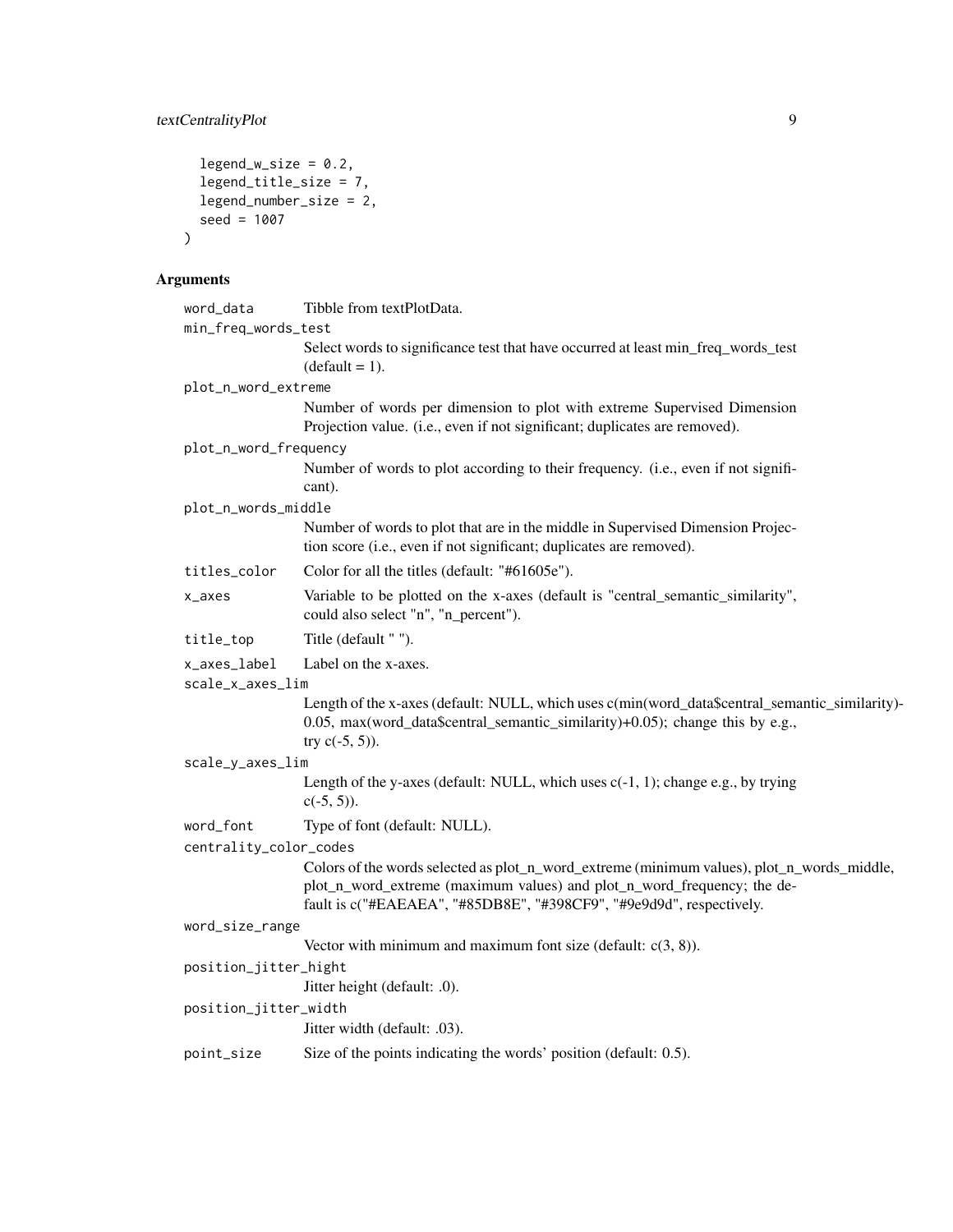<span id="page-9-0"></span>

| arrow_transparency         |                                                                                                      |
|----------------------------|------------------------------------------------------------------------------------------------------|
|                            | Transparency of the lines between each word and point (default: 0.1).                                |
| points_without_words_size  |                                                                                                      |
|                            | Size of the points not linked to a word (default is to not show the point; , i.e., 0).               |
| points_without_words_alpha |                                                                                                      |
|                            | Transparency of the points that are not linked to a word (default is to not show<br>it; i.e., $0$ ). |
| legend_title               | Title of the color legend (default: "(SCP)").                                                        |
| legend_x_axes_label        |                                                                                                      |
|                            | Label on the color legend (default: $''(x)$ ".                                                       |
| legend_x_position          |                                                                                                      |
|                            | Position on the x coordinates of the color legend (default: 0.02).                                   |
| legend_y_position          |                                                                                                      |
|                            | Position on the y coordinates of the color legend (default: 0.05).                                   |
| legend_h_size              | Height of the color legend (default 0.15).                                                           |
|                            | legend_w_size Width of the color legend (default 0.15).                                              |
| legend_title_size          |                                                                                                      |
|                            | Font size of the title (default $= 7$ ).                                                             |
| legend_number_size         |                                                                                                      |
|                            | Font size of the values in the legend (default $= 2$ ).                                              |
| seed                       | Set different seed.                                                                                  |

#### Value

A 1-dimensional word plot based on similarity to the aggregated word embedding, as well as tibble with processed data used to plot.

### See Also

see [textCentrality](#page-6-1) and [textProjection](#page-29-1)

### Examples

```
# The test-data included in the package is called: centrality_data_harmony
names(centrality_data_harmony)
# Plot
# centrality_plot <- textCentralityPlot(
# word_data = centrality_data_harmony,
# min_freq_words_test = 10,
# plot_n_word_extreme = 10,
# plot_n_word_frequency = 10,
# plot_n_words_middle = 10,
# titles_color = "#61605e",
# x_axes = "central_semantic_similarity",
#
# title_top = "Semantic Centrality Plot",
# x_axes_label = "Semantic Centrality",
#
```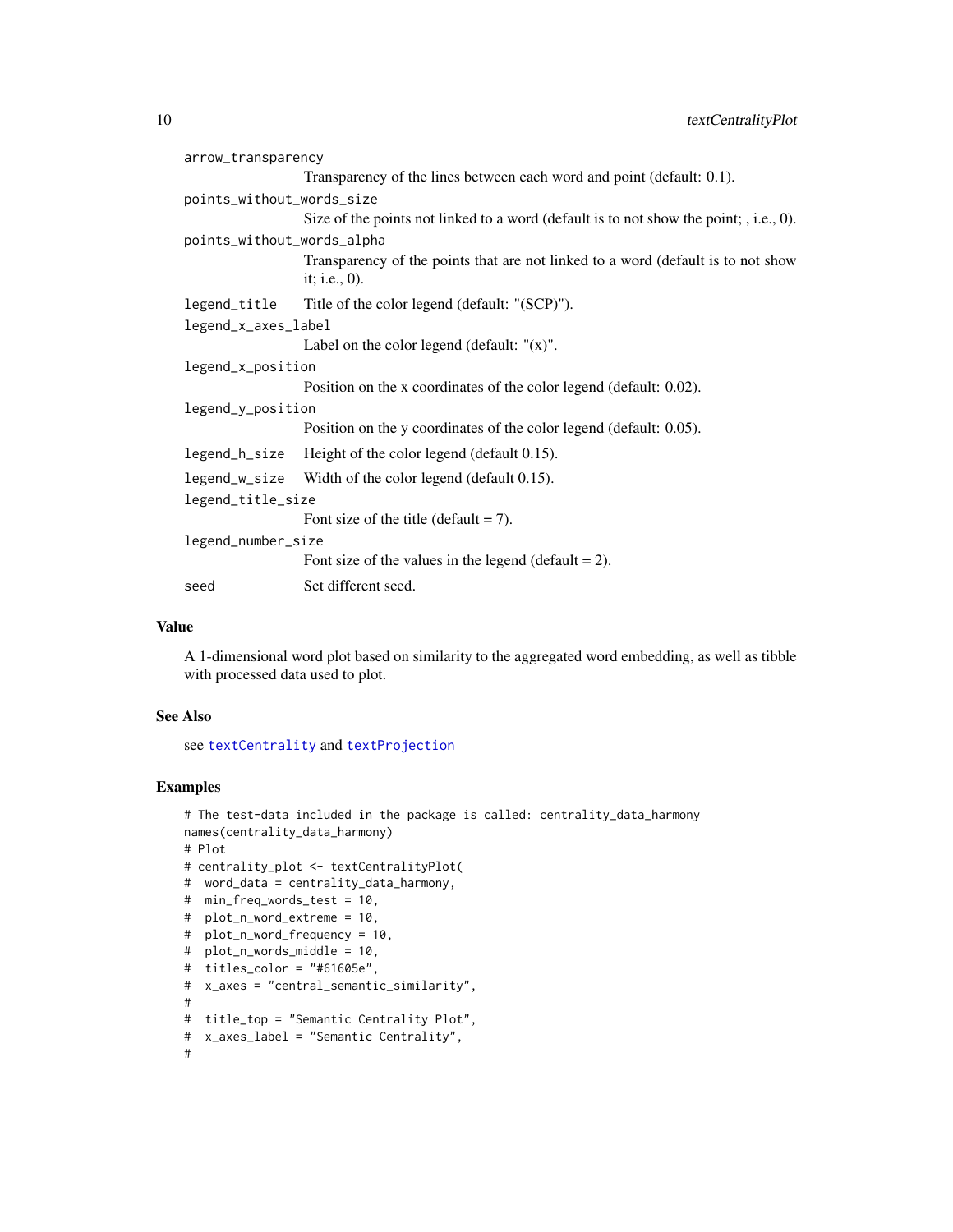### <span id="page-10-0"></span>textDescriptives 11

```
# word_font = NULL,
# centrality_color_codes = c("#EAEAEA", "#85DB8E", "#398CF9", "#9e9d9d"),
# word_size_range = c(3, 8),
# point_size = 0.5,
# arrow_transparency = 0.1,
# points_without_words_size = 0.5,
# points_without_words_alpha = 0.5,
# )
# centrality_plot
```
textDescriptives *Compute descriptive statistics of character variables.*

#### Description

Compute descriptive statistics of character variables.

#### Usage

```
textDescriptives(
 words,
  compute\_total = TRUE,entropy\_unit = "log2",na.rm = TRUE
)
```
### Arguments

| words         | One or several character variables; if its a tibble or data frame, all the character<br>variables will be selected.                                                                                                                                                                                                                             |  |
|---------------|-------------------------------------------------------------------------------------------------------------------------------------------------------------------------------------------------------------------------------------------------------------------------------------------------------------------------------------------------|--|
| compute_total | Boolean. If the input (words) is a tibble/dataframe with several character vari-<br>ables, a total variable is computed.                                                                                                                                                                                                                        |  |
| entropy_unit  | The unit entropy is measured in. The default is to used bits (i.e., log2; see<br>also, "log", "log10"). If a total score for several varaibles is computed, the text<br>columns are combined using the dplyr unite function. For more information<br>about the entropy see the entropy package and specifically its entropy.plugin<br>function. |  |
| na.rm         | Option to remove NAs when computing mean, median etc (see under return).                                                                                                                                                                                                                                                                        |  |

#### Value

A tibble with descriptive statistics, including variable = the variable names of input "words"; w\_total  $=$  total number of words in the variable; w\_mean  $=$  mean number of words in each row of the variable; w\_median = median number of words in each row of the variable; w\_range\_min = smallest number of words of all rows; w\_range\_max = largest number of words of all rows; w\_sd = the standard deviation of the number of words of all rows; unique\_tokens = the unique number of tokens (using the word\_tokenize function from python package nltk) n\_token = number of tokens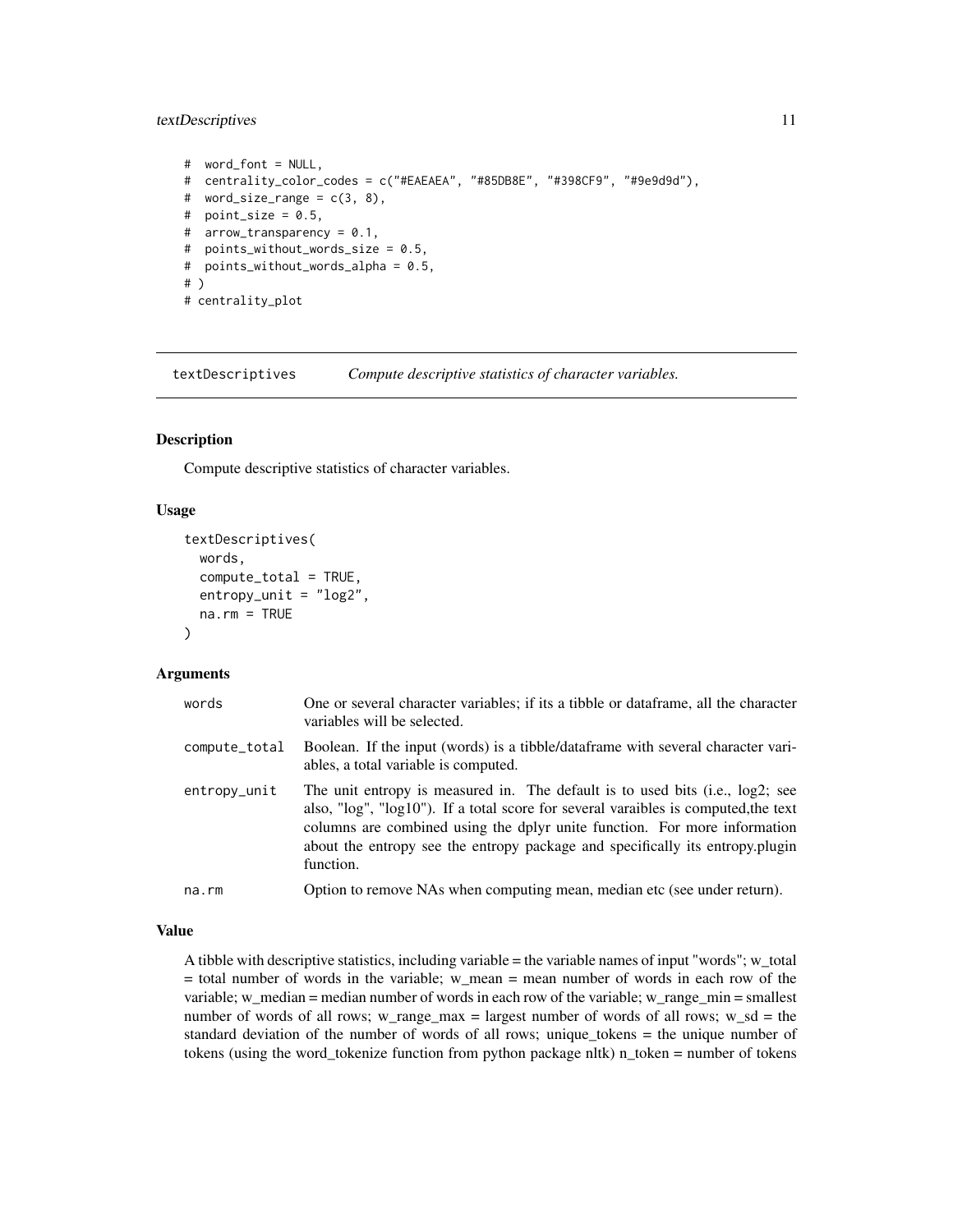in the variable (using the word\_tokenize function from python package nltk) entropy = the entropy of the variable. It is computed as the Shannon entropy H of a discrete random variable from the specified bin frequencies. (see library entropy and specifically the entropy.plugin function)

### See Also

see [textEmbed](#page-12-1)

### Examples

```
## Not run:
textDescriptives(Language_based_assessment_data_8[1:2])
```
## End(Not run)

<span id="page-11-1"></span>textDistance *Compute the semantic distance between two text variables.*

### Description

Compute the semantic distance between two text variables.

#### Usage

 $textDistance(x, y, method = "euclidean")$ 

### Arguments

| $\mathsf{x}$ | Word embeddings (from textEmbed).                                                                                                                                                                         |
|--------------|-----------------------------------------------------------------------------------------------------------------------------------------------------------------------------------------------------------|
| <b>y</b>     | Word embeddings (from textEmbed).                                                                                                                                                                         |
| method       | Character string describing type of measure to be computed; default is "eu-<br>clidean" (see also measures from stats:dist() including "maximum", "manhat-<br>tan", "canberra", "binary" and "minkowski". |

### Value

A vector comprising semantic distance scores.

### See Also

see [textSimilarity](#page-39-1), [textSimilarityNorm](#page-40-1) and [textSimilarityTest](#page-41-1)

### Examples

```
library(dplyr)
distance_scores <- textDistance(
 word_embeddings_4$harmonytext,
 word_embeddings_4$satisfactiontext
\mathcal{L}comment(distance_scores)
```
<span id="page-11-0"></span>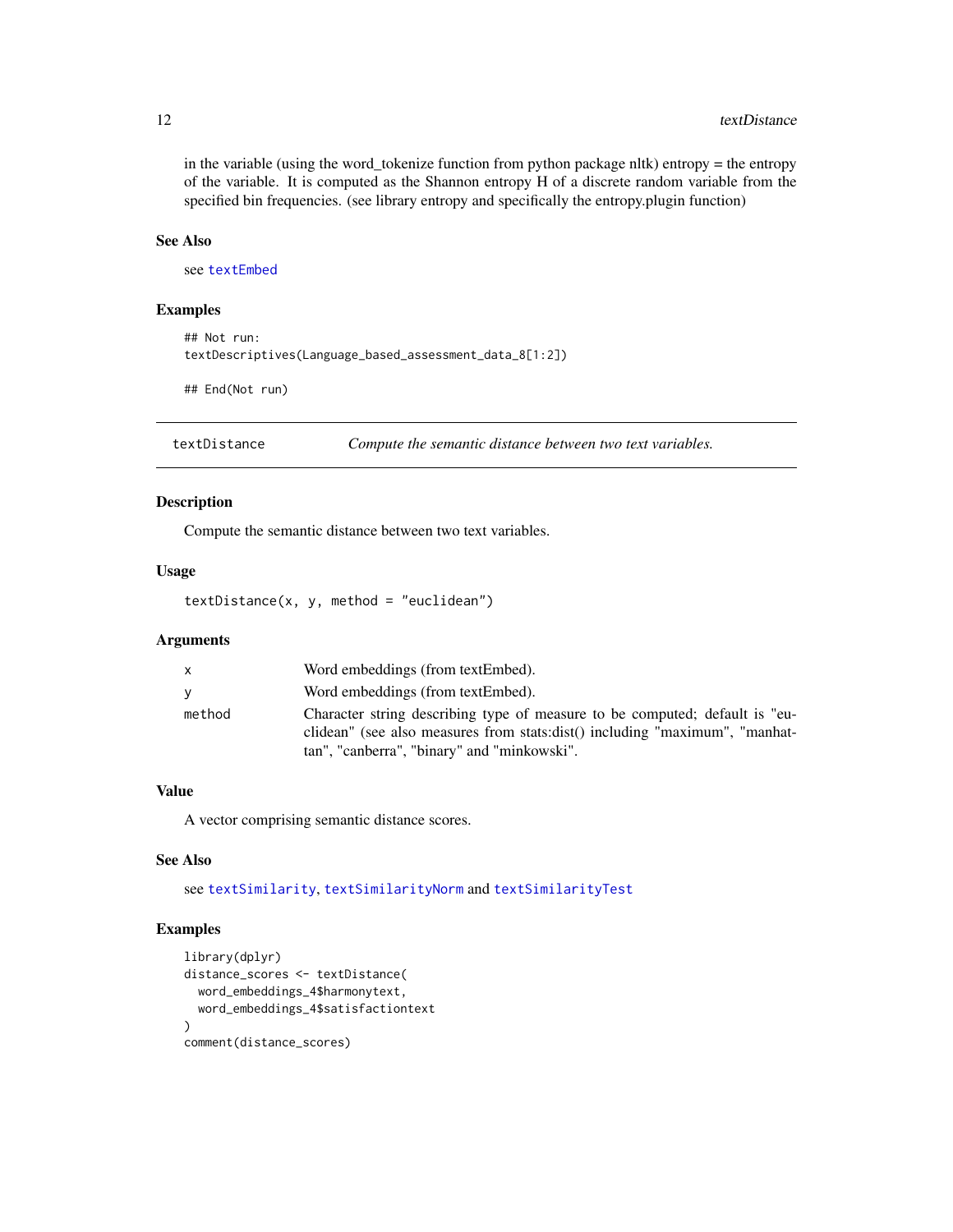<span id="page-12-1"></span><span id="page-12-0"></span>textEmbed *Extract layers and aggregate them to word embeddings, for all character variables in a given dataframe.*

#### Description

Extract layers and aggregate them to word embeddings, for all character variables in a given dataframe.

### Usage

```
textEmbed(
  x,
 model = "bert-base-uncased",
  layers = 11:12,
  contexts = TRUE,
  context_layers = layers,
  context_aggregation_layers = "concatenate",
  context_aggregation_tokens = "mean",
  context_tokens_select = NULL,
  context_tokens_deselect = NULL,
  decontexts = TRUE,
  decontext_layers = layers,
  decontext_aggregation_layers = "concatenate",
  decontext_aggregation_tokens = "mean",
  decontext_tokens_select = NULL,
  decontext_tokens_deselect = NULL,
  device = "cpu",model_max_length = NULL,
  logging_level = "error"
)
```
#### Arguments

| $\mathsf{x}$ | A character variable or a tibble/data frame with at least one character variable.                                                                                                                                                                                                                                                                                                         |  |
|--------------|-------------------------------------------------------------------------------------------------------------------------------------------------------------------------------------------------------------------------------------------------------------------------------------------------------------------------------------------------------------------------------------------|--|
| model        | Character string specifying pre-trained language model (default 'bert-base-uncased').<br>For full list of options see pretrained models at HuggingFace. For example use<br>"bert-base-multilingual-cased", "openai-gpt", "gpt2", "ctrl", "transfo-xl-wt103",<br>"xlnet-base-cased", "xlm-mlm-enfr-1024", "distilbert-base-cased", "roberta-base",<br>or "xlm-roberta-base".               |  |
| lavers       | Specify the layers that should be extracted (default $11:12$ ). It is more efficient to<br>only extract the layers that you need (e.g., 12). Layer 0 is the decontextualized<br>input layer (i.e., not comprising hidden states) and thus advised to not use. These<br>layers can then be aggregated in the textEmbedLayerAggregation function. If<br>you want all layers then use 'all'. |  |
| contexts     | Provide word embeddings based on word contexts (standard method; default =<br>TRUE).                                                                                                                                                                                                                                                                                                      |  |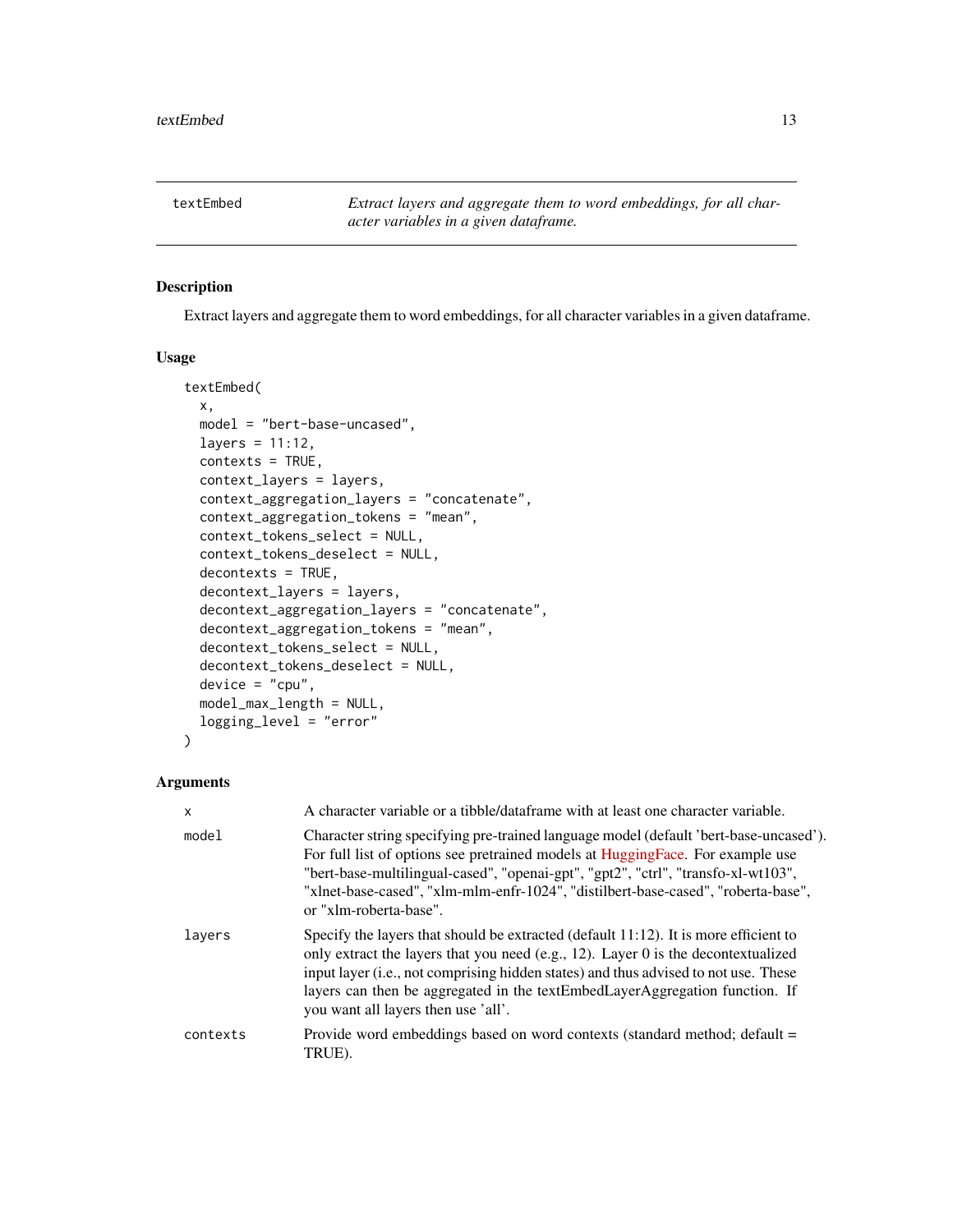context\_layers Specify the layers that should be aggregated (default the number of layers extracted above). Layer 0 is the decontextualized input layer (i.e., not comprising hidden states) and thus advised not to be used.

context\_aggregation\_layers

Method to aggregate the contextualized layers (e.g., "mean", "min" or "max, which takes the minimum, maximum or mean, respectively, across each column; or "concatenate", which links together each word embedding layer to one long row.

context\_aggregation\_tokens

Method to aggregate the contextualized tokens (e.g., "mean", "min" or "max, which takes the minimum, maximum or mean, respectively, across each column; or "concatenate", which links together each word embedding layer to one long row.

context\_tokens\_select

Option to select word embeddings linked to specific tokens such as [CLS] and [SEP] for the context embeddings.

context\_tokens\_deselect

Option to deselect embeddings linked to specific tokens such as [CLS] and [SEP] for the context embeddings.

decontexts Provide word embeddings of single words as input (embeddings, e.g., used for plotting; default  $= TRUE$ ).

#### decontext\_layers

Layers to aggregate for the decontext embeddings the number of layers extracted above.

decontext\_aggregation\_layers

Method to aggregate the decontextualized layers (e.g., "mean", "min" or "max, which takes the minimum, maximum or mean, respectively, across each column; or "concatenate", which links together each word embedding layer to one long row.

decontext\_aggregation\_tokens

Method to aggregate the decontextualized tokens (e.g., "mean", "min" or "max, which takes the minimum, maximum or mean, respectively, across each column; or "concatenate", which links together each word embedding layer to one long row.

decontext\_tokens\_select

Option to select embeddings linked to specific tokens such as [CLS] and [SEP] for the decontext embeddings.

decontext\_tokens\_deselect

option to deselect embeddings linked to specific tokens such as [CLS] and [SEP] for the decontext embeddings.

device Name of device to use: 'cpu', 'gpu', or 'gpu:k' where k is a specific device number

model\_max\_length

The maximum length (in number of tokens) for the inputs to the transformer model (default the value stored for the associated model).

logging\_level Set the logging level. Default: "warning". Options (ordered from less logging to more logging): critical, error, warning, info, debug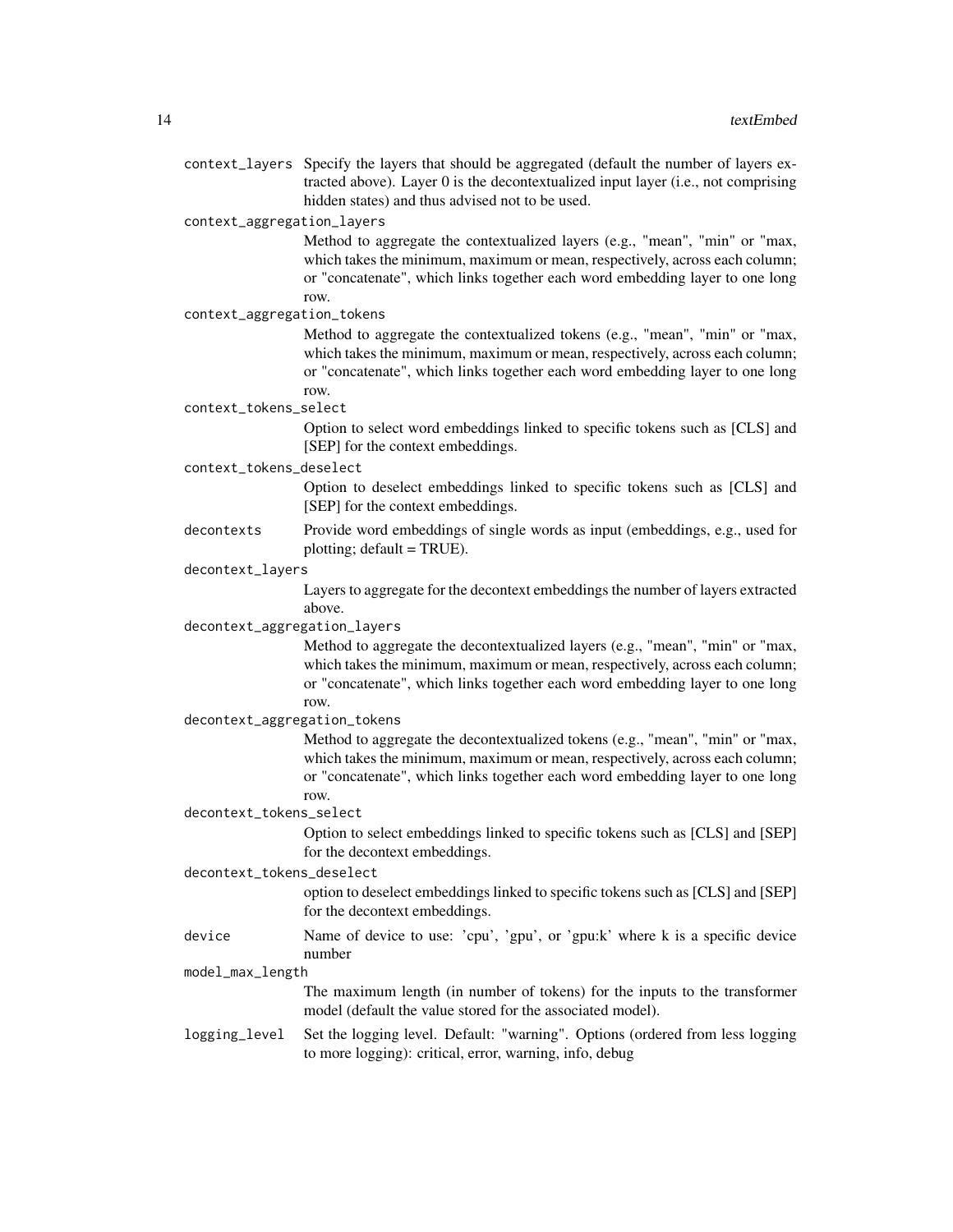### <span id="page-14-0"></span>Value

A tibble with tokens, a column for layer identifier and word embeddings. Note that layer 0 is the input embedding to the transformer

#### See Also

see [textEmbedLayerAggregation](#page-14-1) and [textEmbedLayersOutput](#page-15-1)

#### Examples

```
# x <- Language_based_assessment_data_8[1:2, 1:2]
# Example 1
# word_embeddings <- textEmbed(x, layers = 9:11, context_layers = 11, decontext_layers = 9)
# Show information that have been saved with the embeddings about how they were constructed
# comment(word_embeddings$satisfactionwords)
# comment(word_embeddings$singlewords_we)
# comment(word_embeddings)
# Example 2
# word_embeddings <- textEmbed(x, layers = "all", context_layers = "all", decontext_layers = "all")
```

```
textEmbedLayerAggregation
```
*Select and aggregate layers of hidden states to form a word embeddings.*

#### Description

Select and aggregate layers of hidden states to form a word embeddings.

#### Usage

```
textEmbedLayerAggregation(
  word_embeddings_layers,
  layers = 11:12,
  aggregate_layers = "concatenate",
  aggregate_tokens = "mean",
  tokens_select = NULL,
  tokens_deselect = NULL
)
```
#### Arguments

word\_embeddings\_layers Layers outputted from textEmbedLayersOutput.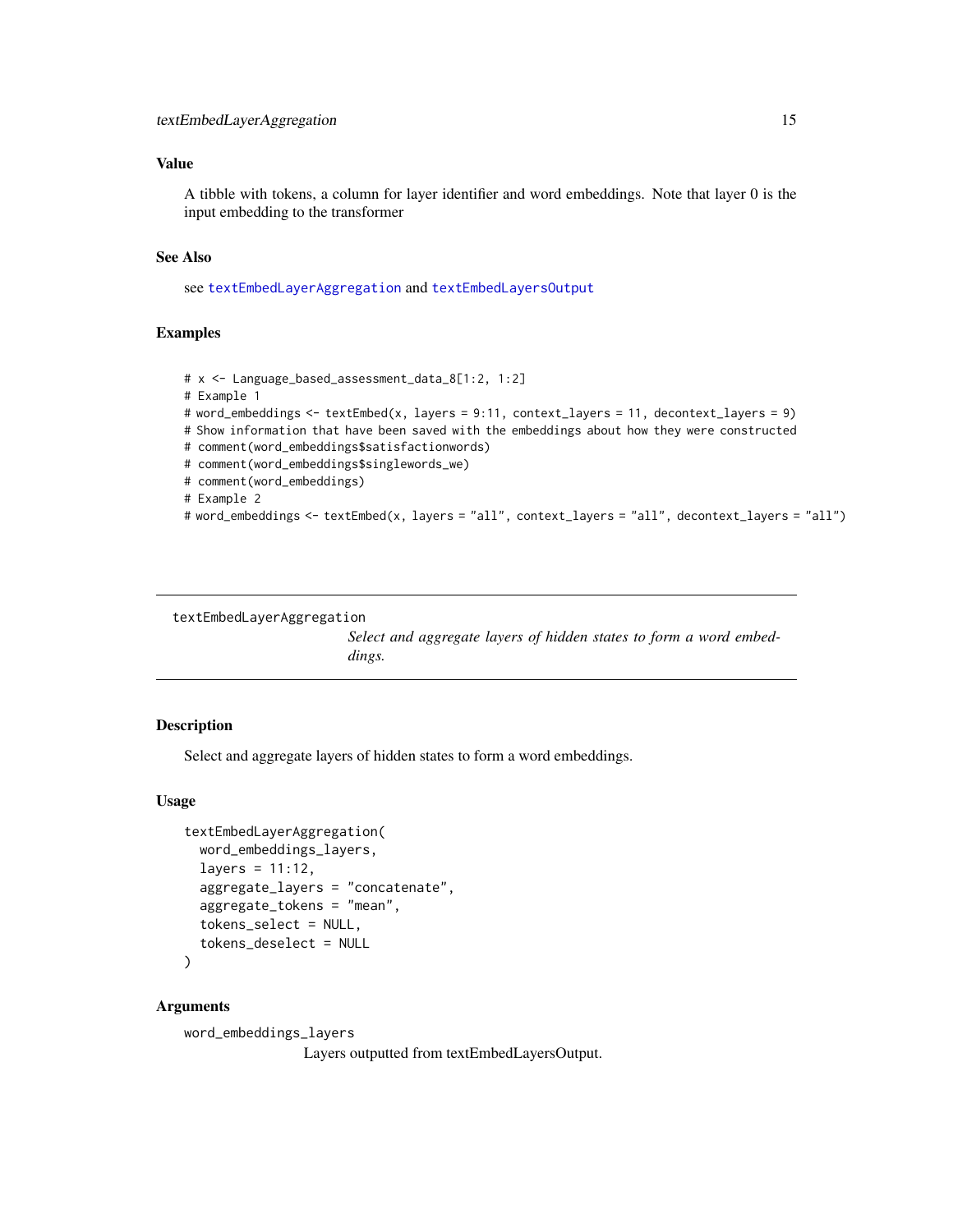<span id="page-15-0"></span>

|                  | layers           | The numbers of the layers to be aggregated (e.g., $c(11:12)$ ) to aggregate the<br>eleventh and twelfth). Note that layer 0 is the input embedding to the trans-<br>former, and should normally not be used. Selecting 'all' thus removes layer                                                       |
|------------------|------------------|-------------------------------------------------------------------------------------------------------------------------------------------------------------------------------------------------------------------------------------------------------------------------------------------------------|
|                  |                  | $\Omega$ .                                                                                                                                                                                                                                                                                            |
|                  | aggregate_layers |                                                                                                                                                                                                                                                                                                       |
|                  |                  | Method to carry out the aggregation among the layers for each word/token, in-<br>cluding "min", "max" and "mean" which takes the minimum, maximum or mean<br>across each column; or "concatenate", which links together each layer of the<br>word embedding to one long row. Default is "concatenate" |
| aggregate_tokens |                  |                                                                                                                                                                                                                                                                                                       |
|                  |                  | Method to carry out the aggregation among the word embeddings for the words/tokens,<br>including "min", "max" and "mean" which takes the minimum, maximum or<br>mean across each column; or "concatenate", which links together each layer of<br>the word embedding to one long row.                  |
|                  | tokens_select    | Option to only select embeddings linked to specific tokens such as "[CLS]" and<br>"[SEP]" (default NULL).                                                                                                                                                                                             |
| tokens_deselect  |                  |                                                                                                                                                                                                                                                                                                       |
|                  |                  | Option to deselect embeddings linked to specific tokens such as "[CLS]" and<br>"[SEP]" (default NULL).                                                                                                                                                                                                |
|                  |                  |                                                                                                                                                                                                                                                                                                       |

### Value

A tibble with word embeddings. Note that layer 0 is the input embedding to the transformer, which is normally not used.

#### See Also

see [textEmbedLayersOutput](#page-15-1) and [textEmbed](#page-12-1)

### Examples

```
# word_embeddings_layers <- textEmbedLayersOutput(Language_based_assessment_data_8$harmonywords[1],
# layers = 11:12)
```

```
# word_embeddings <- textEmbedLayerAggregation(word_embeddings_layers$context, layers = 11)
```
<span id="page-15-1"></span>textEmbedLayersOutput *Extract layers of hidden states (word embeddings) for all character variables in a given dataframe.*

### Description

Extract layers of hidden states (word embeddings) for all character variables in a given dataframe.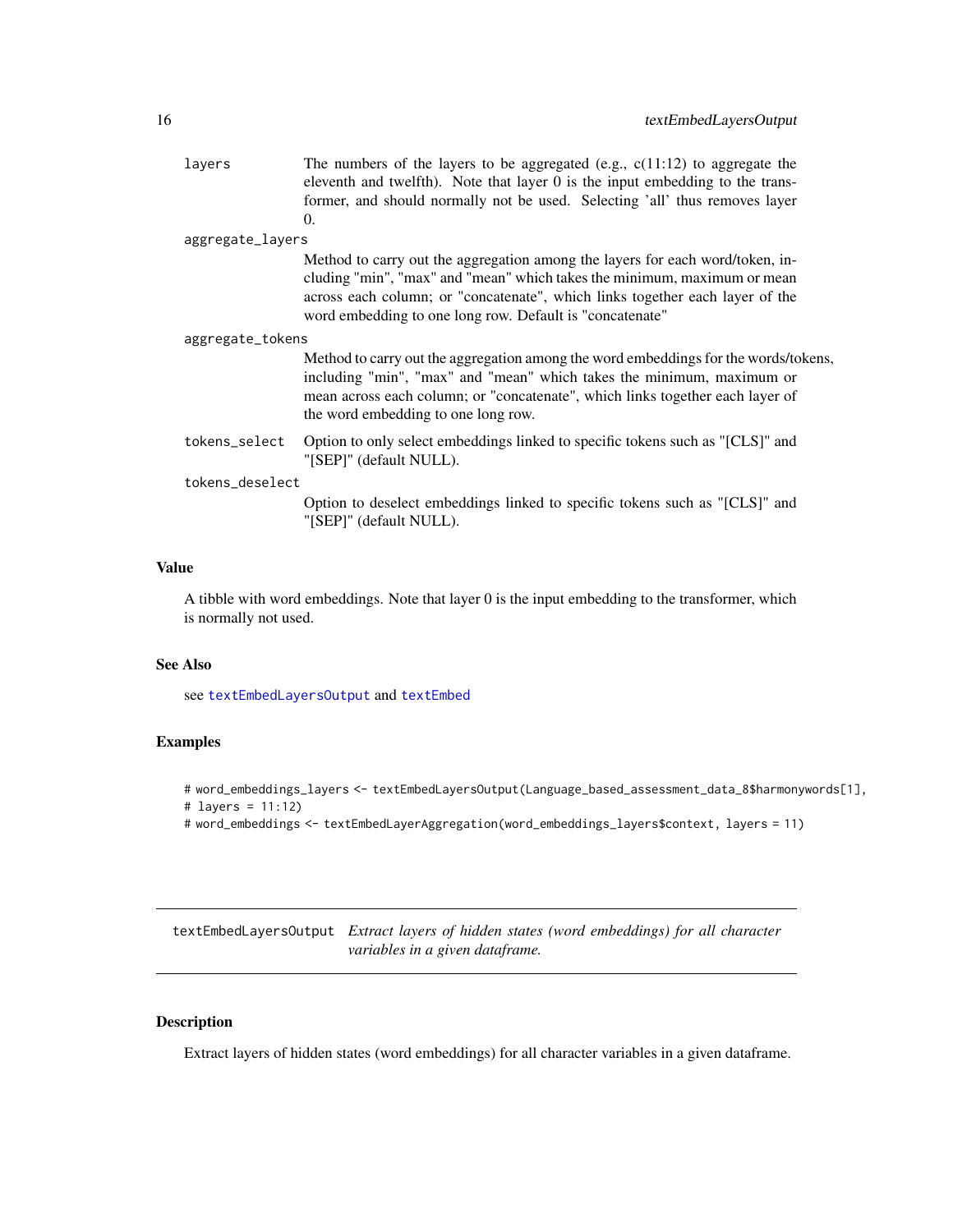### textEmbedLayersOutput 17

### Usage

```
textEmbedLayersOutput(
 x,
 contexts = TRUE,
 decontexts = TRUE,
 model = "bert-base-uncased",
 layers = 11,
 return_tokens = TRUE,
 device = "cpu",tokenizer_parallelism = FALSE,
 model_max_length = NULL,
 logging_level = "error"
)
```
### Arguments

| X                     | A character variable or a tibble/dataframe with at least one character variable.                                                                                                                                                                                                                                                                                                                                                                |  |
|-----------------------|-------------------------------------------------------------------------------------------------------------------------------------------------------------------------------------------------------------------------------------------------------------------------------------------------------------------------------------------------------------------------------------------------------------------------------------------------|--|
| contexts              | Provide word embeddings based on word contexts (standard method; default =<br>TRUE).                                                                                                                                                                                                                                                                                                                                                            |  |
| decontexts            | Provide word embeddings of single words as input (embeddings used for plot-<br>ting; $default = TRUE$ ).                                                                                                                                                                                                                                                                                                                                        |  |
| model                 | Character string specifying pre-trained language model (default 'bert-base-uncased').<br>For full list of options see pretrained models at HuggingFace. For example use<br>"bert-base-multilingual-cased", "openai-gpt", "gpt2", "ctrl", "transfo-xl-wt103",<br>"xlnet-base-cased", "xlm-mlm-enfr-1024", "distilbert-base-cased", "roberta-base",<br>or "xlm-roberta-base".                                                                     |  |
| layers                | Specify the layers that should be extracted (default 11). It is more efficient to<br>only extract the layers that you need (e.g., 11). You can also extract several (e.g.,<br>11:12), or all by setting this parameter to "all". Layer 0 is the decontextualized<br>input layer (i.e., not comprising hidden states) and thus should normally not be<br>used. These layers can then be aggregated in the textEmbedLayerAggregation<br>function. |  |
| return_tokens         | If TRUE, provide the tokens used in the specified transformer model.                                                                                                                                                                                                                                                                                                                                                                            |  |
| device                | Name of device to use: 'cpu', 'gpu', or 'gpu:k' where k is a specific device<br>number                                                                                                                                                                                                                                                                                                                                                          |  |
| tokenizer_parallelism |                                                                                                                                                                                                                                                                                                                                                                                                                                                 |  |
|                       | If TRUE this will turn on tokenizer parallelism. Default FALSE.                                                                                                                                                                                                                                                                                                                                                                                 |  |
| model_max_length      |                                                                                                                                                                                                                                                                                                                                                                                                                                                 |  |
|                       | The maximum length (in number of tokens) for the inputs to the transformer<br>model (default the value stored for the associated model).                                                                                                                                                                                                                                                                                                        |  |
| logging_level         | Set the logging level. Default: "warning". Options (ordered from less logging<br>to more logging): critical, error, warning, info, debug                                                                                                                                                                                                                                                                                                        |  |

#### Value

A tibble with tokens, column specifying layer and word embeddings. Note that layer 0 is the input embedding to the transformer, and should normally not be used.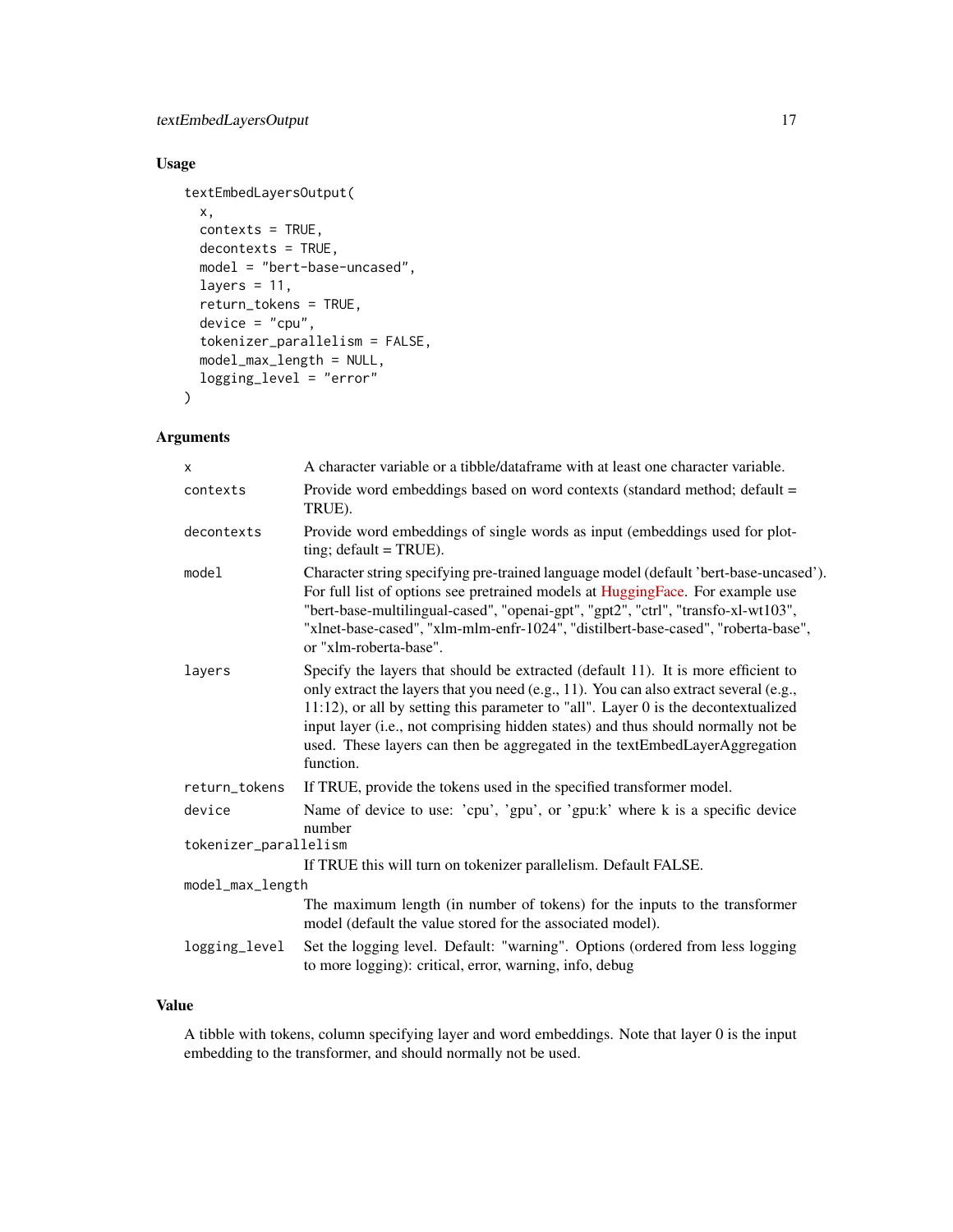### See Also

see [textEmbedLayerAggregation](#page-14-1) and [textEmbed](#page-12-1)

### Examples

```
# x <- Language_based_assessment_data_8[1:2, 1:2]
# word_embeddings_with_layers <- textEmbedLayersOutput(x, layers = 11:12)
```

| textEmbedStatic | Applies word embeddings from a given decontextualized static space |
|-----------------|--------------------------------------------------------------------|
|                 | (such as from Latent Semantic Analyses) to all character variables |

### Description

Applies word embeddings from a given decontextualized static space (such as from Latent Semantic Analyses) to all character variables

#### Usage

```
textEmbedStatic(df, space, tk_df = "null", aggregate = "mean")
```
#### Arguments

| df        | dataframe that at least contains one character column.                                                                                                                   |
|-----------|--------------------------------------------------------------------------------------------------------------------------------------------------------------------------|
| space     | decontextualized/static space (from textSpace, which is not included in the cur-<br>rent text package).                                                                  |
| tk_df     | default "null"; option to use either the "tk" of "df" space (if using textSpace,<br>which has not been implemented yet).                                                 |
| aggregate | method to aggregate semantic representation when their are more than a single<br>word. (default is "mean"; see also "min" and "max", "concatenate" and "nor-<br>malize") |

### Value

A list with tibbles for each character variable. Each tibble comprises a column with the text, followed by columns representing the semantic representations of the text. The tibbles are called the same as the original variable.

### See Also

see [textEmbed](#page-12-1)

<span id="page-17-0"></span>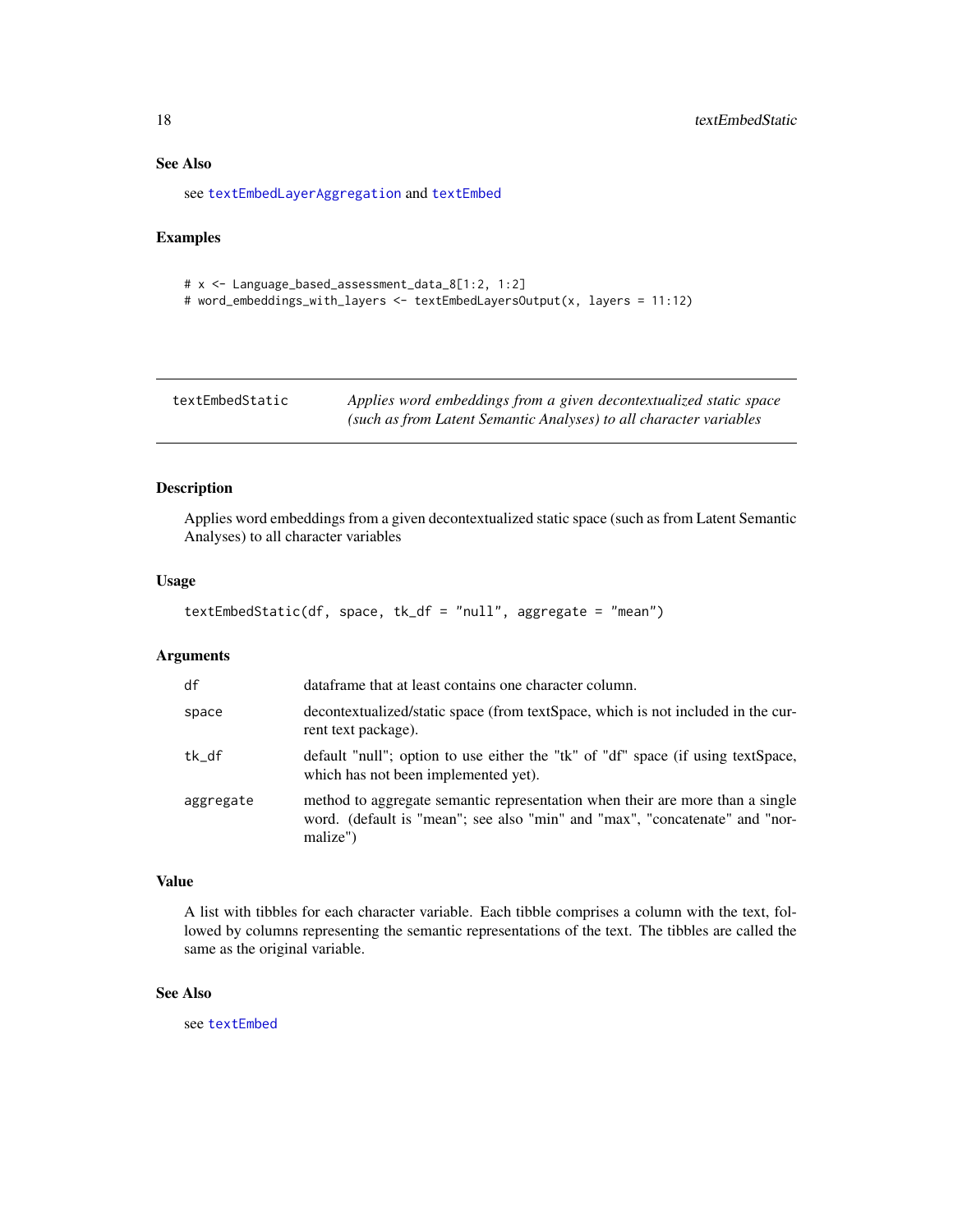<span id="page-18-2"></span><span id="page-18-0"></span>

### Description

Check downloaded, available models.

### Usage

textModels()

### Value

List of names of models and tokenizers

### See Also

see [textModelsRemove](#page-18-1)

### Examples

## Not run: textModels()

## End(Not run)

<span id="page-18-1"></span>textModelsRemove *Delete a specified model and model associated files.*

### Description

Delete a specified model and model associated files.

#### Usage

```
textModelsRemove(target_model)
```
### Arguments

target\_model Character string of the model name that you want to delete.

#### Value

Confirmation whether the model has been deleted.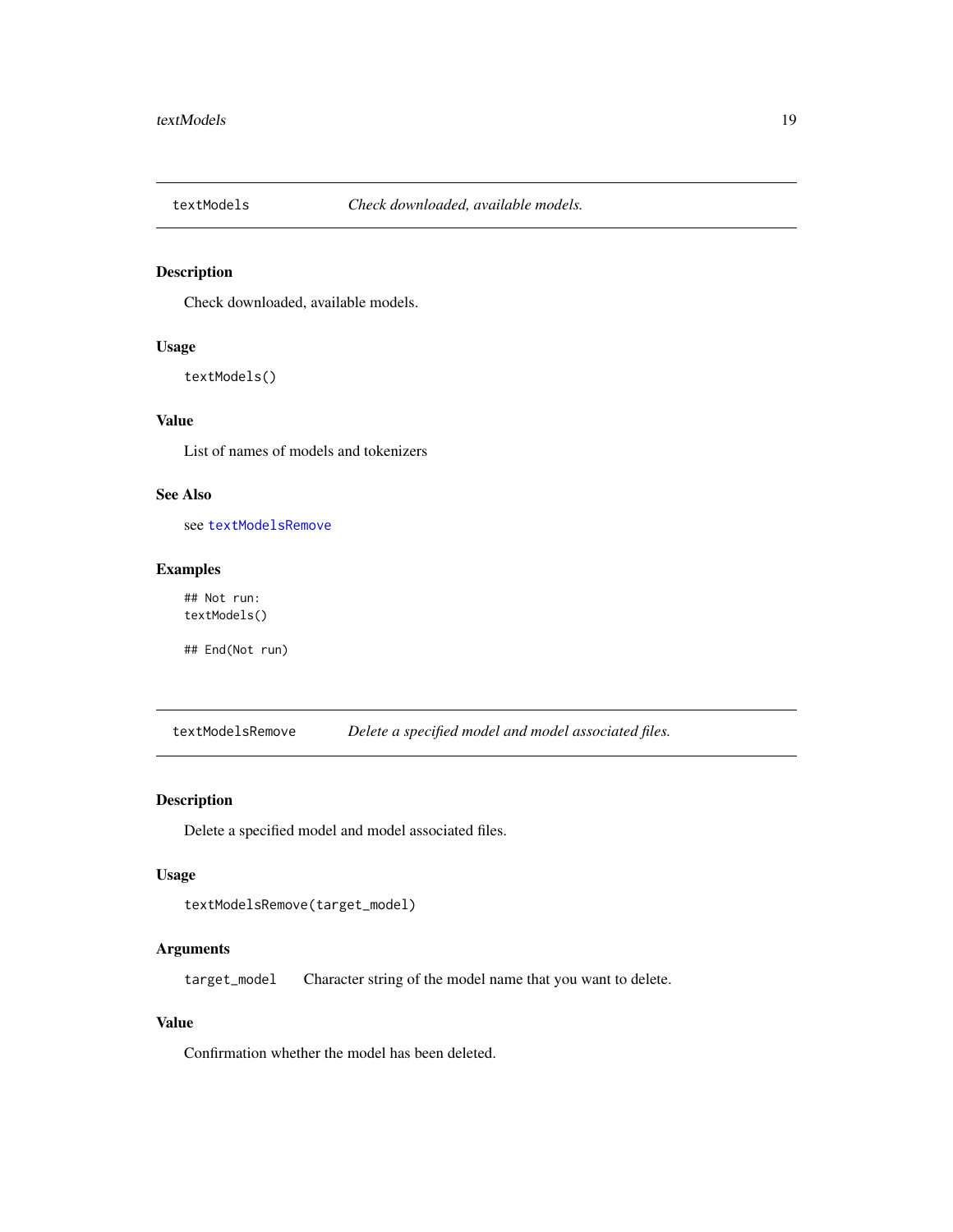### See Also

see [textModels](#page-18-2)

#### Examples

```
## Not run:
textModelsRemove("name-of-model-to-delete")
```
## End(Not run)

<span id="page-19-1"></span>

| textPCA | Compute 2 PCA dimensions of the word embeddings for individual |
|---------|----------------------------------------------------------------|
|         | words.                                                         |

#### Description

Compute 2 PCA dimensions of the word embeddings for individual words.

### Usage

```
textPCA(words, single_word_embeddings = single_word_embeddings_df, seed = 1010)
```
### Arguments

| words                  | Word or text variable to be plotted.                                        |  |
|------------------------|-----------------------------------------------------------------------------|--|
| single_word_embeddings |                                                                             |  |
|                        | Word embeddings from textEmbed for individual words (i.e., decontextualized |  |
|                        | embeddings).                                                                |  |
| seed                   | Set different seed.                                                         |  |

#### Value

A dataframe with words, their frquency and two PCA dimensions from the word\_embeddings for the individual words that is used for the plotting in the textPCAPlot function.

#### See Also

see [textPCAPlot](#page-20-1)

#### Examples

```
## Not run:
# Data
df_for_plotting2d <- textPCA(
 words = Language_based_assessment_data_8$harmonywords,
 single_word_embeddings = word_embeddings_4$singlewords_we
\overline{)}df_for_plotting2d
```
## End(Not run)

<span id="page-19-0"></span>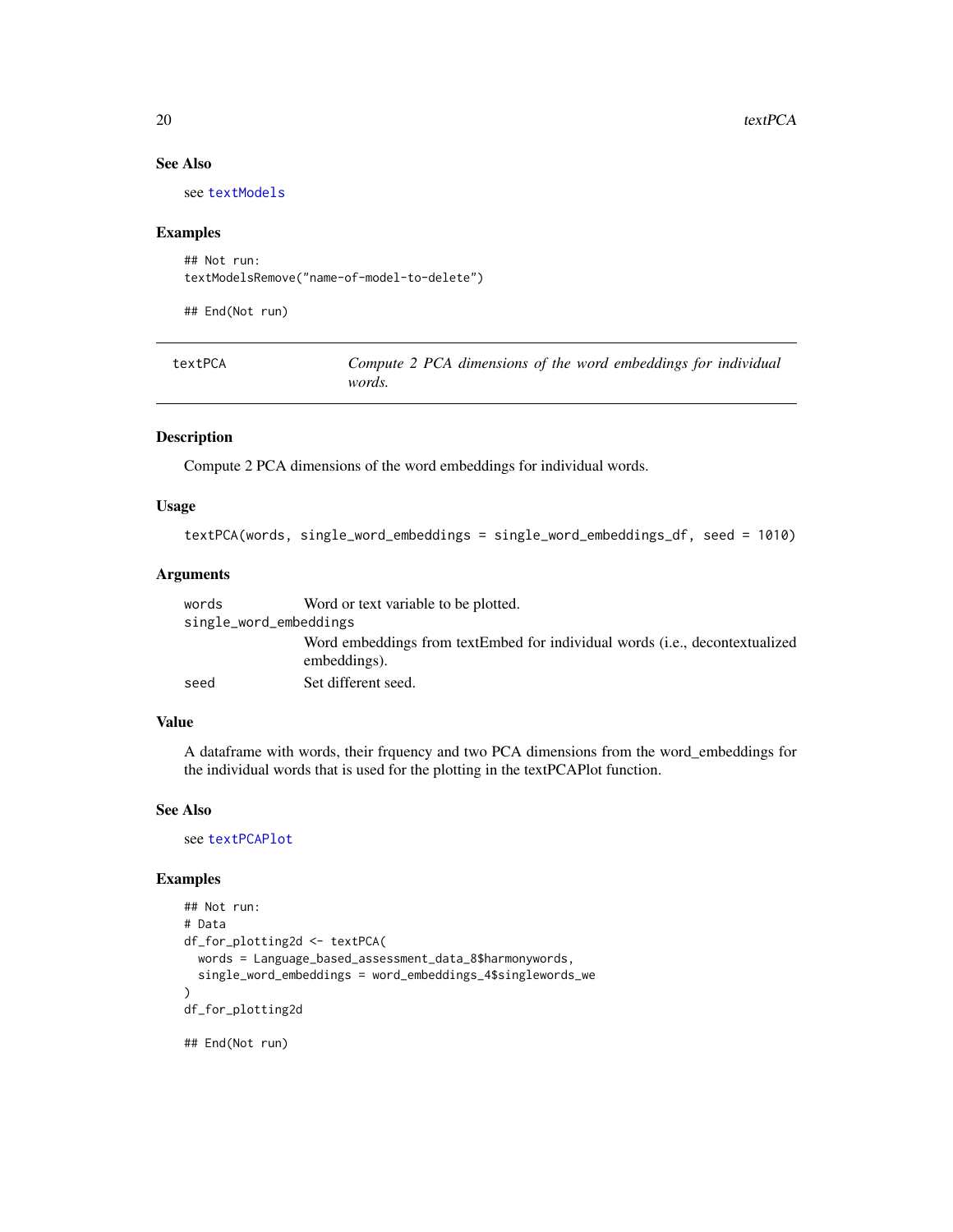<span id="page-20-1"></span><span id="page-20-0"></span>

#### Description

Plot words according to 2-D plot from 2 PCA components.

#### Usage

```
textPCAPlot(
  word_data,
 min_freq_words_test = 1,
 plot_n_word_extreme = 5,
 plot_n_word_frequency = 5,
 plot_n_words_middle = 5,
  titles_color = "#61605e",
  title_top = "Principal Component (PC) Plot",
  x_axes_label = "PC1",
  y_axes_label = "PC2",
  scale_x_axes_lim = NULL,
  scale_y_axes_lim = NULL,
 word_font = NULL,
 bivariate_color_codes = c("#398CF9", "#60A1F7", "#5dc688", "#e07f6a", "#EAEAEA",
    "#40DD52", "#FF0000", "#EA7467", "#85DB8E"),
 word_size_range = c(3, 8),
 position\_jitter\_hight = 0,position_jitter_width = 0.03,
 point_size = 0.5,
  arrow\_transportarrow<sub>-</sub>transparency = 0.1,
  points_without_words_size = 0.2,
  points_without_words_alpha = 0.2,
  legend_title = "PC",
  legend_x_axes_label = "PC1",
  legend_y_axes_label = "PC2",
  legend_x_position = 0.02,
  legend_y_position = 0.02,
  legend_h_size = 0.2,legend_w_size = 0.2,
  legend_title_size = 7,
  legend_number_size = 2,
  seed = 1002
```
)

#### Arguments

word\_data Dataframe from textPCA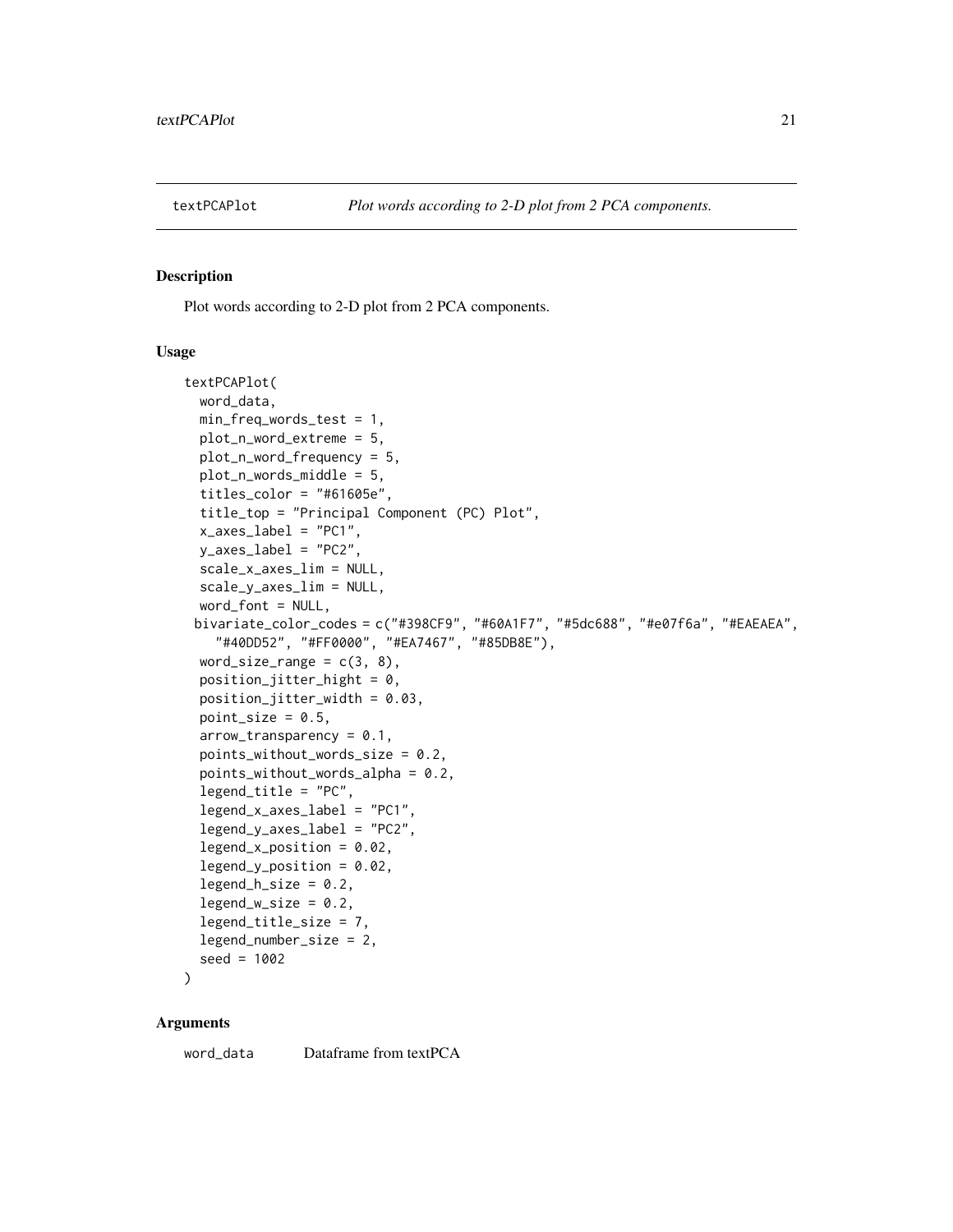| min_freq_words_test                     |                                                                                                                                                                                |  |
|-----------------------------------------|--------------------------------------------------------------------------------------------------------------------------------------------------------------------------------|--|
|                                         | Select words to significance test that have occurred at least min_freq_words_test<br>$(detault = 1).$                                                                          |  |
| plot_n_word_extreme                     |                                                                                                                                                                                |  |
|                                         | Number of words that are extreme on Supervised Dimension Projection per di-<br>mension. (i.e., even if not significant; per dimensions, where duplicates are<br>removed).      |  |
| plot_n_word_frequency                   |                                                                                                                                                                                |  |
|                                         | Number of words based on being most frequent. (i.e., even if not significant).                                                                                                 |  |
| plot_n_words_middle                     |                                                                                                                                                                                |  |
|                                         | Number of words plotted that are in the middle in Supervised Dimension Pro-<br>jection score (i.e., even if not significant; per dimensions, where duplicates are<br>removed). |  |
| titles_color                            | Color for all the titles (default: "#61605e")                                                                                                                                  |  |
| title_top                               | Title (default "")                                                                                                                                                             |  |
| x_axes_label                            | Label on the x-axes.                                                                                                                                                           |  |
| y_axes_label                            | Label on the y-axes.                                                                                                                                                           |  |
| scale_x_axes_lim                        |                                                                                                                                                                                |  |
|                                         | Manually set the length of the x-axes (default = NULL, which uses ggplot2::scale_x_continuous(limits<br>$= scale_x_axes_lim$ ; change e.g., by trying $c(-5, 5)$ ).            |  |
| scale_y_axes_lim                        |                                                                                                                                                                                |  |
|                                         | Manually set the length of the y-axes (default = NULL; which uses ggplot2::scale_y_continuous(limits<br>$=$ scale_y_axes_lim); change e.g., by trying $c(-5, 5)$ ).            |  |
| word_font<br>Font type (default: NULL). |                                                                                                                                                                                |  |
| bivariate_color_codes                   |                                                                                                                                                                                |  |
|                                         | The different colors of the words (default: c("#398CF9", "#60A1F7", "#5dc688",<br>"#e07f6a", "#EAEAEA", "#40DD52", "#FF0000", "#EA7467", "#85DB8E")).                          |  |
| word_size_range                         |                                                                                                                                                                                |  |
|                                         | Vector with minimum and maximum font size (default: $c(3, 8)$ ).                                                                                                               |  |
| position_jitter_hight                   |                                                                                                                                                                                |  |
|                                         | Jitter height (default: .0).                                                                                                                                                   |  |
| position_jitter_width                   |                                                                                                                                                                                |  |
|                                         | Jitter width (default: .03).                                                                                                                                                   |  |
| point_size                              | Size of the points indicating the words' position (default: 0.5).                                                                                                              |  |
| arrow_transparency                      |                                                                                                                                                                                |  |
|                                         | Transparency of the lines between each word and point (default: 0.1).                                                                                                          |  |
| points_without_words_size               | Size of the points not linked with a words (default is to not show it, i.e., 0).                                                                                               |  |
| points_without_words_alpha              |                                                                                                                                                                                |  |
|                                         | Transparency of the points not linked with a words (default is to not show it, i.e.,<br>(0).                                                                                   |  |
| legend_title                            | Title on the color legend (default: "(PCA)".                                                                                                                                   |  |
| legend_x_axes_label                     |                                                                                                                                                                                |  |
|                                         | Label on the color legend (default: $''(x)$ ".                                                                                                                                 |  |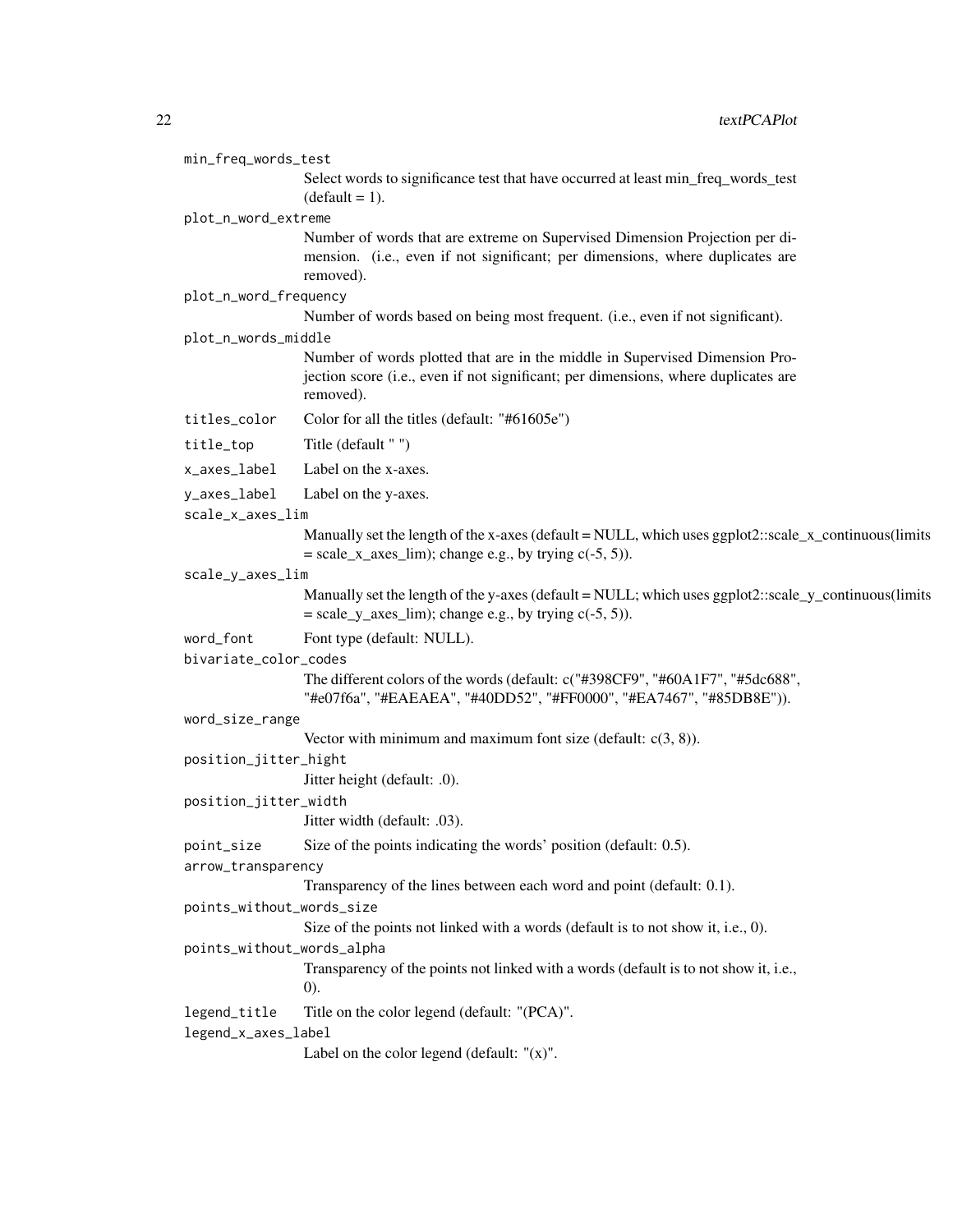<span id="page-22-0"></span>

| legend_y_axes_label |                                                                    |  |
|---------------------|--------------------------------------------------------------------|--|
|                     | Label on the color legend (default: $"(\mathbf{y})$ ".             |  |
| legend_x_position   |                                                                    |  |
|                     | Position on the x coordinates of the color legend (default: 0.02). |  |
| legend_y_position   |                                                                    |  |
|                     | Position on the y coordinates of the color legend (default: 0.05). |  |
| legend_h_size       | Height of the color legend (default 0.15).                         |  |
|                     | legend_w_size Width of the color legend (default 0.15).            |  |
| legend_title_size   |                                                                    |  |
|                     | Font size (default: 7).                                            |  |
| legend_number_size  |                                                                    |  |
|                     | Font size of the values in the legend (default: 2).                |  |
| seed                | Set different seed.                                                |  |

### Value

A 1- or 2-dimensional word plot, as well as tibble with processed data used to plot..

### See Also

see [textPCA](#page-19-1)

#### Examples

# The test-data included in the package is called: DP\_projections\_HILS\_SWLS\_100

```
# Supervised Dimension Projection Plot
principle_component_plot_projection <- textPCAPlot(PC_projections_satisfactionwords_40)
principle_component_plot_projection
```
names(DP\_projections\_HILS\_SWLS\_100)

textPlot *Plot words from textProjection() or textWordPrediction().*

### Description

Plot words from textProjection() or textWordPrediction().

### Usage

```
textPlot(
 word_data,
 k_n_words_to_test = FALSE,
 min_freq_words_test = 1,
 min_freq_words_plot = 1,
 plot_n_words_square = 3,
```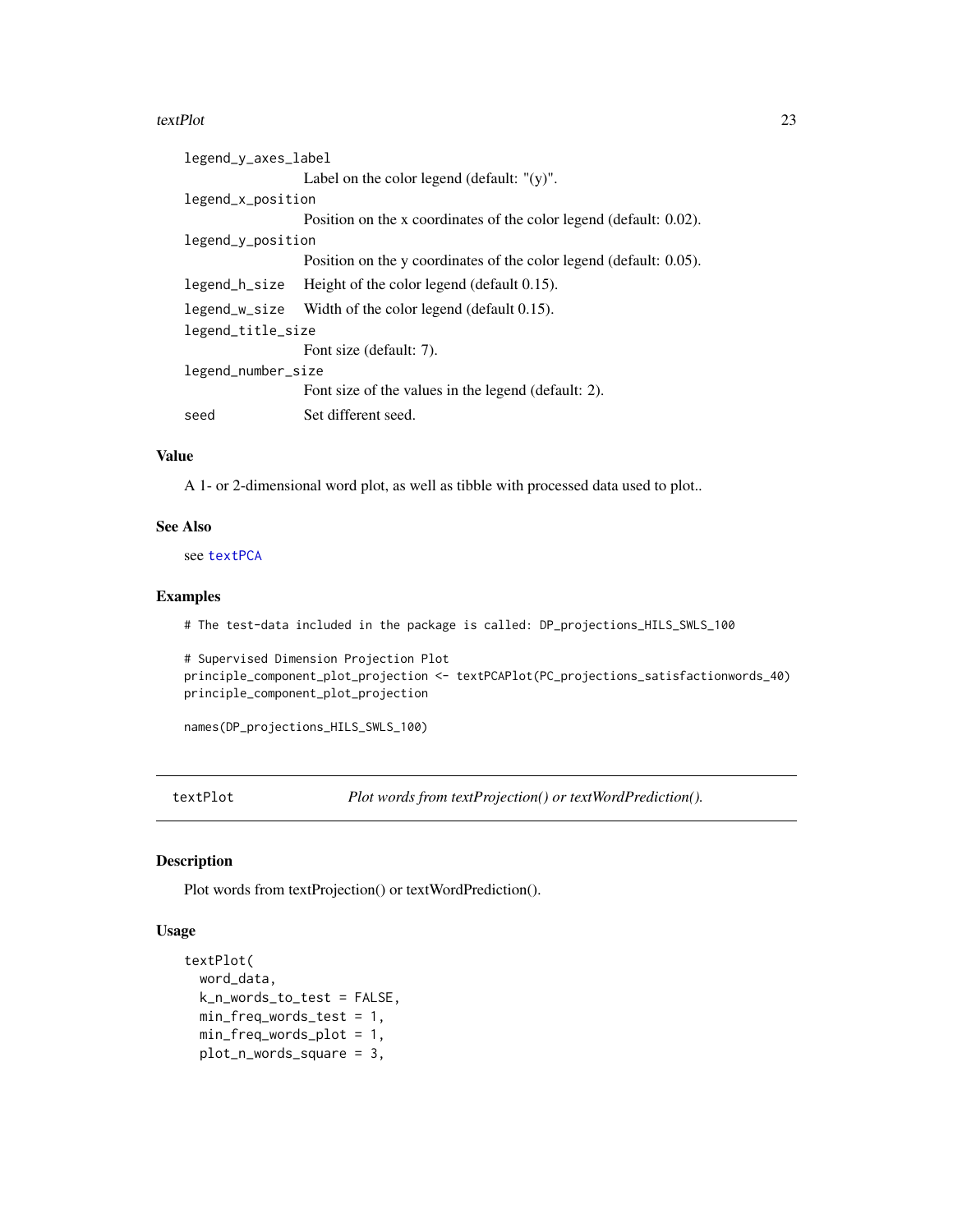```
plot_n_words_p = 5,
plot_n_word_extreme = 5,
plot_n_word_frequency = 5,
plot_n_words_middle = 5,
titles_{color} = "#61605e",y_axes = FALSE,
p_{a}lpha = 0.05,
p_adjust_method = "none",
title_top = "Supervised Dimension Projection",
x_axes_label = "Supervised Dimension Projection (SDP)",
y_axes_label = "Supervised Dimension Projection (SDP)",
scale_x_axes_lim = NULL,
scale_y_axes_lim = NULL,
word_font = NULL,bivariate_color_codes = c("#398CF9", "#60A1F7", "#5dc688", "#e07f6a", "#EAEAEA",
  "#40DD52", "#FF0000", "#EA7467", "#85DB8E"),
word_size_range = c(3, 8),position\_jitter\_hight = 0,
position\_jitter\_width = 0.03,
point_size = 0.5,
arrow\_transportpoints_without_words_size = 0.2,
points_without_words_alpha = 0.2,
legend_title = "SDP",
legend_x_axes_label = 'x'.legend_y_axes_label = 'y'',legend_x_position = 0.02,
legend_y_position = 0.02,
legend_h_size = 0.2,legend_w_size = 0.2,legend_title_size = 7,
legend_number_size = 2,
group_embeddings1 = FALSE,
group_embeddings2 = FALSE,
projection_embedding = FALSE,
aggregate d_point_size = 0.8,
agregated\_shape = 8,
aggregated_color_G1 = "black",
aggregated_color_G2 = "black",
projection_color = "blue",
seed = 1005,
explore_words = NULL,
explore_words_color = "#ad42f5",
explore_words_point = "ALL_1",
explore_words_aggregation = "mean",
remove_words = NULL,
n_contrast_group_color = NULL,
n_contrast_group_remove = FALSE,
```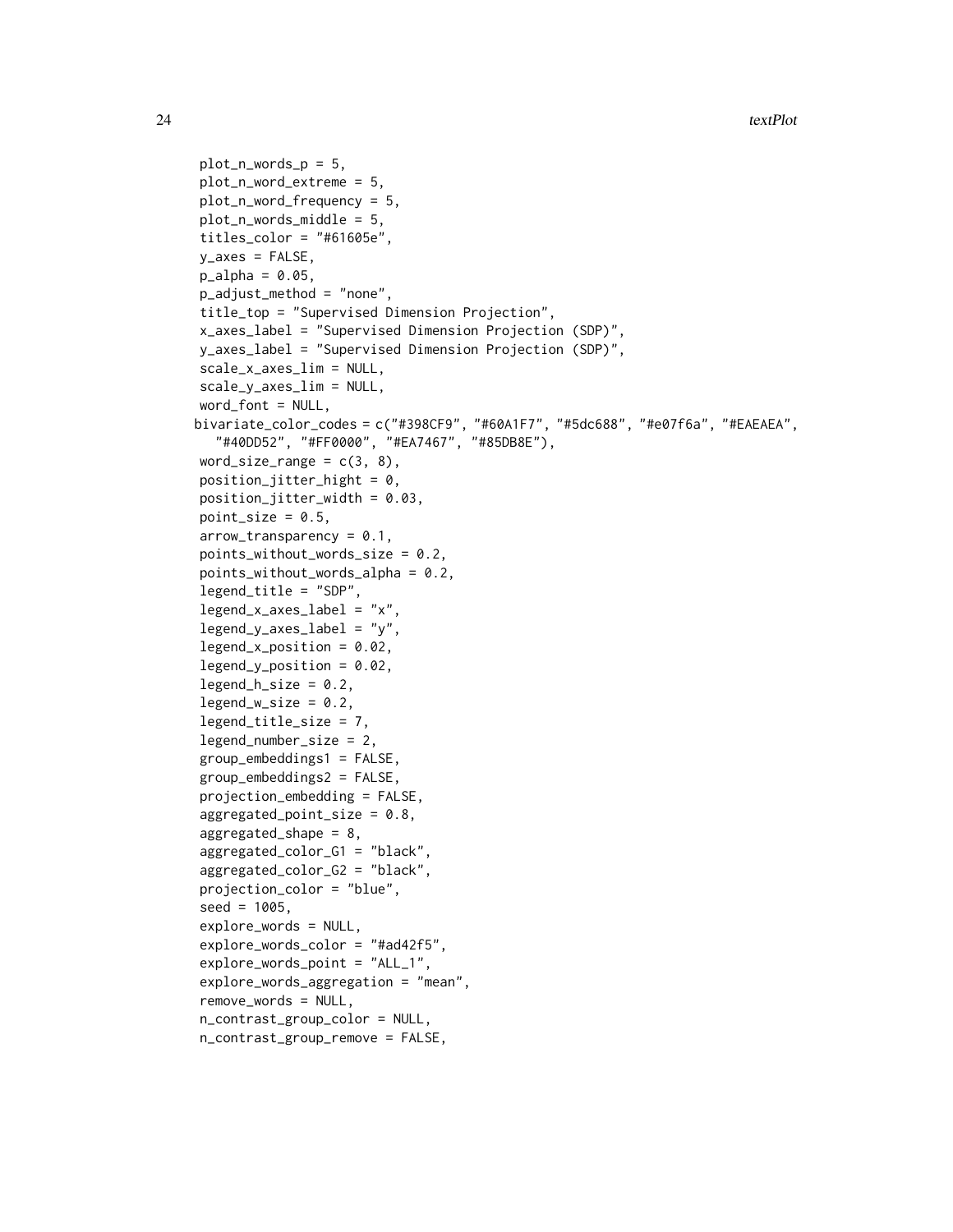```
space = NULL,
scaling = FALSE
\overline{)}
```
### Arguments

| word_data             | Dataframe from textProjection                                                                                                                                                                                                                                                                                |
|-----------------------|--------------------------------------------------------------------------------------------------------------------------------------------------------------------------------------------------------------------------------------------------------------------------------------------------------------|
| k_n_words_to_test     |                                                                                                                                                                                                                                                                                                              |
|                       | Select the k most frequent words to significance test ( $k = sqrt(100*N)$ ; N =<br>number of participant responses). Default = TRUE.                                                                                                                                                                         |
| min_freq_words_test   |                                                                                                                                                                                                                                                                                                              |
|                       | Select words to significance test that have occurred at least min_freq_words_test<br>$(detault = 1).$                                                                                                                                                                                                        |
| min_freq_words_plot   |                                                                                                                                                                                                                                                                                                              |
|                       | Select words to plot that has occurred at least min_freq_words_plot times.                                                                                                                                                                                                                                   |
| plot_n_words_square   |                                                                                                                                                                                                                                                                                                              |
|                       | Select number of significant words in each square of the figure to plot. The<br>significant words, in each square is selected according to most frequent words.                                                                                                                                              |
| plot_n_words_p        | Number of significant words to plot on each(positive and negative) side of the<br>x-axes and y-axes, (where duplicates are removed); selects first according to<br>lowest p-value and then according to frequency. Hence, on a two dimensional<br>plot it is possible that plot_n_words_p = 1 yield 4 words. |
| plot_n_word_extreme   |                                                                                                                                                                                                                                                                                                              |
|                       | Number of words that are extreme on Supervised Dimension Projection per di-<br>mension. (i.e., even if not significant; per dimensions, where duplicates are<br>removed).                                                                                                                                    |
| plot_n_word_frequency |                                                                                                                                                                                                                                                                                                              |
|                       | Number of words based on being most frequent. (i.e., even if not significant).                                                                                                                                                                                                                               |
| plot_n_words_middle   |                                                                                                                                                                                                                                                                                                              |
|                       | Number of words plotted that are in the middle in Supervised Dimension Pro-<br>jection score (i.e., even if not significant; per dimensions, where duplicates are<br>removed).                                                                                                                               |
| titles_color          | Color for all the titles (default: "#61605e")                                                                                                                                                                                                                                                                |
| y_axes                | If TRUE, also plotting on the y-axes (default is FALSE). Also plotting on y-axes<br>produces a two dimension 2-dimensional plot, but the textProjection function<br>has to have had a variable on the y-axes.                                                                                                |
| p_alpha               | Alpha (default = $.05$ ).                                                                                                                                                                                                                                                                                    |
| p_adjust_method       |                                                                                                                                                                                                                                                                                                              |
|                       | Method to adjust/correct p-values for multiple comparisons (default = "holm";<br>see also "none", "hochberg", "hommel", "bonferroni", "BH", "BY", "fdr").                                                                                                                                                    |
| title_top             | Title (default "")                                                                                                                                                                                                                                                                                           |
| x_axes_label          | Label on the x-axes.                                                                                                                                                                                                                                                                                         |
| y_axes_label          | Label on the y-axes.                                                                                                                                                                                                                                                                                         |
| scale_x_axes_lim      |                                                                                                                                                                                                                                                                                                              |
|                       | Manually set the length of the x-axes (default = NULL, which uses ggplot2::scale_x_continuous(limits<br>$=$ scale_x_axes_lim); change e.g., by trying $c(-5, 5)$ ).                                                                                                                                          |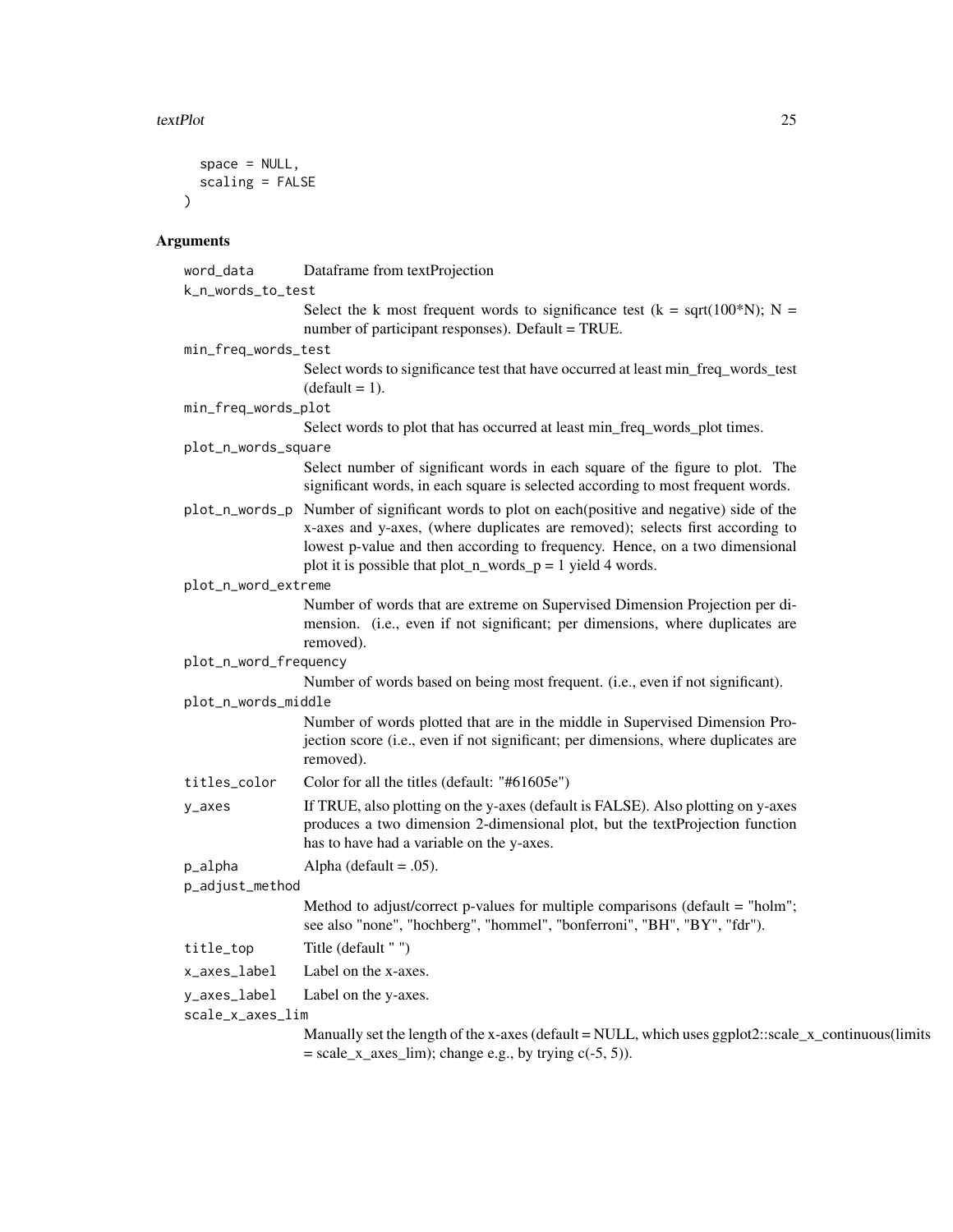| scale_y_axes_lim           |                                                                                                                                                             |  |
|----------------------------|-------------------------------------------------------------------------------------------------------------------------------------------------------------|--|
|                            | Manually set the length of the y-axes (default = NULL; which uses ggplot2::scale_y_continuous(limits                                                        |  |
|                            | $=$ scale_y_axes_lim); change e.g., by trying $c(-5, 5)$ ).                                                                                                 |  |
| word_font                  | Font type (default: NULL).                                                                                                                                  |  |
| bivariate_color_codes      |                                                                                                                                                             |  |
|                            | The different colors of the words. Note that, at the moment, two squares should                                                                             |  |
|                            | not have the exact same colour-code because the numbers within the squares of                                                                               |  |
|                            | the legend will then be aggregated (and show the same, incorrect value). (de-<br>fault: c("#398CF9", "#60A1F7", "#5dc688", "#e07f6a", "#EAEAEA", "#40DD52", |  |
|                            | "#FF0000", "#EA7467", "#85DB8E")).                                                                                                                          |  |
| word_size_range            |                                                                                                                                                             |  |
|                            | Vector with minimum and maximum font size (default: $c(3, 8)$ ).                                                                                            |  |
| position_jitter_hight      |                                                                                                                                                             |  |
|                            | Jitter height (default: .0).                                                                                                                                |  |
| position_jitter_width      |                                                                                                                                                             |  |
|                            | Jitter width (default: .03).                                                                                                                                |  |
| point_size                 | Size of the points indicating the words' position (default: 0.5).                                                                                           |  |
| arrow_transparency         | Transparency of the lines between each word and point (default: 0.1).                                                                                       |  |
| points_without_words_size  |                                                                                                                                                             |  |
|                            | Size of the points not linked with a words (default is to not show it, i.e., 0).                                                                            |  |
| points_without_words_alpha |                                                                                                                                                             |  |
|                            | Transparency of the points not linked with a words (default is to not show it, i.e.,                                                                        |  |
|                            | (0).                                                                                                                                                        |  |
| legend_title               | Title on the color legend (default: "(SDP)".                                                                                                                |  |
| legend_x_axes_label        |                                                                                                                                                             |  |
|                            | Label on the color legend (default: $''(x)$ ".                                                                                                              |  |
| legend_y_axes_label        |                                                                                                                                                             |  |
| legend_x_position          | Label on the color legend (default: $"(y)$ ".                                                                                                               |  |
|                            | Position on the x coordinates of the color legend (default: 0.02).                                                                                          |  |
| legend_y_position          |                                                                                                                                                             |  |
|                            | Position on the y coordinates of the color legend (default: 0.05).                                                                                          |  |
| legend_h_size              | Height of the color legend (default 0.15).                                                                                                                  |  |
|                            | legend_w_size Width of the color legend (default 0.15).                                                                                                     |  |
| legend_title_size          |                                                                                                                                                             |  |
|                            | Font size (default: 7).                                                                                                                                     |  |
| legend_number_size         |                                                                                                                                                             |  |
|                            | Font size of the values in the legend (default: 2).                                                                                                         |  |
| group_embeddings1          |                                                                                                                                                             |  |
|                            | Shows a point representing the aggregated word embedding for group 1 (default<br>$=$ FALSE).                                                                |  |
| group_embeddings2          |                                                                                                                                                             |  |
|                            | Shows a point representing the aggregated word embedding for group 2 (default                                                                               |  |
|                            | $=$ FALSE).                                                                                                                                                 |  |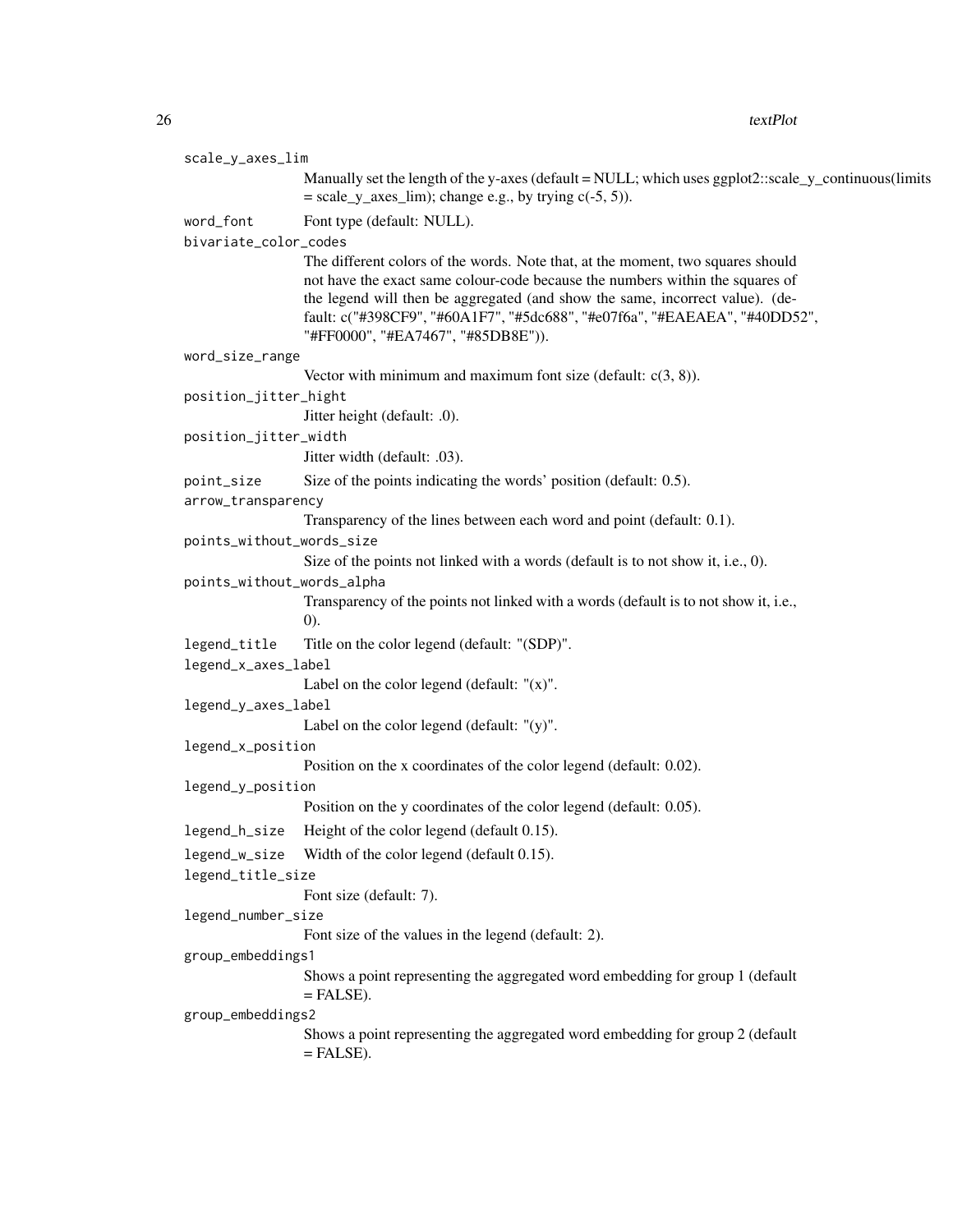<span id="page-26-0"></span>

| projection_embedding      |                                                                                                                                                         |  |
|---------------------------|---------------------------------------------------------------------------------------------------------------------------------------------------------|--|
|                           | Shows a point representing the aggregated direction embedding (default = FALSE).                                                                        |  |
| aggregated_point_size     |                                                                                                                                                         |  |
|                           | Size of the points representing the group_embeddings1, group_embeddings2<br>and projection_embedding.                                                   |  |
| aggregated_shape          |                                                                                                                                                         |  |
|                           | Shape type of the points representing the group_embeddings1, group_embeddings2<br>and projection_embedding.                                             |  |
| aggregated_color_G1       |                                                                                                                                                         |  |
|                           | Color                                                                                                                                                   |  |
| aggregated_color_G2       |                                                                                                                                                         |  |
|                           | Color                                                                                                                                                   |  |
| projection_color          |                                                                                                                                                         |  |
|                           | Color                                                                                                                                                   |  |
| seed                      | Set different seed.                                                                                                                                     |  |
| explore_words             | Explore where specific words are positioned in the embedding space. For exam-<br>ple, c("happy content", "sad down").                                   |  |
| explore_words_color       |                                                                                                                                                         |  |
|                           | Specify the color(s) of the words being explored. For example $c("$ #ad42f5",<br>"green")                                                               |  |
| explore_words_point       |                                                                                                                                                         |  |
|                           | Specify the names of the point for the aggregated word embeddings of all the<br>explored words.                                                         |  |
| explore_words_aggregation |                                                                                                                                                         |  |
|                           | Specify how to aggregate the word embeddings of the explored words.                                                                                     |  |
| remove_words              | manually remove words from the plot (which is done just before the words are<br>plotted so that the remove_words are part of previous counts/analyses). |  |
| n_contrast_group_color    |                                                                                                                                                         |  |
|                           | Set color to words that have higher frequency $(N)$ on the other opposite side of<br>its dot product projection (default = NULL).                       |  |
| n_contrast_group_remove   |                                                                                                                                                         |  |
|                           | Remove words that have higher frequency (N) on the other opposite side of its<br>dot product projection (default = FALSE).                              |  |
| space                     | Provide a semantic space if using static embeddings and wanting to explore<br>words.                                                                    |  |
| scaling                   | Scaling word embeddings before aggregation.                                                                                                             |  |

### Value

A 1- or 2-dimensional word plot, as well as tibble with processed data used to plot.

### See Also

see [textProjection](#page-29-1)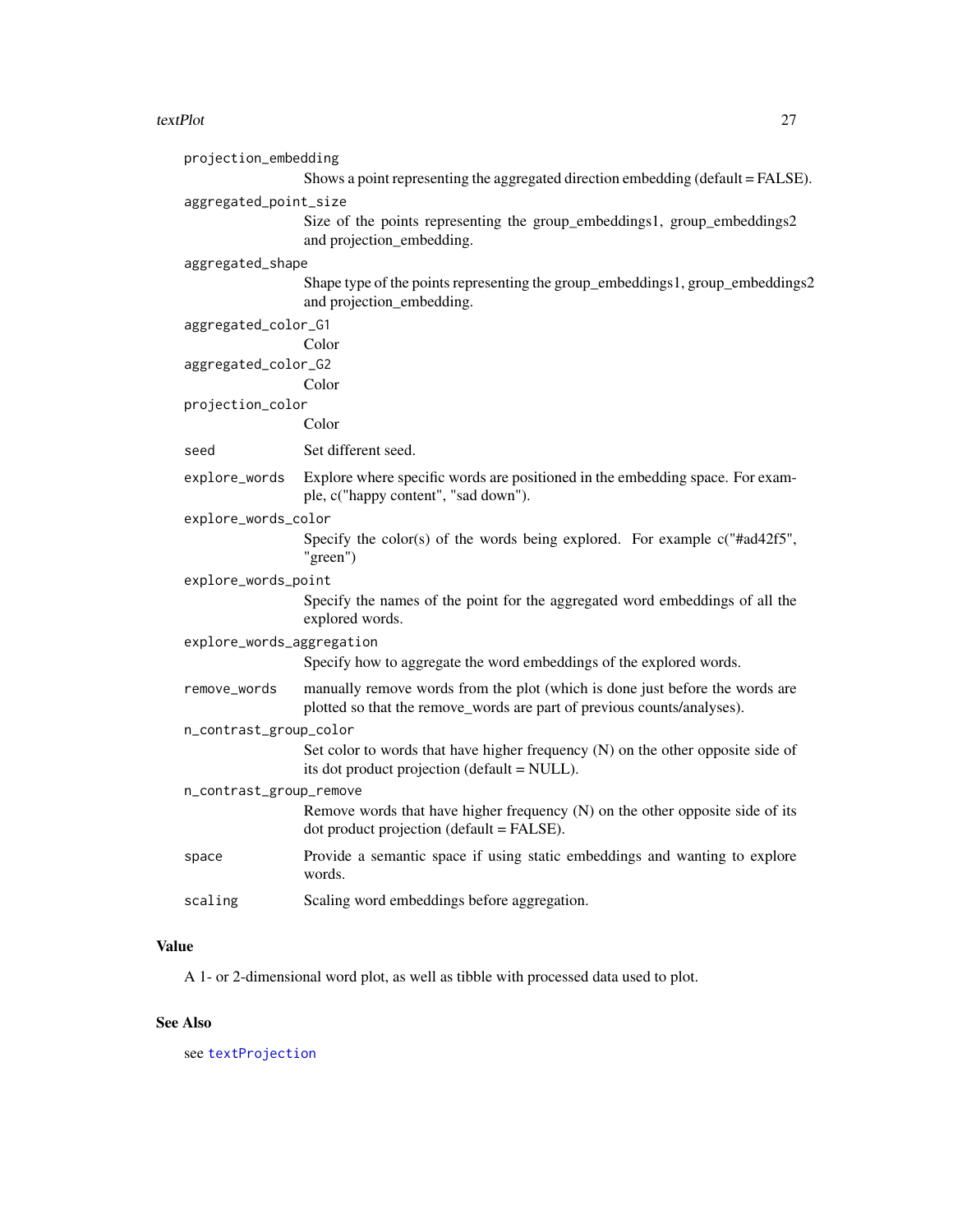#### Examples

# The test-data included in the package is called: DP\_projections\_HILS\_SWLS\_100

```
# Supervised Dimension Projection Plot
plot_projection <- textPlot(
 word_data = DP_projections_HILS_SWLS_100,
 k_n_words_to_test = FALSE,
 min_freq_words_test = 1,
 plot_n_words_square = 3,
 plot_n_words_p = 3,
 plot_n_word_extreme = 1,
 plot_n_word_frequency = 1,
 plot_n_words_middle = 1,
 y_axes = FALSE,
 p_alpha = 0.05,
 title_top = "Supervised Dimension Projection (SDP)",
 x_axes_label = "Low vs. High HILS score",
 y_axes_label = "Low vs. High SWLS score",
 p_adjust_method = "bonferroni",
 scale_y_axes_lim = NULL
\overline{\phantom{a}}plot_projection
```

```
names(DP_projections_HILS_SWLS_100)
```
<span id="page-27-1"></span>textPredict *Predict scores or classification from, e.g., textTrain.*

### Description

Predict scores or classification from, e.g., textTrain.

#### Usage

```
textPredict(model_info, new_data, type = NULL, ...)
```
#### Arguments

| model_info | Model info (e.g., saved output from textTrain, textTrainRegression or textRan-<br>domForest). |
|------------|-----------------------------------------------------------------------------------------------|
| new_data   | Word embeddings from new data to be predicted from.                                           |
| type       | Type of prediction; e.g., "prob", "class".                                                    |
| $\cdots$   | Setting trom stats::predict can be called.                                                    |

### Value

Predicted scores from word embeddings.

<span id="page-27-0"></span>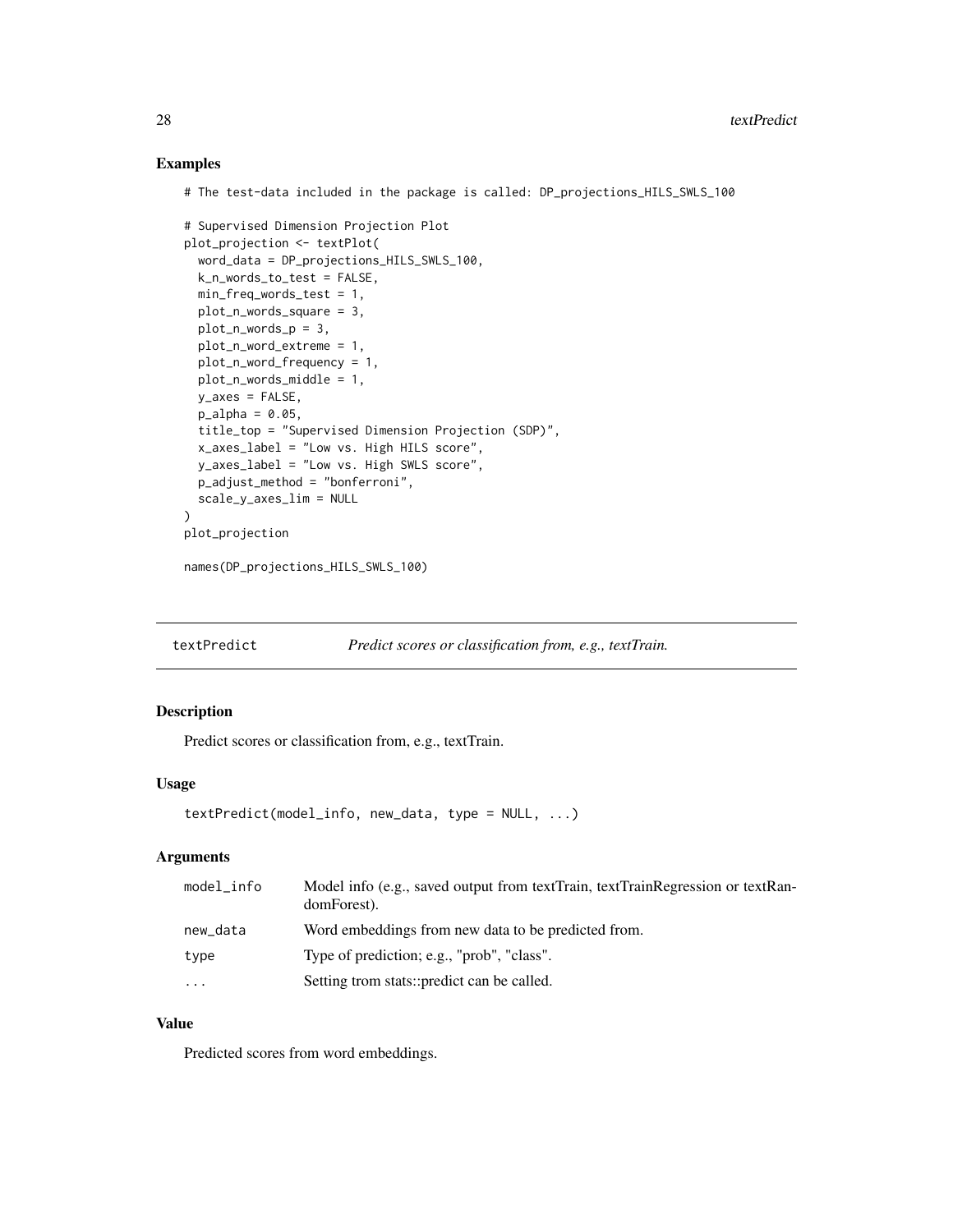### <span id="page-28-0"></span>textPredictTest 29

### See Also

```
see textTrain textTrainLists textTrainRandomForest textSimilarityTest
```
### Examples

```
word_embeddings <- word_embeddings_4
ratings_data <- Language_based_assessment_data_8
```

| textPredictTest | Significance testing correlations If only y1 is provided a t-test is com- |
|-----------------|---------------------------------------------------------------------------|
|                 | puted, between the absolute error from yhat $1$ -yl and yhat $2$ -yl.     |

### Description

If y2 is provided a bootstrapped procedure is used to compare the correlations between y1 and yhat1 versus y2 and yhat2. This is achieved by creating two distributions of correlations using bootstrapping; and then finally compute the distributions overlap.

### Usage

```
textPredictTest(
 y1,
 y2 = NULL,yhat1,
 yhat2,
 paired = TRUE,
 bootstraps_times = 10000,
  seed = 6134,
  ...
\lambda
```
### Arguments

| y1               | The observed scores (i.e., what was used to predict when training a model).                                                                                                                                                                                    |  |
|------------------|----------------------------------------------------------------------------------------------------------------------------------------------------------------------------------------------------------------------------------------------------------------|--|
| y2               | The second observed scores (default = NULL; i.e., for when comparing models<br>that are predicting different outcomes. In this case a bootstrap procedure is used<br>to create two distributions of correlations that are compared (see description<br>above). |  |
| yhat1            | The predicted scores from model 1.                                                                                                                                                                                                                             |  |
| yhat2            | The predicted scores from model 2 that will be compared with model 1.                                                                                                                                                                                          |  |
| paired           | Paired test or not in stats::t.test (default TRUE).                                                                                                                                                                                                            |  |
| bootstraps_times |                                                                                                                                                                                                                                                                |  |
|                  | Number of bootstraps (when providing $y2$ ).                                                                                                                                                                                                                   |  |
| seed             | Set different seed.                                                                                                                                                                                                                                            |  |
| $\ddotsc$        | Settings from stats::t.test or overlapping::overlap (e.g., plot = TRUE).                                                                                                                                                                                       |  |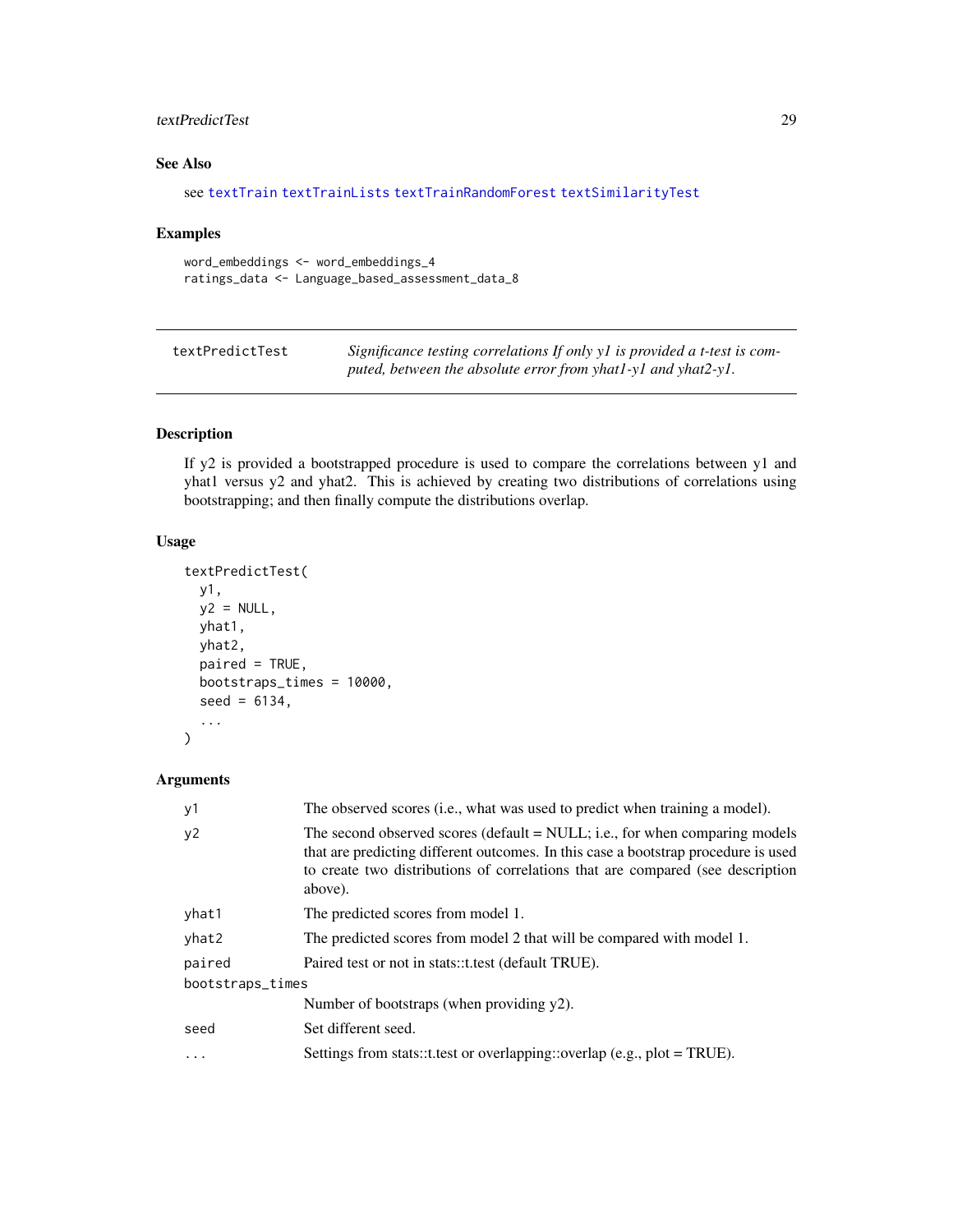### <span id="page-29-0"></span>Value

Comparison of correlations either a t-test or the overlap of a bootstrapped procedure (see \$OV).

### See Also

see [textTrain](#page-43-1) [textPredict](#page-27-1)

### Examples

```
# Example random data
y1 \leftarrow runif(10)yhat1 <- runif(10)
y2 <- runif(10)
yhat2 < - runif(10)
boot_test <- textPredictTest(y1, yhat1, y2, yhat2, bootstraps_times = 10)
```
<span id="page-29-1"></span>

| textProjection | Compute Supervised Dimension Projection and related variables for |
|----------------|-------------------------------------------------------------------|
|                | plotting words.                                                   |

### Description

Compute Supervised Dimension Projection and related variables for plotting words.

#### Usage

```
textProjection(
 words,
 word_embeddings,
  single_word_embeddings = single_word_embeddings_df,
 x,
 y = NULL,pca = NULL,
  aggregation = "mean",
  split = "quartile",
 word_weight_power = 1,
 min_freq_words_test = 0,mean_centering = FALSE,
 mean_centering2 = FALSE,
 Npermutations = 10000,
 n_{per\_split} = 50000,
  seed = 1003
)
```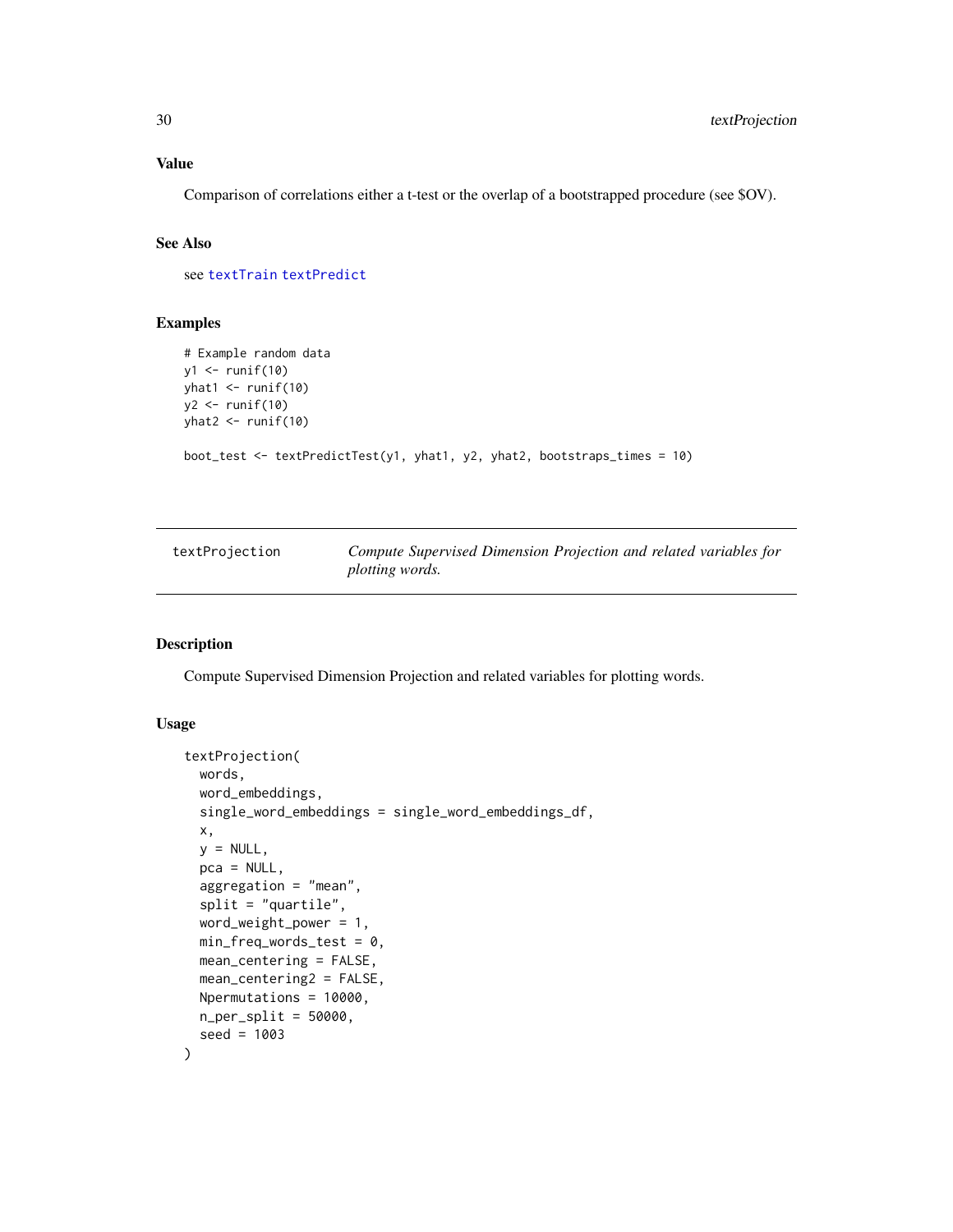### textProjection 31

### Arguments

| words                  | Word or text variable to be plotted.                                                                                                                                                                                                                             |  |
|------------------------|------------------------------------------------------------------------------------------------------------------------------------------------------------------------------------------------------------------------------------------------------------------|--|
| word_embeddings        |                                                                                                                                                                                                                                                                  |  |
|                        | Word embeddings from textEmbed for the words to be plotted (i.e., the aggre-<br>gated word embeddings for the "words" parameter).                                                                                                                                |  |
| single_word_embeddings |                                                                                                                                                                                                                                                                  |  |
|                        | Word embeddings from textEmbed for individual words (i.e., decontextualized<br>embeddings).                                                                                                                                                                      |  |
| x                      | Numeric variable that the words should be plotted according to on the x-axes.                                                                                                                                                                                    |  |
| У                      | Numeric variable that the words should be plotted according to on the y-axes<br>$(y=NULL)$ .                                                                                                                                                                     |  |
| pca                    | Number of PCA dimensions applied to the word embeddings in the beginning<br>of the function. A number below 1 takes out $%$ of variance; An integer specify<br>number of components to extract. (default is NULL as this setting has not yet<br>been evaluated). |  |
| aggregation            | Method to aggregate the word embeddings (default $=$ "mean"; see also "min",<br>"max", and "[CLS]").                                                                                                                                                             |  |
| split                  | Method to split the axes (default $=$ "quartile" involving selecting lower and up-<br>per quartile; see also "mean"). However, if the variable is only containing two<br>different values (i.e., being dichotomous) mean split is used.                          |  |
| word_weight_power      |                                                                                                                                                                                                                                                                  |  |
|                        | Compute the power of the frequency of the words and multiply the word embed-<br>dings with this in the computation of aggregated word embeddings for group low<br>(1) and group high (2). This increases the weight of more frequent words.                      |  |
| min_freq_words_test    |                                                                                                                                                                                                                                                                  |  |
|                        | Option to select words that have occurred a specified number of times (default =<br>0); when creating the Supervised Dimension Projection line (i.e., single words<br>receive Supervised Dimension Projection and p-value).                                      |  |
|                        | mean_centering Boolean; separately mean centering the Group 1 split aggregation embedding,<br>and the Group 2 split aggregation embedding                                                                                                                        |  |
| mean_centering2        |                                                                                                                                                                                                                                                                  |  |
|                        | Boolean; separately mean centering the G1 and G2 split aggregation embed-<br>dings                                                                                                                                                                               |  |
| Npermutations          | Number of permutations in the creation of the null distribution.                                                                                                                                                                                                 |  |
| n_per_split            | A setting to split Npermutations to avoid reaching computer memory limits; the<br>higher the faster, but too high may lead to abortion.                                                                                                                          |  |
| seed                   | Set different seed.                                                                                                                                                                                                                                              |  |

### Value

A dataframe with variables (e.g., including Supervised Dimension Projection, frequencies, p-values) for the individual words that is used for the plotting in the textProjectionPlot function.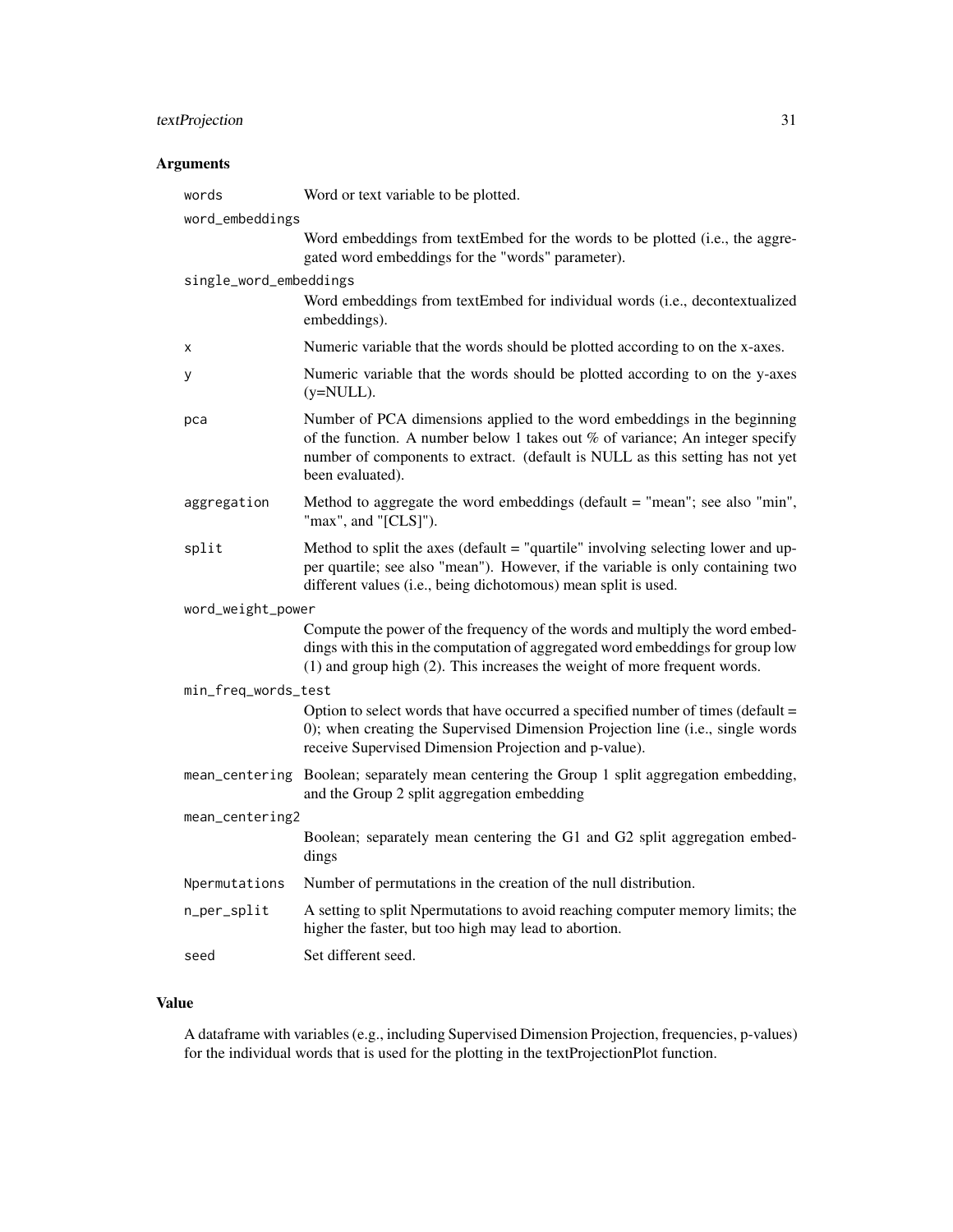### Examples

```
# Data
# Pre-processing data for plotting
## Not run:
df_for_plotting <- textProjection(
  words = Language_based_assessment_data_8$harmonywords,
  word_embeddings = word_embeddings_4$harmonywords,
  single_word_embeddings = word_embeddings_4$singlewords_we,
  x = Language_based_assessment_data_8$hilstotal,
  split = "mean",Npermutations = 10,
  n_{per\_split} = 1)
df_for_plotting
## End(Not run)
#' @seealso see \code{\link{textProjectionPlot}}
```
textProjectionPlot *Plot words according to Supervised Dimension Projection.*

#### Description

Plot words according to Supervised Dimension Projection.

#### Usage

```
textProjectionPlot(
 word_data,
  k_n_words_to_test = FALSE,
 min_freq_words_test = 1,
 min_freq_words_plot = 1,
 plot_n_words_square = 3,
 plot_n_words_p = 5,
 plot_n_word_extreme = 5,
  plot_n_word_frequency = 5,
 plot_n_words_middle = 5,
  titles_color = "#61605e",
 y_axes = FALSE,
 p_{a}lpha = 0.05,
  p_adjust_method = "none",
  title_top = "Supervised Dimension Projection",
  x_axes_label = "Supervised Dimension Projection (SDP)",
  y_axes_label = "Supervised Dimension Projection (SDP)",
  scale_x_axes_lim = NULL,
  scale_y_axes_lim = NULL,
  word_font = NULL,
 bivariate_color_codes = c("#398CF9", "#60A1F7", "#5dc688", "#e07f6a", "#EAEAEA",
```
<span id="page-31-0"></span>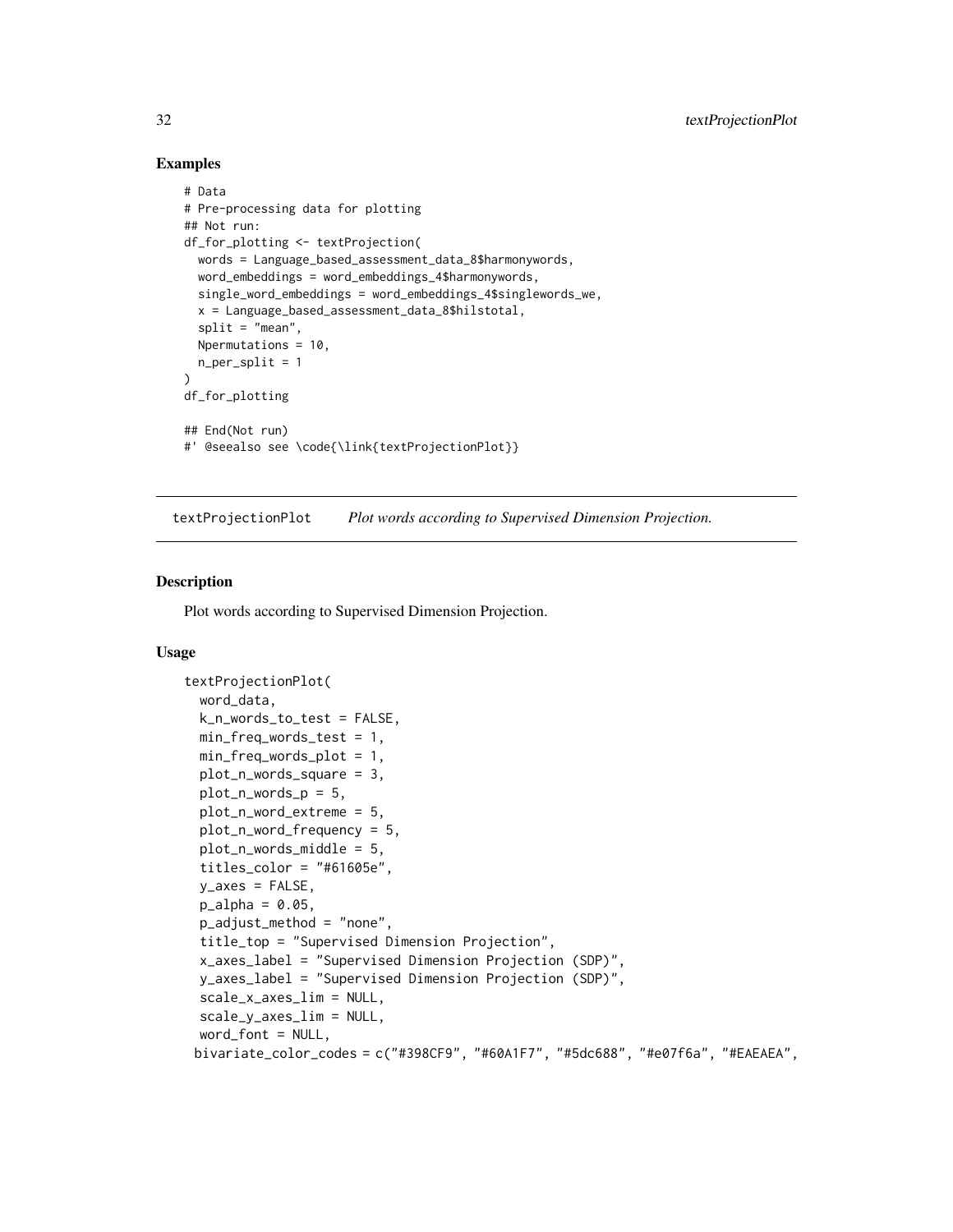```
"#40DD52", "#FF0000", "#EA7467", "#85DB8E"),
word_size_range = c(3, 8),
position_jitter_hight = 0,
position\_jitter\_width = 0.03,
point_size = 0.5,
arrow\_transportpoints_without_words_size = 0.2,
points_without_words_alpha = 0.2,
legend_title = "SDP",
legend_x_axes_label = "x",
legend_y_axes_label = "y",
legend_x_position = 0.02,
legend_y_position = 0.02,
legend_h_size = 0.2,legend_w_size = 0.2,
legend_title_size = 7,
legend_number_size = 2,
group_embeddings1 = FALSE,
group_embeddings2 = FALSE,
projection_embedding = FALSE,
aggregate d_point_size = 0.8,
aggregated_shape = 8,
aggregated_color_G1 = "black",
aggregated_color_G2 = "black",
projection_color = "blue",
seed = 1005,
explore_words = NULL,
explore_words_color = "#ad42f5",
explore_words_point = "ALL_1",
explore_words_aggregation = "mean",
remove_words = NULL,
n_contrast_group_color = NULL,
n_contrast_group_remove = FALSE,
space = NULL,scaling = FALSE
```
#### Arguments

)

word\_data Dataframe from textProjection k\_n\_words\_to\_test Select the k most frequent words to significance test (k = sqrt(100\*N); N = number of participant responses). Default = TRUE. min\_freq\_words\_test Select words to significance test that have occurred at least min\_freq\_words\_test  $(detault = 1).$ min\_freq\_words\_plot Select words to plot that has occurred at least min\_freq\_words\_plot times.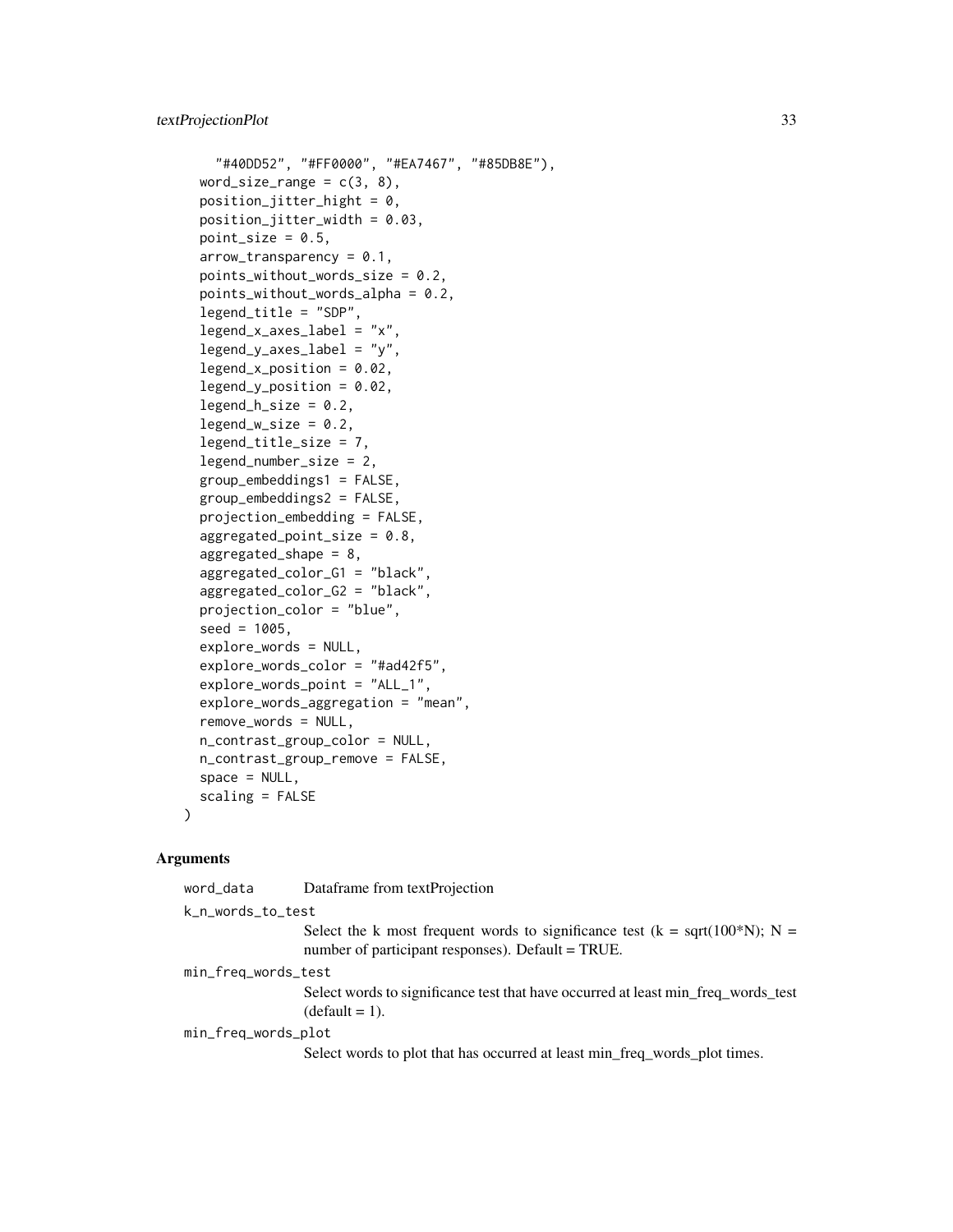|                 | plot_n_words_square   |                                                                                                                                                                                                                                                                                                                             |
|-----------------|-----------------------|-----------------------------------------------------------------------------------------------------------------------------------------------------------------------------------------------------------------------------------------------------------------------------------------------------------------------------|
|                 |                       | Select number of significant words in each square of the figure to plot. The<br>significant words, in each square is selected according to most frequent words.                                                                                                                                                             |
|                 |                       | plot_n_words_p Number of significant words to plot on each(positive and negative) side of the<br>x-axes and y-axes, (where duplicates are removed); selects first according to<br>lowest p-value and then according to frequency. Hence, on a two dimensional<br>plot it is possible that plot_n_words_p = 1 yield 4 words. |
|                 | plot_n_word_extreme   |                                                                                                                                                                                                                                                                                                                             |
|                 |                       | Number of words that are extreme on Supervised Dimension Projection per di-<br>mension. (i.e., even if not significant; per dimensions, where duplicates are<br>removed).                                                                                                                                                   |
|                 | plot_n_word_frequency |                                                                                                                                                                                                                                                                                                                             |
|                 |                       | Number of words based on being most frequent. (i.e., even if not significant).                                                                                                                                                                                                                                              |
|                 | plot_n_words_middle   |                                                                                                                                                                                                                                                                                                                             |
|                 |                       | Number of words plotted that are in the middle in Supervised Dimension Pro-<br>jection score (i.e., even if not significant; per dimensions, where duplicates are<br>removed).                                                                                                                                              |
|                 | titles_color          | Color for all the titles (default: "#61605e")                                                                                                                                                                                                                                                                               |
|                 | y_axes                | If TRUE, also plotting on the y-axes (default is FALSE). Also plotting on y-axes<br>produces a two dimension 2-dimensional plot, but the textProjection function<br>has to have had a variable on the y-axes.                                                                                                               |
|                 | p_alpha               | Alpha (default = $.05$ ).                                                                                                                                                                                                                                                                                                   |
| p_adjust_method |                       |                                                                                                                                                                                                                                                                                                                             |
|                 |                       | Method to adjust/correct p-values for multiple comparisons (default = "holm";<br>see also "none", "hochberg", "hommel", "bonferroni", "BH", "BY", "fdr").                                                                                                                                                                   |
|                 | title_top             | Title (default "")                                                                                                                                                                                                                                                                                                          |
|                 | x_axes_label          | Label on the x-axes.                                                                                                                                                                                                                                                                                                        |
|                 | y_axes_label          | Label on the y-axes.                                                                                                                                                                                                                                                                                                        |
|                 | scale_x_axes_lim      |                                                                                                                                                                                                                                                                                                                             |
|                 |                       | Manually set the length of the x-axes (default = NULL, which uses ggplot2::scale_x_continuous(limits<br>$=$ scale_x_axes_lim); change e.g., by trying $c(-5, 5)$ ).                                                                                                                                                         |
|                 | scale_y_axes_lim      |                                                                                                                                                                                                                                                                                                                             |
|                 |                       | Manually set the length of the y-axes (default = NULL; which uses ggplot2::scale_y_continuous(limits<br>$= scale_y_axes_lim$ ; change e.g., by trying $c(-5, 5)$ ).                                                                                                                                                         |
|                 | word_font             | Font type (default: NULL).                                                                                                                                                                                                                                                                                                  |
|                 | bivariate_color_codes |                                                                                                                                                                                                                                                                                                                             |
|                 |                       | The different colors of the words. Note that, at the moment, two squares should                                                                                                                                                                                                                                             |
|                 |                       | not have the exact same colour-code because the numbers within the squares of<br>the legend will then be aggregated (and show the same, incorrect value). (de-<br>fault: c("#398CF9", "#60A1F7", "#5dc688", "#e07f6a", "#EAEAEA", "#40DD52",<br>"#FF0000", "#EA7467", "#85DB8E")).                                          |
|                 | word_size_range       |                                                                                                                                                                                                                                                                                                                             |
|                 |                       | Vector with minimum and maximum font size (default: $c(3, 8)$ ).                                                                                                                                                                                                                                                            |
|                 | position_jitter_hight |                                                                                                                                                                                                                                                                                                                             |
|                 |                       | Jitter height (default: .0).                                                                                                                                                                                                                                                                                                |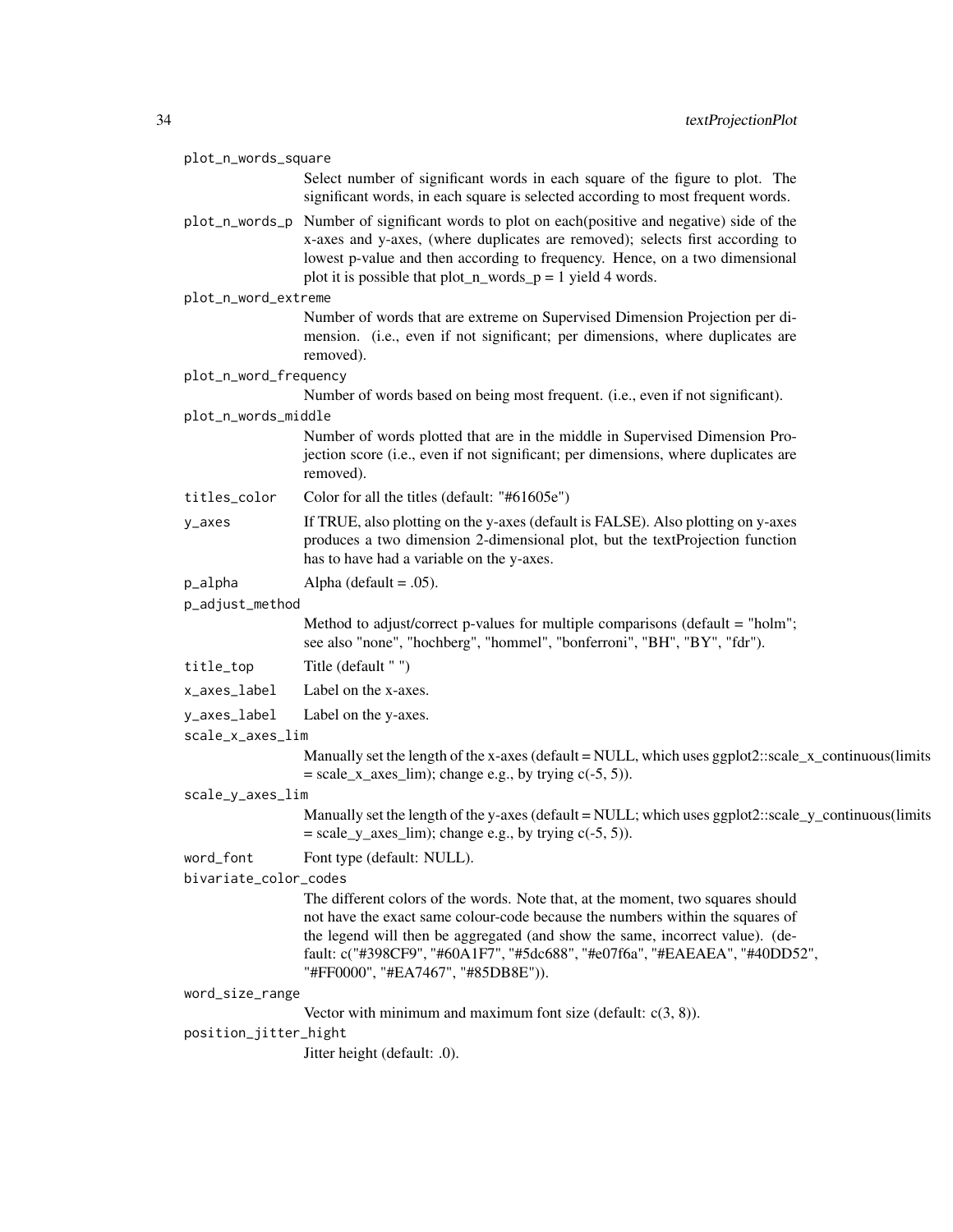position\_jitter\_width Jitter width (default: .03). point\_size Size of the points indicating the words' position (default: 0.5). arrow\_transparency Transparency of the lines between each word and point (default: 0.1). points\_without\_words\_size Size of the points not linked with a words (default is to not show it, i.e., 0). points\_without\_words\_alpha Transparency of the points not linked with a words (default is to not show it, i.e., 0). legend\_title Title on the color legend (default: "(SDP)". legend\_x\_axes\_label Label on the color legend (default:  $''(x)$ ". legend\_y\_axes\_label Label on the color legend (default: "(y)". legend\_x\_position Position on the x coordinates of the color legend (default: 0.02). legend\_y\_position Position on the y coordinates of the color legend (default: 0.05). legend\_h\_size Height of the color legend (default 0.15). legend\_w\_size Width of the color legend (default 0.15). legend\_title\_size Font size (default: 7). legend\_number\_size Font size of the values in the legend (default: 2). group\_embeddings1 Shows a point representing the aggregated word embedding for group 1 (default  $=$  FALSE). group\_embeddings2 Shows a point representing the aggregated word embedding for group 2 (default  $=$  FALSE). projection\_embedding Shows a point representing the aggregated direction embedding (default = FALSE). aggregated\_point\_size Size of the points representing the group\_embeddings1, group\_embeddings2 and projection\_embedding aggregated\_shape Shape type of the points representing the group\_embeddings1, group\_embeddings2 and projection\_embeddingd aggregated\_color\_G1 Color aggregated\_color\_G2 Color projection\_color Color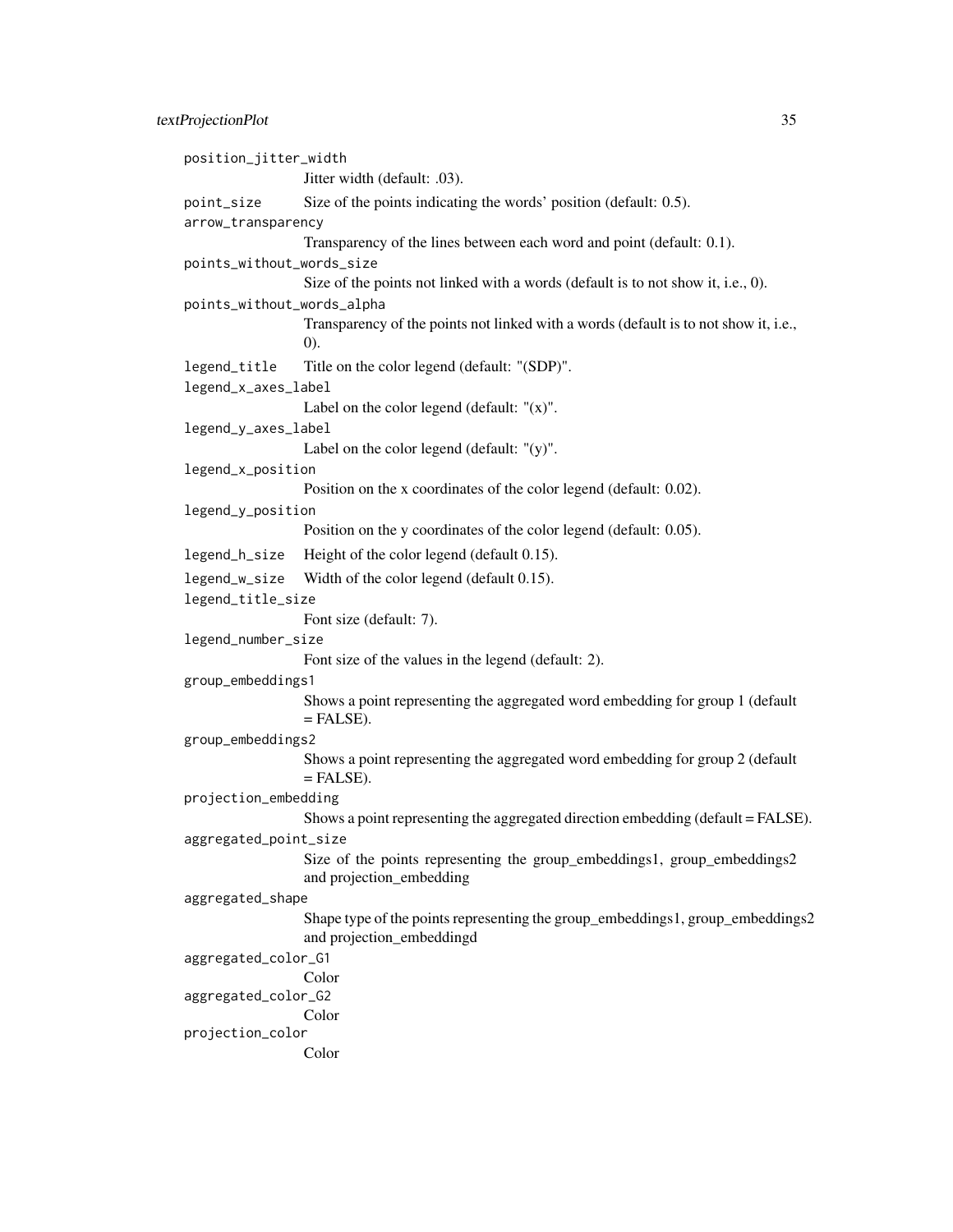<span id="page-35-0"></span>

| seed                      | Set different seed.                                                                                                                                     |  |
|---------------------------|---------------------------------------------------------------------------------------------------------------------------------------------------------|--|
| explore_words             | Explore where specific words are positioned in the embedding space. For exam-<br>ple, c("happy content", "sad down").                                   |  |
| explore_words_color       |                                                                                                                                                         |  |
|                           | Specify the color(s) of the words being explored. For example $c$ ("#ad42f5",<br>"green")                                                               |  |
| explore_words_point       |                                                                                                                                                         |  |
|                           | Specify the names of the point for the aggregated word embeddings of all the<br>explored words.                                                         |  |
| explore_words_aggregation |                                                                                                                                                         |  |
|                           | Specify how to aggregate the word embeddings of the explored words.                                                                                     |  |
| remove_words              | manually remove words from the plot (which is done just before the words are<br>plotted so that the remove_words are part of previous counts/analyses). |  |
| n_contrast_group_color    |                                                                                                                                                         |  |
|                           | Set color to words that have higher frequency (N) on the other opposite side of<br>its dot product projection (default = NULL).                         |  |
| n_contrast_group_remove   |                                                                                                                                                         |  |
|                           | Remove words that have higher frequency (N) on the other opposite side of its<br>dot product projection (default = FALSE).                              |  |
| space                     | Provide a semantic space if using static embeddings and wanting to explore<br>words.                                                                    |  |
| scaling                   | Scaling word embeddings before aggregation.                                                                                                             |  |

### Value

A 1- or 2-dimensional word plot, as well as tibble with processed data used to plot.

#### See Also

see [textProjection](#page-29-1)

### Examples

# The test-data included in the package is called: DP\_projections\_HILS\_SWLS\_100

```
# Supervised Dimension Projection Plot
plot_projection <- textProjectionPlot(
  word_data = DP_projections_HILS_SWLS_100,
  k_n_words_to_test = FALSE,
 min_freq_words_test = 1,
  plot_n_words_square = 3,
  plot_n_words_p = 3,
  plot_n_word_extreme = 1,
  plot_n_word_frequency = 1,
  plot_n_words_middle = 1,
 y_axes = FALSE,
  p_alpha = 0.05,
  title_top = "Supervised Dimension Projection (SDP)",
```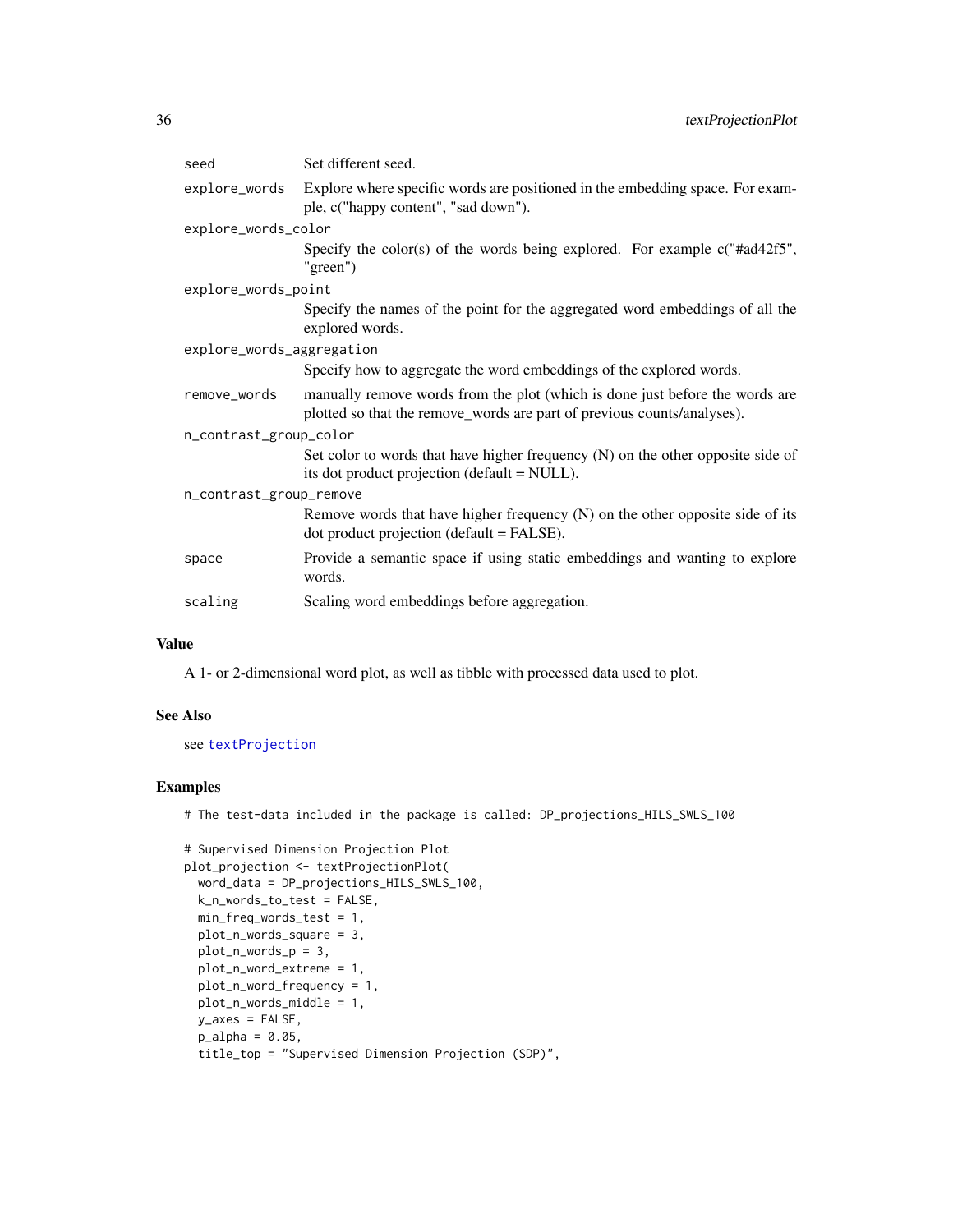### <span id="page-36-0"></span>textrpp\_initialize 37

```
x_axes_label = "Low vs. High HILS score",
  y_axes_label = "Low vs. High SWLS score",
 p_adjust_method = "bonferroni",
 scale_y_axes_lim = NULL
)
plot_projection
```

```
names(DP_projections_HILS_SWLS_100)
```
textrpp\_initialize *Initialize text required python packages*

### Description

Initialize text required python packages to call from R.

### Usage

```
textrpp_initialize(
 python_executable = NULL,
 virtualenv = NULL,
 condaenv = "textrpp_condaenv",
 ask = FALSE,refresh_settings = FALSE,
  save_profile = FALSE,
 check_env = TRUE,
  textEmbed_test = FALSE,
 prompt = TRUE
)
```
#### Arguments

| python_executable |                                                                                                                                                                                                                                                                                                    |
|-------------------|----------------------------------------------------------------------------------------------------------------------------------------------------------------------------------------------------------------------------------------------------------------------------------------------------|
|                   | the full path to the Python executable, for which text required python packages<br>is installed.                                                                                                                                                                                                   |
| virtualenv        | set a path to the Python virtual environment with text required python packages<br>installed Example: virtualenv = "~/myenv"                                                                                                                                                                       |
| condaenv          | set a path to the anaconda virtual environment with text required python pack-<br>ages installed Example: condalenv = "myenv"                                                                                                                                                                      |
| ask               | logical; if FALSE, use the first text required python packages installation found;<br>if TRUE, list available text required python packages installations and prompt the<br>user for which to use. If another (e.g. python_executable) is set, then this<br>value will always be treated as FALSE. |
| refresh_settings  |                                                                                                                                                                                                                                                                                                    |
|                   | logical; if TRUE, text will ignore the saved settings in the profile and initiate a<br>search of new settings.                                                                                                                                                                                     |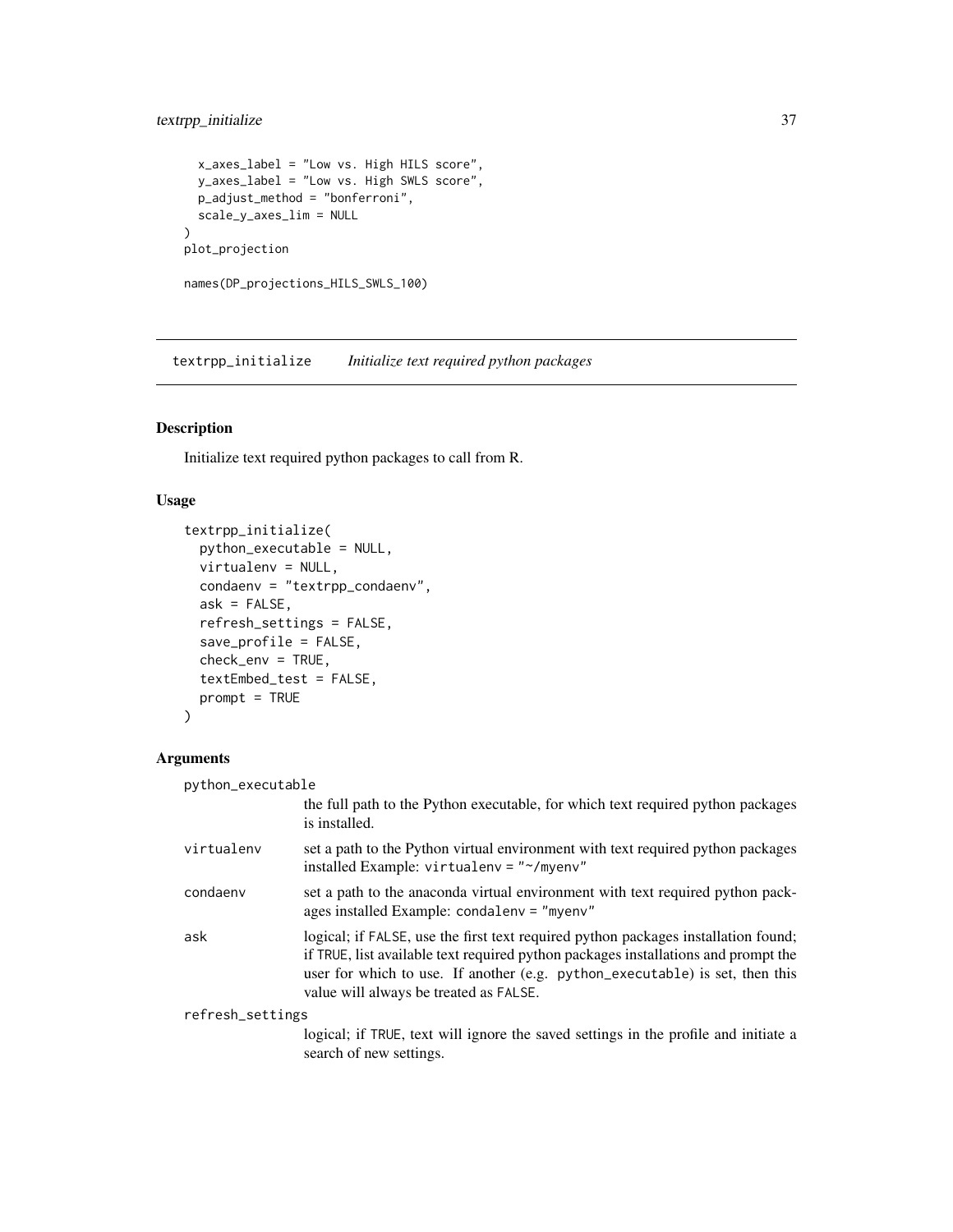<span id="page-37-0"></span>

| save_profile | logical; if TRUE, the current text required python packages setting will be saved<br>for the future use. |
|--------------|----------------------------------------------------------------------------------------------------------|
| check_env    | logical; check whether conda/virtual environment generated by textrpp_install()<br>exists                |
|              | textEmbed_test logical; Test whether function (textEmbed) that requires python packages works.           |
| prompt       | logical; asking whether user wants to set the environment as default.                                    |
|              |                                                                                                          |

textrpp\_install *Install text required python packages in conda or virtualenv environment*

### **Description**

Install text required python packages (rpp) in a self-contained environment. For macOS and Linuxbased systems, this will also install Python itself via a "miniconda" environment, for textrpp\_install. Alternatively, an existing conda installation may be used, by specifying its path. The default setting of "auto" will locate and use an existing installation automatically, or download and install one if none exists.

For Windows, automatic installation of miniconda installation is not currently available, so the user will need to [miniconda \(or Anaconda\) manually.](https://conda.io/projects/conda/en/latest/user-guide/install/index.html)

If you wish to install Python in a "virtualenv", use the textrpp\_install\_virtualenv function. It requires that you have a python version and path to it (such as "/usr/local/bin/python3.9" for Mac and Linux.).

#### Usage

```
textrpp_install(
  \text{conda} = "auto",update_conda = FALSE,
  force_conda = FALSE,
  rpp_version = "rpp_version_system_specific_defaults",
  python_version = "python_version_system_specific_defaults",
  envname = "textrpp_condaenv",
  pip = TRUE,python_path = NULL,
  prompt = TRUE)
textrpp_install_virtualenv(
  rpp_version = c("torch==1.7.1", "transformers==4.12.5", "numpy", "nltk"),
  python_path = "/usr/local/bin/python3.9",
 pip_version = NULL,
 envname = "textrpp_virtualenv",
  prompt = TRUE)
```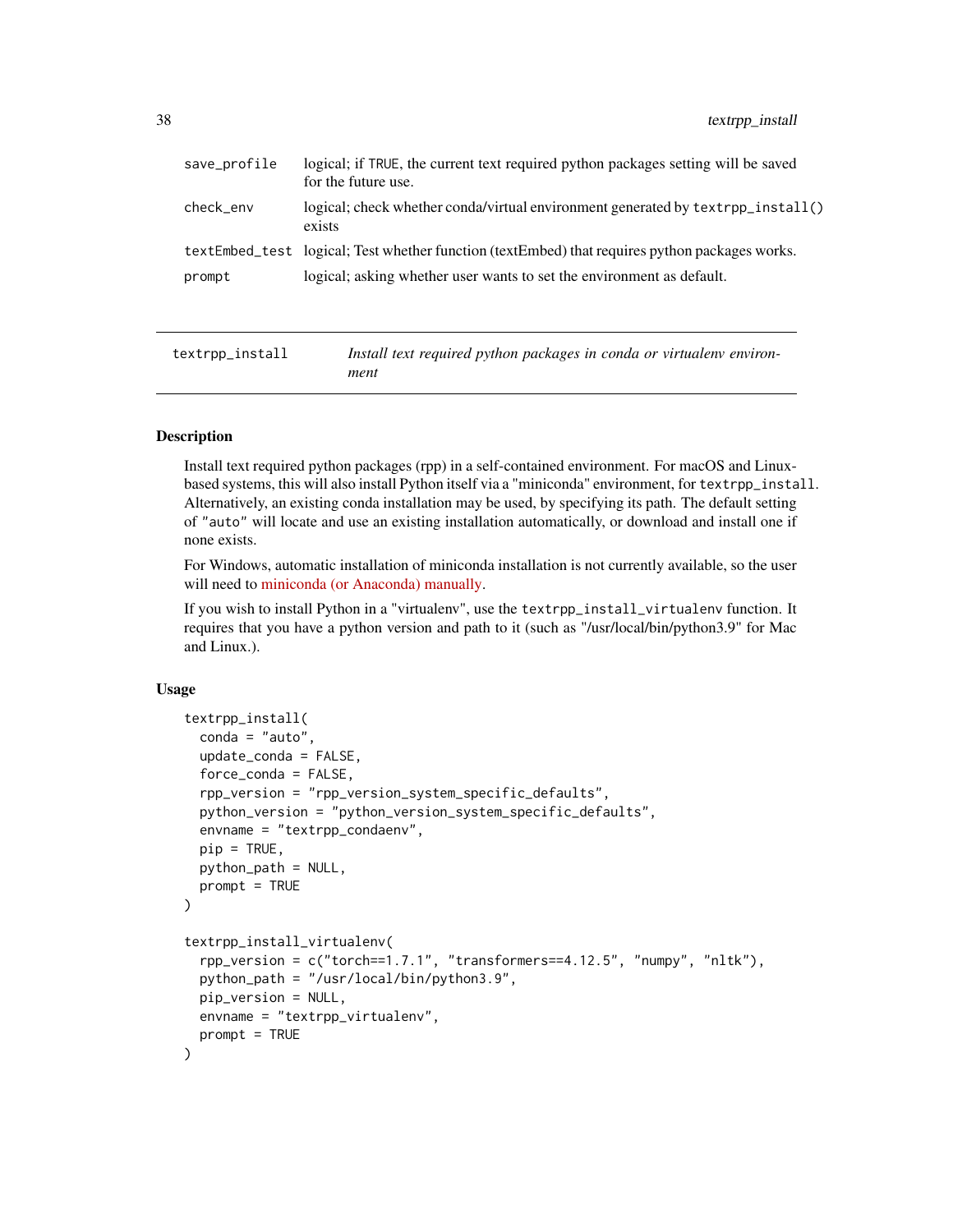#### <span id="page-38-0"></span>Arguments

| conda          | character; path to conda executable. Default "auto" which automatically find the<br>path                                                                                                                                                              |
|----------------|-------------------------------------------------------------------------------------------------------------------------------------------------------------------------------------------------------------------------------------------------------|
| update_conda   | Boolean; update to the latest version of Miniconda after install? (should be<br>combined with force_conda = $TRUE$ )                                                                                                                                  |
| force conda    | Boolean; force re-installation if Miniconda is already installed at the requested<br>path?                                                                                                                                                            |
| rpp_version    | character; default is "rpp_version_system_specific_defaults", because diffent<br>systems require different combinations of python version and packages. It is also<br>possible to specify your own, such as c('torch==0.4.1', 'transformers==3.3.1'). |
| python_version | character; default is "python_version_system_specific_defaults". You can spec-<br>ify your Python version for the condaeny yourself. installation.                                                                                                    |
| envname        | character; name of the conda-environment to install text required python pack-<br>ages. Default is "textrpp_condaenv".                                                                                                                                |
| pip            | TRUE to use pip for installing rpp If FALSE, conda package manager with conda-<br>forge channel will be used for installing rpp.                                                                                                                      |
| python_path    | character; path to Python in virtualenv installation                                                                                                                                                                                                  |
| prompt         | logical; ask whether to proceed during the installation                                                                                                                                                                                               |
| pip_version    | character;                                                                                                                                                                                                                                            |

### Examples

```
## Not run:
# install text required python packages in a miniconda environment (macOS and Linux)
textrpp_install(prompt = FALSE)
```

```
# install text required python packages to an existing conda environment
textrpp_install(conda = "~/anaconda/bin/")
```

```
## End(Not run)
## Not run:
# install text required python packages in a virtual environment
textrpp_install_virtualenv()
```

```
## End(Not run)
```
textrpp\_uninstall *Uninstall textrpp conda environment*

### Description

Removes the conda environment created by textrpp\_install()

### Usage

```
textrpp_uninstall(conda = "auto", prompt = TRUE, envname = "textrpp_condaenv")
```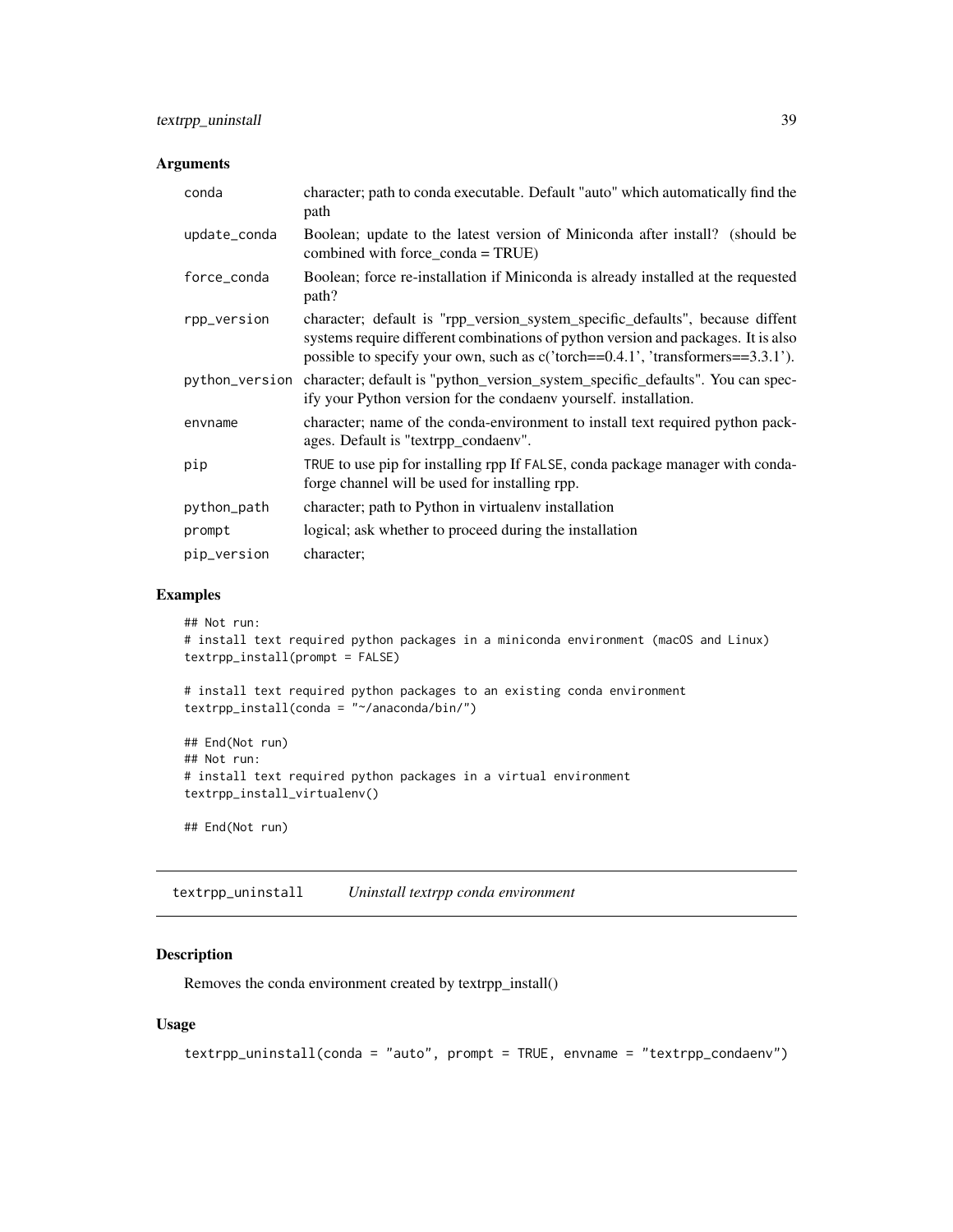#### <span id="page-39-0"></span>Arguments

| conda   | path to conda executable, default to "auto" which automatically finds the path |
|---------|--------------------------------------------------------------------------------|
| prompt  | logical; ask whether to proceed during the installation                        |
| envname | character; name of conda environment to remove                                 |

<span id="page-39-1"></span>textSimilarity *Compute the semantic similarity between two text variables.*

### Description

Compute the semantic similarity between two text variables.

#### Usage

```
textSimilarity(x, y, method = "cosine")
```
#### Arguments

| x      | Word embeddings from textEmbed.                                                                                                                                                                                                                                      |
|--------|----------------------------------------------------------------------------------------------------------------------------------------------------------------------------------------------------------------------------------------------------------------------|
| ٧      | Word embeddings from textEmbed.                                                                                                                                                                                                                                      |
| method | Character string describing type of measure to be computed. Default is "cosine"<br>(see also measures from textDistance() (which here is computed as 1 - textDis-<br>tance) including "euclidean", "maximum", "manhattan", "canberra", "binary"<br>and "minkowski"). |

### Value

A vector comprising semantic similarity scores.

#### See Also

see [textDistance](#page-11-1), [textSimilarityNorm](#page-40-1) and [textSimilarityTest](#page-41-1)

### Examples

```
library(dplyr)
similarity_scores <- textSimilarity(
  word_embeddings_4$harmonytext,
  word_embeddings_4$satisfactiontext
)
comment(similarity_scores)
```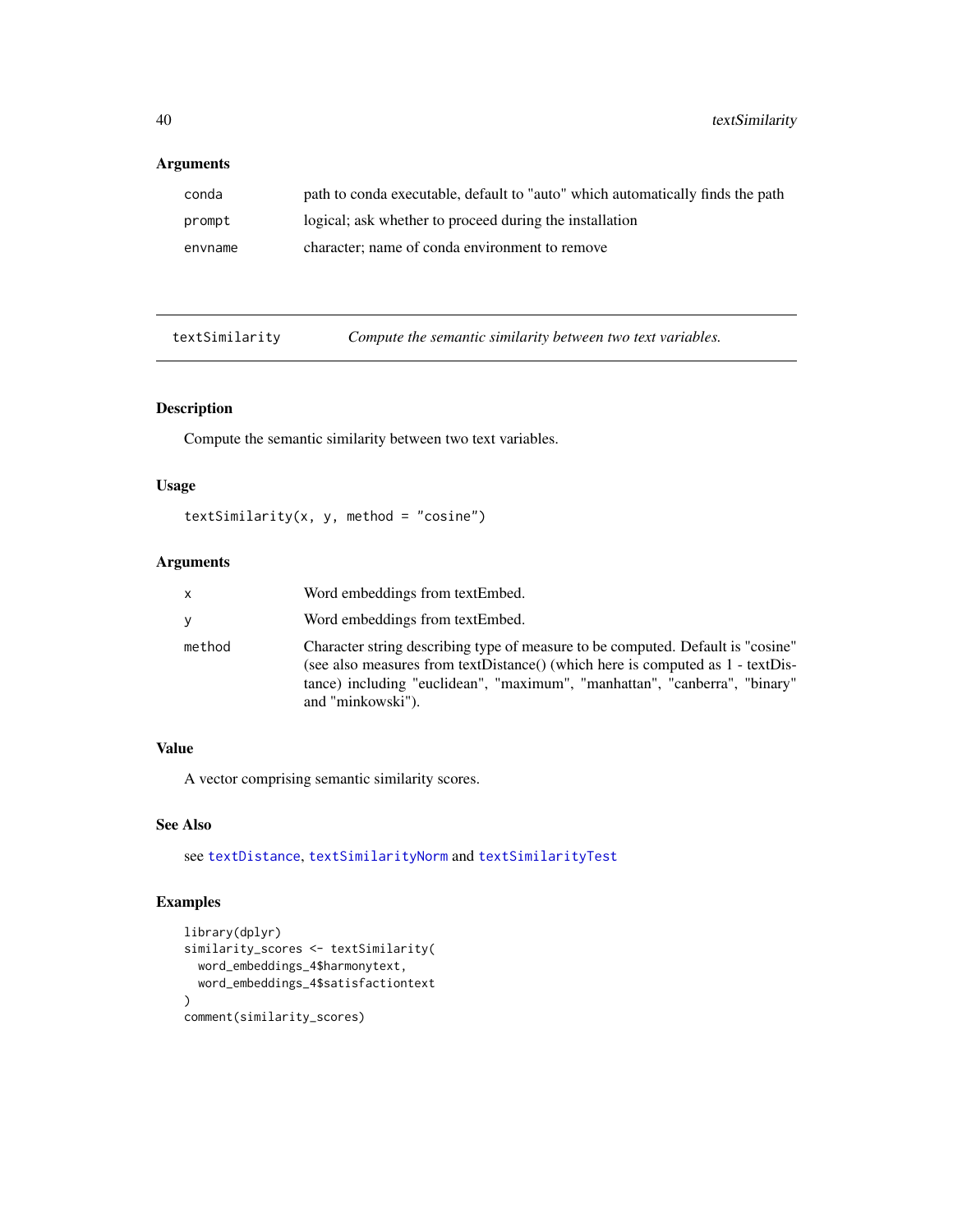<span id="page-40-0"></span>textSimilarityMatrix *Compute semantic similarity scores between all combinations in a word embedding*

### Description

Compute semantic similarity scores between all combinations in a word embedding

#### Usage

```
textSimilarityMatrix(x, method = "cosine")
```
#### Arguments

| $\mathsf{x}$ | Word embeddings from textEmbed.                                                                                                                                                                                                                                     |
|--------------|---------------------------------------------------------------------------------------------------------------------------------------------------------------------------------------------------------------------------------------------------------------------|
| method       | Character string describing type of measure to be computed. Default is "cosine"<br>(see also measures from textDistance) (which here is computed as 1 - textDis-<br>tance) including "euclidean", "maximum", "manhattan", "canberra", "binary"<br>and "minkowski"). |

### Value

A matrix of semantic similarity scores

#### See Also

see [textSimilarityNorm](#page-40-1) and [textSimilarityTest](#page-41-1)

### Examples

```
similarity_scores <- textSimilarityMatrix(word_embeddings_4$harmonytext[1:3, ])
round(similarity_scores, 3)
```
<span id="page-40-1"></span>

| textSimilarityNorm | Compute the semantic similarity between a text variable and a word            |
|--------------------|-------------------------------------------------------------------------------|
|                    | norm ( <i>i.e., a text represented by one word embedding that represent a</i> |
|                    | construct).                                                                   |

#### Description

Compute the semantic similarity between a text variable and a word norm (i.e., a text represented by one word embedding that represent a construct).

#### Usage

```
textSimilarityNorm(x, y, method = "cosine")
```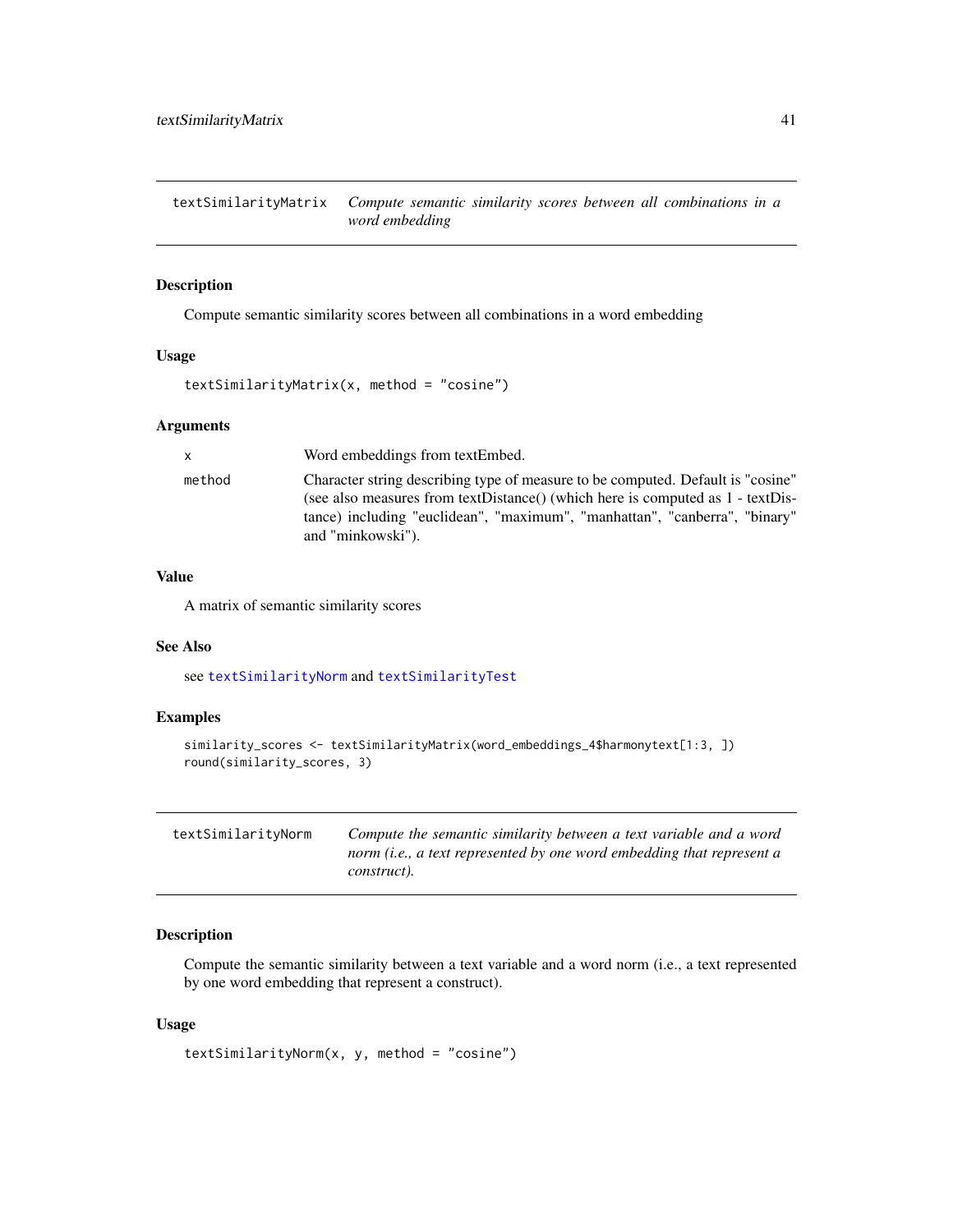### <span id="page-41-0"></span>Arguments

| x      | Word embeddings from textEmbed.                                                                                                                                                                                                                                        |
|--------|------------------------------------------------------------------------------------------------------------------------------------------------------------------------------------------------------------------------------------------------------------------------|
| ٧      | Word embedding from textEmbed (from only one text).                                                                                                                                                                                                                    |
| method | Character string describing type of measure to be computed. Default is "cosine"<br>(see also measures from textDistance() (which here is computed as $1$ - textDis-<br>tance) including "euclidean", "maximum", "manhattan", "canberra", "binary"<br>and "minkowski"). |

#### Value

A vector comprising semantic similarity scores.

### See Also

see [textSimilarity](#page-39-1) and [textSimilarityTest](#page-41-1)

#### Examples

```
## Not run:
library(dplyr)
library(tibble)
harmonynorm <- c("harmony peace ")
satisfactionnorm <- c("satisfaction achievement")
norms <- tibble::tibble(harmonynorm, satisfactionnorm)
word_embeddings <- word_embeddings_4
word_embeddings_wordnorm <- textEmbed(norms)
similarity_scores <- textSimilarityNorm(
  word_embeddings$harmonytext,
  word_embeddings_wordnorm$harmonynorm
\mathcal{L}## End(Not run)
```
<span id="page-41-1"></span>textSimilarityTest *Test whether there is a significant difference in meaning between two*

*sets of texts (i.e., between their word embeddings).*

### Description

Test whether there is a significant difference in meaning between two sets of texts (i.e., between their word embeddings).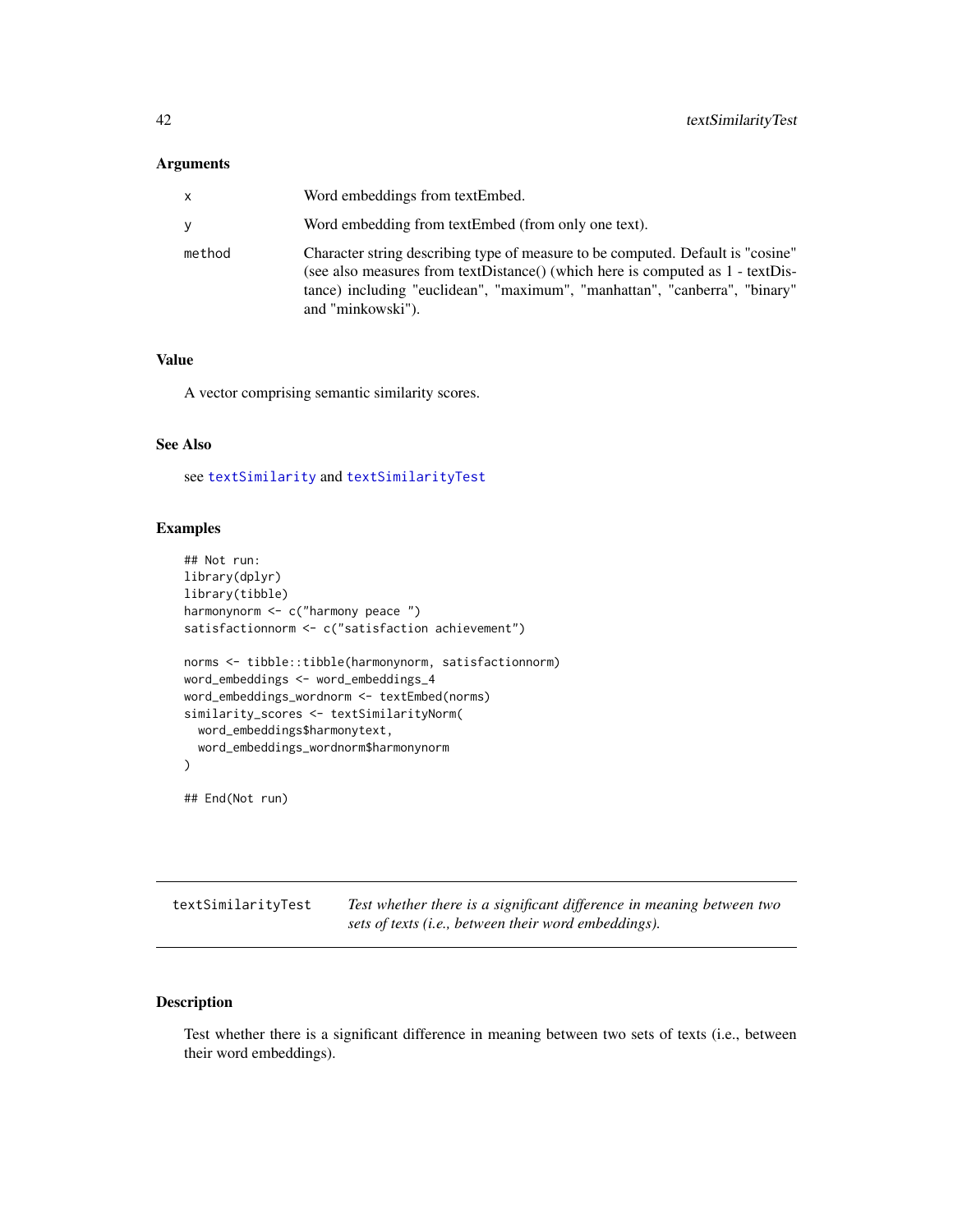### textSimilarityTest 43

### Usage

```
textSimilarityTest(
 x,
 y,
  similarity_method = "cosine",
 Npermutations = 10000,
 method = "paired",
 alternative = c("two_sided", "less", "greater"),
 output.permutations = TRUE,
 N_cluster_nodes = 1,
  seed = 1001
)
```
### Arguments

| $\times$            | Set of word embeddings from textEmbed.                                                                                                                                                                                                                     |  |
|---------------------|------------------------------------------------------------------------------------------------------------------------------------------------------------------------------------------------------------------------------------------------------------|--|
| У                   | Set of word embeddings from textEmbed.                                                                                                                                                                                                                     |  |
| similarity_method   |                                                                                                                                                                                                                                                            |  |
|                     | Character string describing type of measure to be computed; default is "cosine"<br>(see also measures from textDistance (here computed as $1$ - textDistance()) in-<br>cluding "euclidean", "maximum", "manhattan", "canberra", "binary" and "minkowski"). |  |
| Npermutations       | Number of permutations (default 10000).                                                                                                                                                                                                                    |  |
| method              | Compute a "paired" or an "unpaired" test.                                                                                                                                                                                                                  |  |
| alternative         | Use a two or one-sided test (select one of: "two_sided", "less", "greater").                                                                                                                                                                               |  |
| output.permutations |                                                                                                                                                                                                                                                            |  |
|                     | If TRUE, returns permuted values in output.                                                                                                                                                                                                                |  |
| N_cluster_nodes     |                                                                                                                                                                                                                                                            |  |
|                     | Number of cluster nodes to use (more makes computation faster; see parallel<br>package).                                                                                                                                                                   |  |
| seed                | Set different seed.                                                                                                                                                                                                                                        |  |

### Value

A list with a p-value, similarity score estimate and permuted values if output.permutations=TRUE.

### Examples

```
x <- word_embeddings_4$harmonywords
y <- word_embeddings_4$satisfactionwords
textSimilarityTest(x,
  y,
 method = "paired",
  Npermutations = 100,
  N_cluster_nodes = 1,
  alternative = "two_sided"
)
```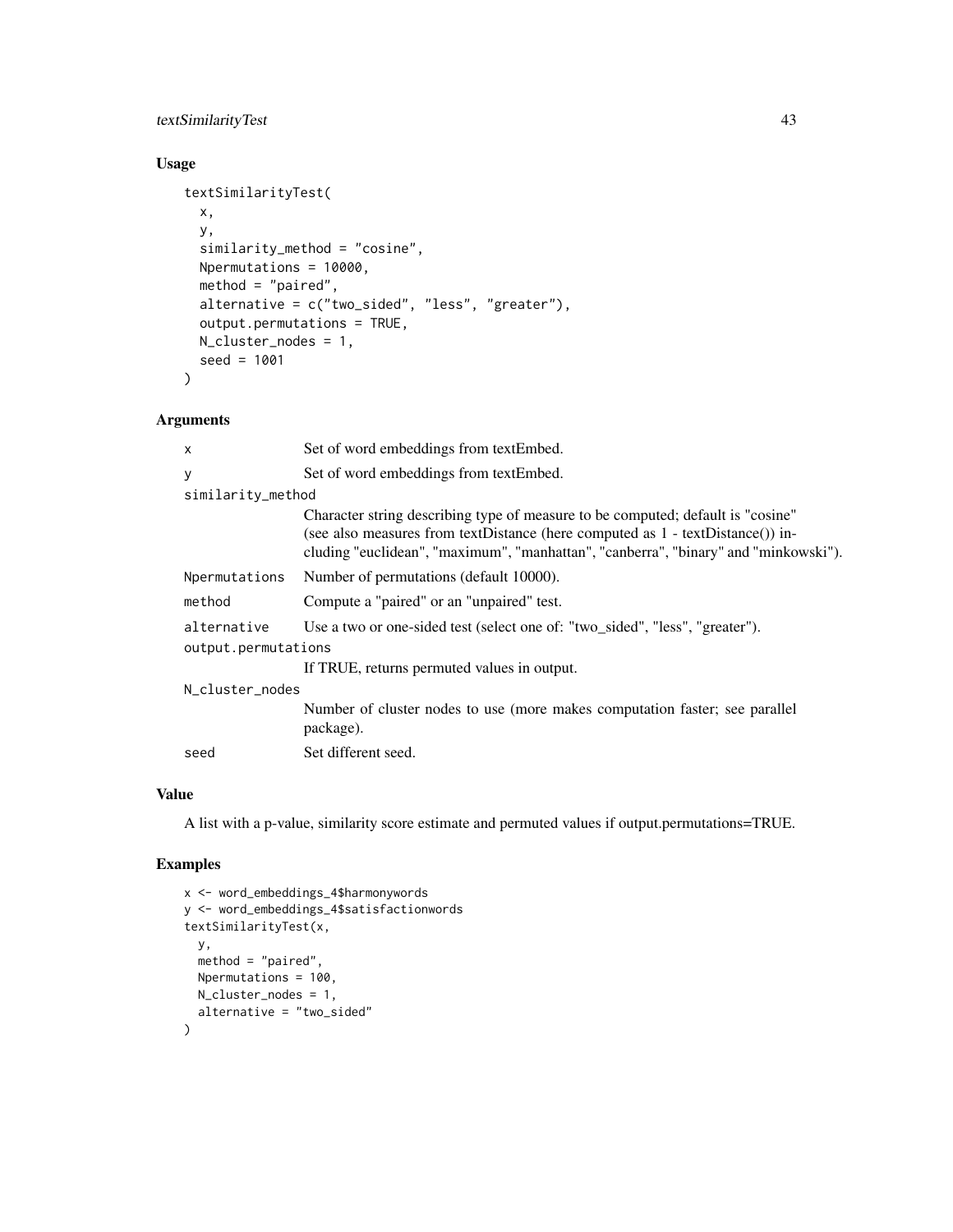<span id="page-43-1"></span><span id="page-43-0"></span>textTrain *Train word embeddings to a numeric (ridge regression) or categorical (random forest) variable.*

### Description

Train word embeddings to a numeric (ridge regression) or categorical (random forest) variable.

#### Usage

 $textTrain(x, y, force_train_method = "automatic", ...)$ 

### Arguments

| $\mathsf{x}$       | Word embeddings from textEmbed (or textEmbedLayerAggreation). Can ana-<br>lyze several variables at the same time; but if training to several outcomes at the<br>same time use a tibble within the list as input rather than just a tibble input (i.e.,<br>keep the name of the wordembedding). |  |
|--------------------|-------------------------------------------------------------------------------------------------------------------------------------------------------------------------------------------------------------------------------------------------------------------------------------------------|--|
| y                  | Numeric variable to predict. Can be several; although then make sure to have<br>them within a tibble (this is required even if it is only one outcome but several<br>word embeddings variables).                                                                                                |  |
| force_train_method |                                                                                                                                                                                                                                                                                                 |  |
|                    | default is "automatic", so if y is a factor random_forest is used, and if y is nu-<br>meric ridge regression is used. This can be overridden using "regression" or<br>"random_forest".                                                                                                          |  |
|                    | Arguments from textTrainRegression or textTrainRandomForest the textTrain<br>function.                                                                                                                                                                                                          |  |

### Value

A correlation between predicted and observed values; as well as a tibble of predicted values.

### See Also

[textTrainRegression](#page-48-1) [textTrainRandomForest](#page-45-1) [textTrainLists](#page-44-1) [textSimilarityTest](#page-41-1)

### Examples

```
## Not run:
word_embeddings <- word_embeddings_4
ratings_data <- Language_based_assessment_data_8
results <- textTrain(
  word_embeddings$harmonytext,
  ratings_data$hilstotal
)
```
## End(Not run)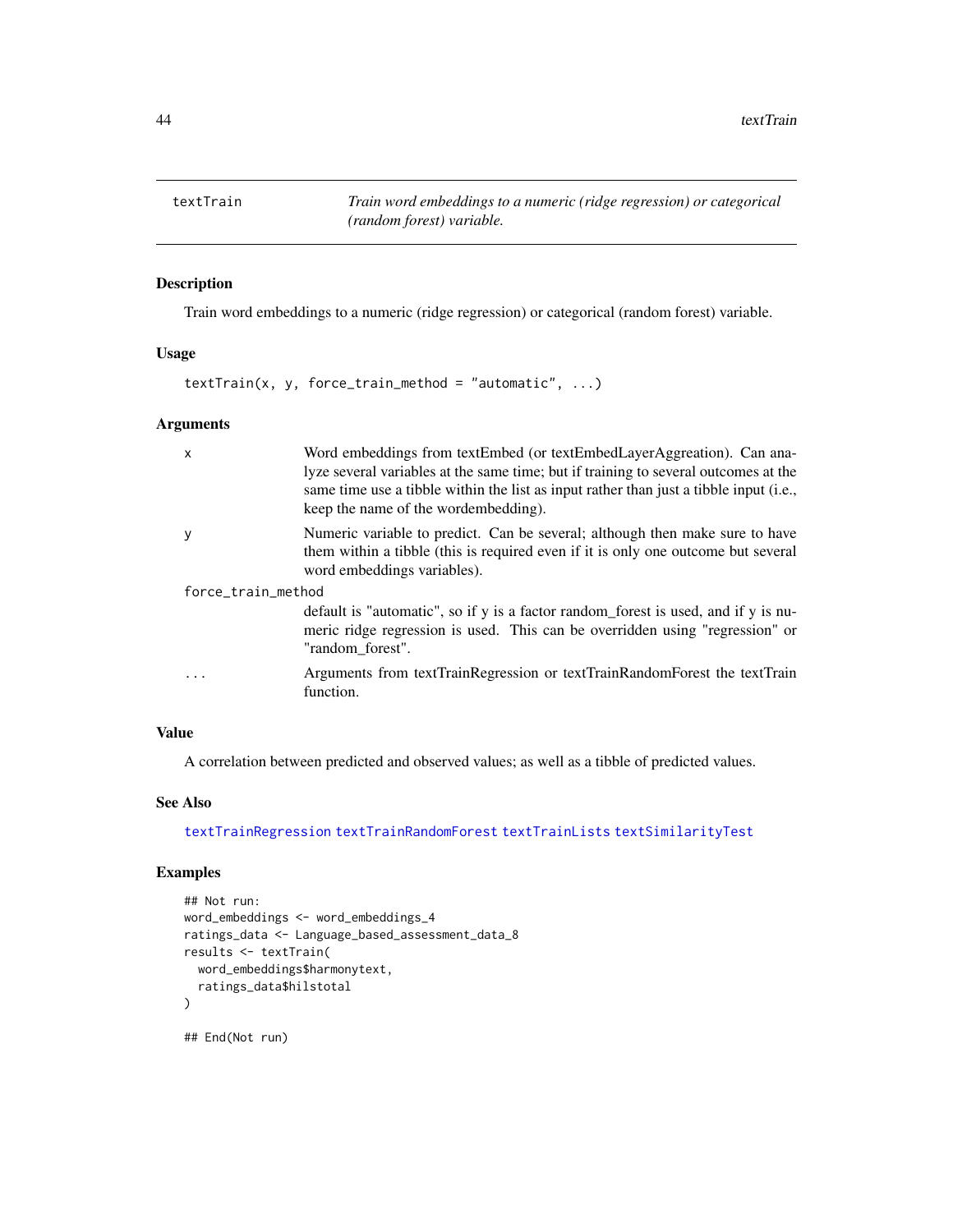<span id="page-44-1"></span><span id="page-44-0"></span>textTrainLists *Individually trains word embeddings from several text variables to several numeric or categorical variables. It is possible to have word embeddings from one text variable and several numeric/categprical variables; or vice verse, word embeddings from several text variables to one numeric/categorical variable. It is not possible to mix numeric and categorical variables.*

### Description

Individually trains word embeddings from several text variables to several numeric or categorical variables. It is possible to have word embeddings from one text variable and several numeric/categprical variables; or vice verse, word embeddings from several text variables to one numeric/categorical variable. It is not possible to mix numeric and categorical variables.

#### Usage

```
textTrainLists(
  x,
 y,
  force_train_method = "automatic",
  save_output = "all",
 method_cor = "pearson",
 eval_measure = "rmse",
 p_adjust_method = "holm",
  ...
)
```
#### Arguments

| X                  | Word embeddings from textEmbed (or textEmbedLayerAggreation).                                                                                               |  |
|--------------------|-------------------------------------------------------------------------------------------------------------------------------------------------------------|--|
| у                  | Tibble with several numeric or categorical variables to predict. Please note that<br>you cannot mix numeric and categorical variables.                      |  |
| force_train_method |                                                                                                                                                             |  |
|                    | Default is "automatic"; see also "regression" and "random_forest".                                                                                          |  |
| save_output        | Option not to save all output; default "all". see also "only_results" and "only_results_predictions".                                                       |  |
| method_cor         | A character string describing type of correlation (default "Pearson").                                                                                      |  |
| eval_measure       | Type of evaluative measure to assess models on.                                                                                                             |  |
| p_adjust_method    |                                                                                                                                                             |  |
|                    | Method to adjust/correct p-values for multiple comparisons (default $=$ "holm";<br>see also "none", "hochberg", "hommel", "bonferroni", "BH", "BY", "fdr"). |  |
| .                  | Arguments from textTrainRegression or textTrainRandomForest the textTrain<br>function.                                                                      |  |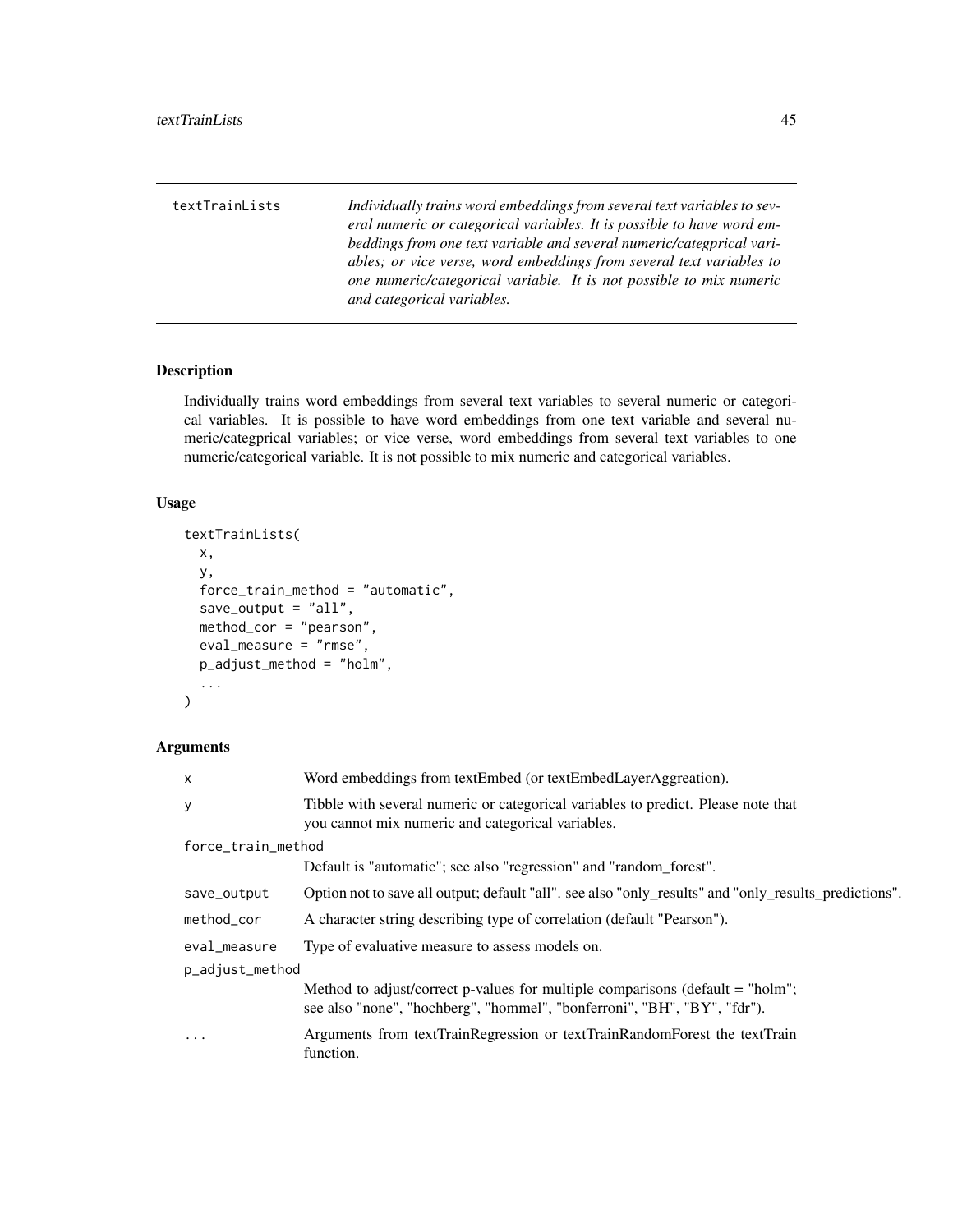#### <span id="page-45-0"></span>Value

Correlations between predicted and observed values.

#### See Also

see [textTrain](#page-43-1) [textTrainRegression](#page-48-1) [textTrainRandomForest](#page-45-1)

#### Examples

```
## Not run:
word_embeddings <- word_embeddings_4[1:2]
ratings_data <- Language_based_assessment_data_8[5:6]
results <- textTrainLists(
  word_embeddings,
  ratings_data
\lambdaresults
comment(results)
## End(Not run)
```
<span id="page-45-1"></span>textTrainRandomForest *Train word embeddings to a categorical variable using random forrest.*

#### Description

Train word embeddings to a categorical variable using random forrest.

### Usage

```
textTrainRandomForest(
  x,
 y,
  cv_method = "validation_split",
 outside_folds = 10,
  outside_strata_y = "y",
 outside_breaks = 4,
  inside_folds = 3/4,
  inside\_strata_y = "y",inside_breaks = 4,
 mode_rf = "classification",
 preprocess_step_center = FALSE,
 preprocess_scale_center = FALSE,
 preprocess_PCA = NA,
  extremely_randomised_splitrule = "extratrees",
 mtry = c(1, 10, 20, 40),
 min_n = c(1, 10, 20, 40),
```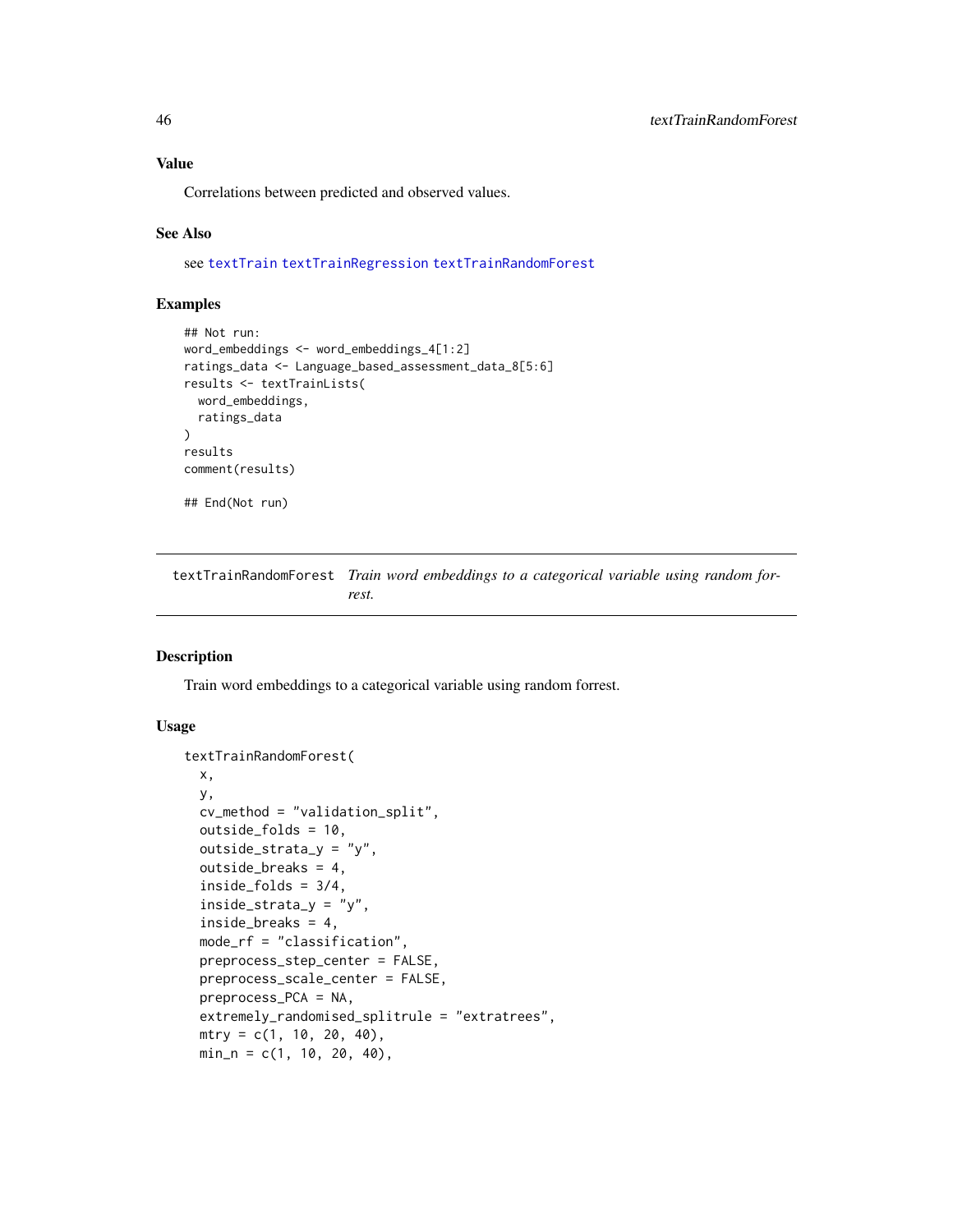```
trees = c(1000),
 eval_measure = "bal_accuracy",
 model_description = "Consider writing a description of your model here",
 multi_cores = "multi_cores_sys_default",
 save_output = "all",
 seed = 2020,
  ...
\mathcal{L}
```
### Arguments

| х                       | Word embeddings from textEmbed.                                                                                                                                                                                                                                                                                                                                                                                                                                                                                   |  |
|-------------------------|-------------------------------------------------------------------------------------------------------------------------------------------------------------------------------------------------------------------------------------------------------------------------------------------------------------------------------------------------------------------------------------------------------------------------------------------------------------------------------------------------------------------|--|
| у                       | Categorical variable to predict.                                                                                                                                                                                                                                                                                                                                                                                                                                                                                  |  |
| cv_method               | Cross-validation method to use within a pipeline of nested outer and inner loops<br>of folds (see nested_cv in rsample). Default is using cv_folds in the outside<br>folds and "validation_split" using rsample::validation_split in the inner loop to<br>achieve a development and assessment set (note that for validation_split the in-<br>side_folds should be a proportion, e.g., inside_folds = $3/4$ ); whereas "cv_folds"<br>uses rsample::vfold_cv to achieve n-folds in both the outer and inner loops. |  |
| outside_folds           | Number of folds for the outer folds (default = $10$ ).                                                                                                                                                                                                                                                                                                                                                                                                                                                            |  |
| outside_strata_y        |                                                                                                                                                                                                                                                                                                                                                                                                                                                                                                                   |  |
|                         | Variable to stratify according (default "y"; can also set to NULL).                                                                                                                                                                                                                                                                                                                                                                                                                                               |  |
| outside_breaks          | The number of bins wanted to stratify a numeric stratification variable in the<br>outer cross-validation loop.                                                                                                                                                                                                                                                                                                                                                                                                    |  |
| inside_folds            | Number of folds for the inner folds (default $= 3/4$ ).                                                                                                                                                                                                                                                                                                                                                                                                                                                           |  |
| inside_strata_y         |                                                                                                                                                                                                                                                                                                                                                                                                                                                                                                                   |  |
|                         | Variable to stratify according (default "y"; can also set to NULL).                                                                                                                                                                                                                                                                                                                                                                                                                                               |  |
| inside_breaks           | The number of bins wanted to stratify a numeric stratification variable in the<br>inner cross-validation loop.                                                                                                                                                                                                                                                                                                                                                                                                    |  |
| mode_rf                 | Default is "classification" ("regression" is not supported yet).                                                                                                                                                                                                                                                                                                                                                                                                                                                  |  |
| preprocess_step_center  |                                                                                                                                                                                                                                                                                                                                                                                                                                                                                                                   |  |
|                         | normalizes dimensions to have a mean of zero; default is set to TRUE. For more<br>info see (step_center in recipes).                                                                                                                                                                                                                                                                                                                                                                                              |  |
| preprocess_scale_center |                                                                                                                                                                                                                                                                                                                                                                                                                                                                                                                   |  |
|                         | normalize dimensions to have a standard deviation of one. For more info see<br>(step_scale in recipes).                                                                                                                                                                                                                                                                                                                                                                                                           |  |
|                         | preprocess_PCA Pre-processing threshold for PCA. Can select amount of variance to retain (e.g.,<br>.90 or as a grid $c(0.80, 0.90)$ ; or number of components to select (e.g., 10). De-<br>fault is "min_halving", which is a function that selects the number of PCA com-<br>ponents based on number of participants and feature (word embedding dimen-<br>sions) in the data. The formula is: preprocess_PCA = $round(max(min(number_features/2),$<br>number_participants/2), min(50, number_features))).       |  |
|                         | extremely_randomised_splitrule                                                                                                                                                                                                                                                                                                                                                                                                                                                                                    |  |
|                         | default: "extratrees", which thus implement a random forest; can also select:<br>NULL, "gini" or "hellinger"; if these are selected your mtry settings will be<br>overridden (see Geurts et al. (2006) Extremely randomized trees for details; and<br>see the ranger r-package for details on implementations).                                                                                                                                                                                                   |  |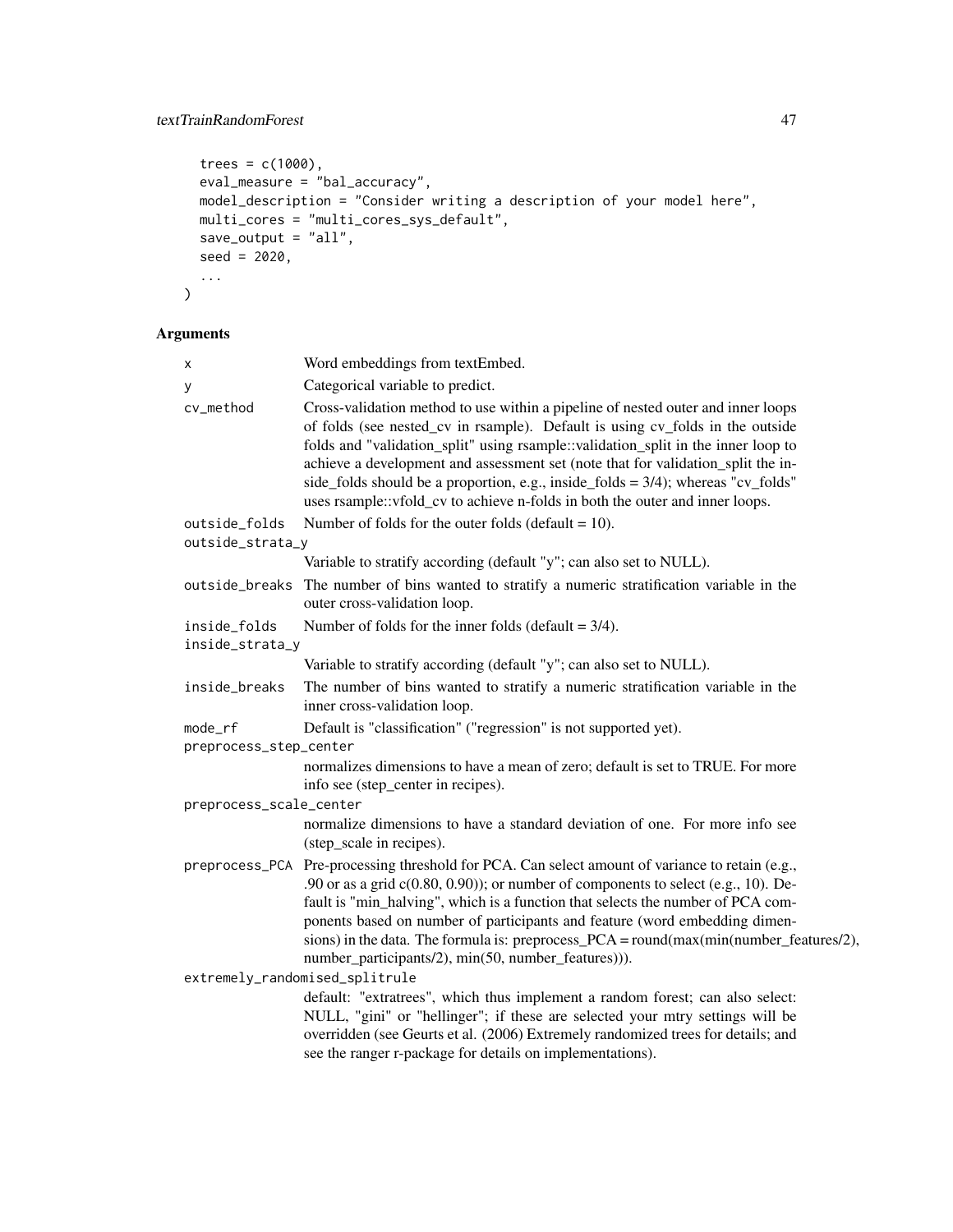<span id="page-47-0"></span>

| mtry              | hyper parameter that may be tuned; default: $c(1, 20, 40)$ ,                                                                                                                                                                                                                                          |  |
|-------------------|-------------------------------------------------------------------------------------------------------------------------------------------------------------------------------------------------------------------------------------------------------------------------------------------------------|--|
| $min_n$           | hyper parameter that may be tuned; default: $c(1, 20, 40)$                                                                                                                                                                                                                                            |  |
| trees             | Number of trees to use (default 1000).                                                                                                                                                                                                                                                                |  |
| eval_measure      | Measure to evaluate the models in order to select the best hyperparameters de-<br>fault "roc_auc"; see also "accuracy", "bal_accuracy", "sens", "spec", "preci-<br>sion", "kappa", "f_measure".                                                                                                       |  |
| model_description |                                                                                                                                                                                                                                                                                                       |  |
|                   | Text to describe your model (optional; good when sharing the model with oth-<br>ers).                                                                                                                                                                                                                 |  |
| multi_cores       | If TRUE it enables the use of multiple cores if the computer system allows for<br>it (i.e., only on unix, not windows). Hence it makes the analyses considerably<br>faster to run. Default is "multi_cores_sys_default", where it automatically uses<br>TRUE for Mac and Linux and FALSE for Windows. |  |
| save_output       | Option not to save all output; default "all". see also "only_results" and "only_results_predictions".                                                                                                                                                                                                 |  |
| seed              | Set different seed.                                                                                                                                                                                                                                                                                   |  |
| $\cdots$          | For example settings in yardstick: accuracy to set event_level (e.g., event_level<br>$=$ "second").                                                                                                                                                                                                   |  |

### Value

A list with roc\_curve\_data, roc\_curve\_plot, truth and predictions, preprocessing\_recipe, final\_model, model\_description chisq and fishers test as well as evaluation measures, e.g., including accuracy, f\_meas and roc\_auc (for details on these measures see the yardstick r-package documentation).

### See Also

see [textTrainLists](#page-44-1) [textSimilarityTest](#page-41-1)

### Examples

```
results <- textTrainRandomForest(
 word_embeddings_4$harmonywords,
 as.factor(Language_based_assessment_data_8$gender),
 trees = c(1000, 1500),mtry = c(1), # this is short because of testing
 min_n = c(1), # this is short because of testing
 multi_cores = FALSE # This is FALSE due to CRAN testing and Windows machines.
\mathcal{L}
```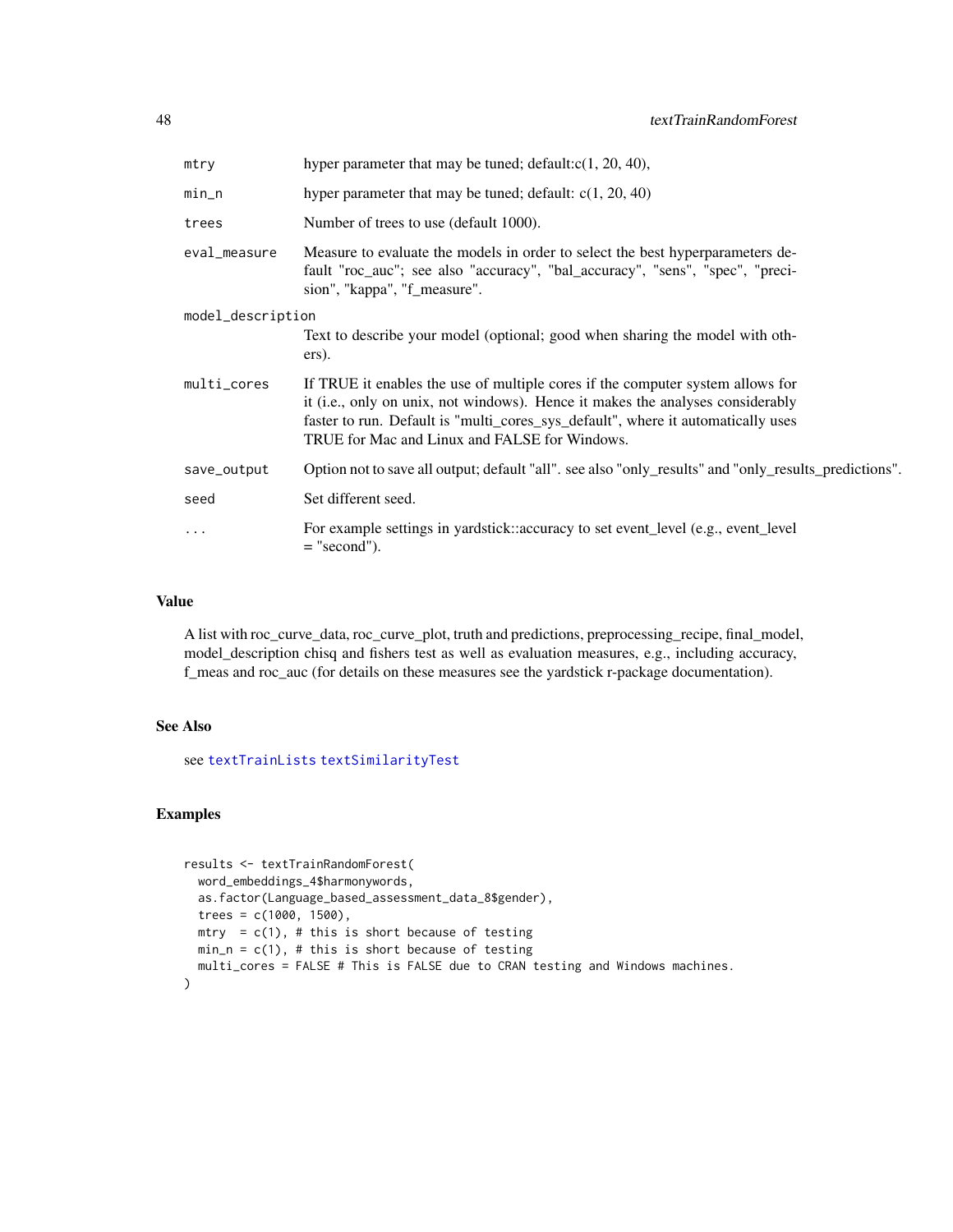<span id="page-48-1"></span><span id="page-48-0"></span>textTrainRegression *Train word embeddings to a numeric variable.*

#### Description

Train word embeddings to a numeric variable.

#### Usage

```
textTrainRegression(
 x,
 y,
 cv_method = "validation_split",
  outside_folds = 10,
 outside_strata_y = "y",
 outside_breaks = 4,
  inside_folds = 3/4,
  inside_strata_y = "y",
  inside_breaks = 4,
 model = "regression",
  eval_measure = "default",
 preprocess_step_center = TRUE,
 preprocess_step_scale = TRUE,
 preprocess_PCA = NA,
 penalty = 10^seq(-16, 16),
 mixture = c(0),
  first_n_predictors = NA,
  impute_missing = FALSE,
 method_cor = "pearson",
 model_description = "Consider writing a description of your model here",
 multi_cores = "multi_cores_sys_default",
  save_output = "all",
  seed = 2020,...
\mathcal{L}
```
#### Arguments

| X         | Word embeddings from textEmbed (or textEmbedLayerAggregation). If several<br>word embedding are provided in a list they will be concatenated.                                                                                                                                                                                                                                                                                                                                                                     |
|-----------|-------------------------------------------------------------------------------------------------------------------------------------------------------------------------------------------------------------------------------------------------------------------------------------------------------------------------------------------------------------------------------------------------------------------------------------------------------------------------------------------------------------------|
| V         | Numeric variable to predict.                                                                                                                                                                                                                                                                                                                                                                                                                                                                                      |
| cv_method | Cross-validation method to use within a pipeline of nested outer and inner loops<br>of folds (see nested_cv in rsample). Default is using cv_folds in the outside<br>folds and "validation_split" using rsample::validation_split in the inner loop to<br>achieve a development and assessment set (note that for validation_split the in-<br>side_folds should be a proportion, e.g., inside_folds = $3/4$ ); whereas "cv_folds"<br>uses rsample::vfold_cv to achieve n-folds in both the outer and inner loops. |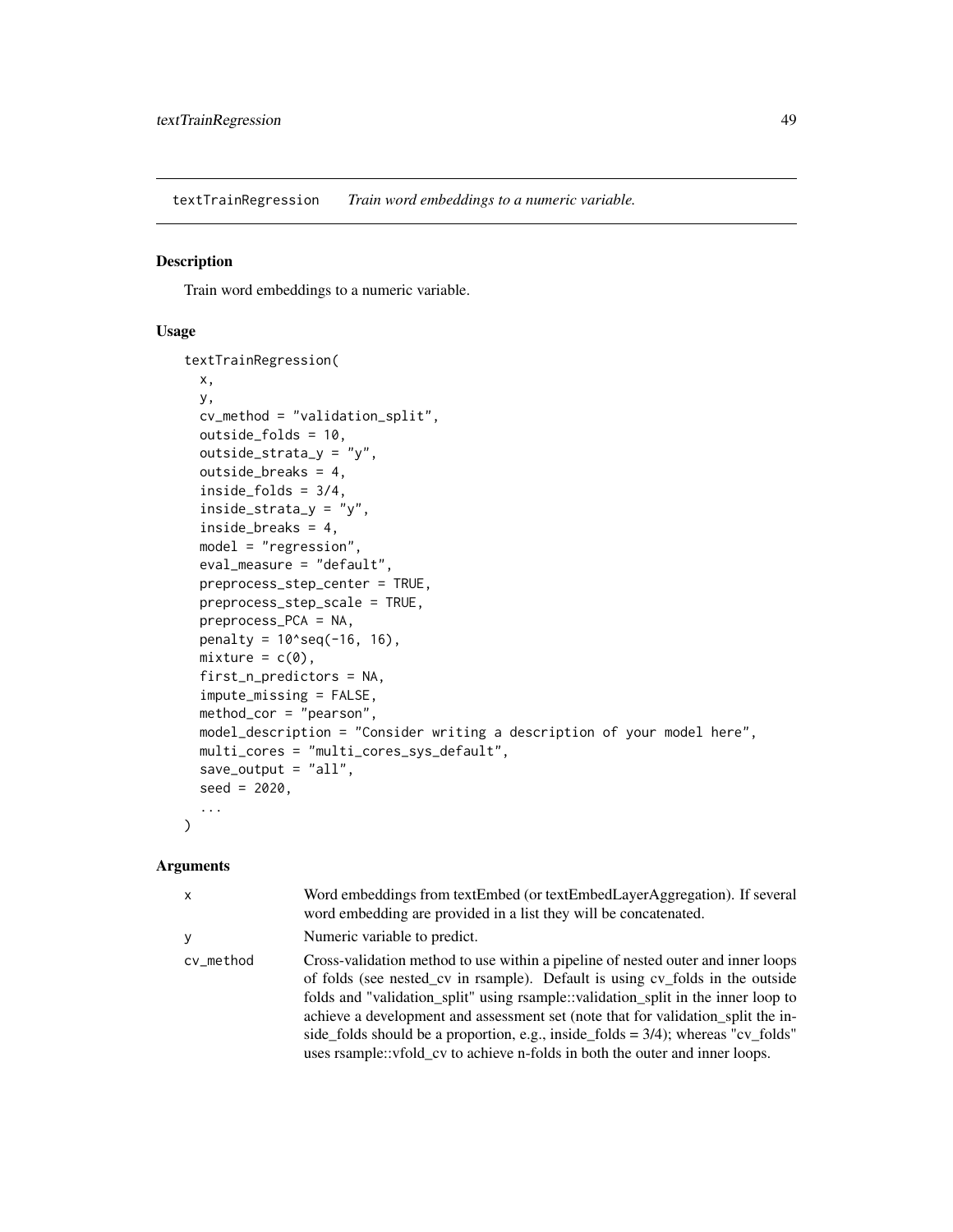| outside_folds          | Number of folds for the outer folds (default = $10$ ).                                                                                                                                                                                                                                                                                                                                                                                                                                                                                     |  |
|------------------------|--------------------------------------------------------------------------------------------------------------------------------------------------------------------------------------------------------------------------------------------------------------------------------------------------------------------------------------------------------------------------------------------------------------------------------------------------------------------------------------------------------------------------------------------|--|
| outside_strata_y       |                                                                                                                                                                                                                                                                                                                                                                                                                                                                                                                                            |  |
|                        | Variable to stratify according (default y; can set to NULL).                                                                                                                                                                                                                                                                                                                                                                                                                                                                               |  |
| outside_breaks         | The number of bins wanted to stratify a numeric stratification variable in the<br>outer cross-validation loop.                                                                                                                                                                                                                                                                                                                                                                                                                             |  |
| inside_folds           | The proportion of data to be used for modeling/analysis; (default proportion $=$<br>3/4). For more information see validation_split in rsample.                                                                                                                                                                                                                                                                                                                                                                                            |  |
| inside_strata_y        |                                                                                                                                                                                                                                                                                                                                                                                                                                                                                                                                            |  |
|                        | Variable to stratify according (default y; can set to NULL).                                                                                                                                                                                                                                                                                                                                                                                                                                                                               |  |
| inside_breaks          | The number of bins wanted to stratify a numeric stratification variable in the<br>inner cross-validation loop.                                                                                                                                                                                                                                                                                                                                                                                                                             |  |
| model                  | Type of model. Default is "regression"; see also "logistic" for classification.                                                                                                                                                                                                                                                                                                                                                                                                                                                            |  |
| eval_measure           | Type of evaluative measure to select models from. Default = "rmse" for regres-<br>sion and "bal_accuracy" for logistic. For regression use "rsq" or "rmse"; and<br>for classification use "accuracy", "bal_accuracy", "sens", "spec", "precision",<br>"kappa", "f_measure", or "roc_auc", (for more details see the yardstick package).                                                                                                                                                                                                    |  |
| preprocess_step_center |                                                                                                                                                                                                                                                                                                                                                                                                                                                                                                                                            |  |
|                        | normalizes dimensions to have a mean of zero; default is set to TRUE. For more<br>info see (step_center in recipes).                                                                                                                                                                                                                                                                                                                                                                                                                       |  |
| preprocess_step_scale  |                                                                                                                                                                                                                                                                                                                                                                                                                                                                                                                                            |  |
|                        | normalize dimensions to have a standard deviation of one. For more info see<br>(step_scale in recipes).                                                                                                                                                                                                                                                                                                                                                                                                                                    |  |
|                        | preprocess_PCA Pre-processing threshold for PCA (to skip this step set it to NA). Can select<br>amount of variance to retain (e.g., .90 or as a grid $c(0.80, 0.90)$ ); or number of<br>components to select (e.g., 10). Default is "min_halving", which is a function<br>that selects the number of PCA components based on number of participants<br>and feature (word embedding dimensions) in the data. The formula is: prepro-<br>cess_PCA = round(max(min(number_features/2), number_participants/2), min(50,<br>number_features))). |  |
| penalty                | hyper parameter that is tuned                                                                                                                                                                                                                                                                                                                                                                                                                                                                                                              |  |
| mixture                | hyper parameter that is tuned default $= 0$ (hence a pure ridge regression).                                                                                                                                                                                                                                                                                                                                                                                                                                                               |  |
| first_n_predictors     |                                                                                                                                                                                                                                                                                                                                                                                                                                                                                                                                            |  |
|                        | by default this setting is turned off (i.e., NA). To use this method, set it to the<br>highest number of predictors you want to test. Then the X first dimensions are<br>used in training, using a sequence from Kjell et al., 2019 paper in Psychological<br>Methods. Adding 1, then multiplying by 1.3 and finally rounding to the nearest<br>integer (e.g., $1, 3, 5, 8$ ). This option is currently only possible for one embedding<br>at the time.                                                                                    |  |
| impute_missing         | default FALSE (can be set to TRUE if something else than word_embeddings<br>are trained).                                                                                                                                                                                                                                                                                                                                                                                                                                                  |  |
| method_cor             | Type of correlation used in evaluation (default "pearson"; can set to "spearman"<br>or "kendall").                                                                                                                                                                                                                                                                                                                                                                                                                                         |  |
| model_description      |                                                                                                                                                                                                                                                                                                                                                                                                                                                                                                                                            |  |
|                        | Text to describe your model (optional; good when sharing the model with oth-<br>ers).                                                                                                                                                                                                                                                                                                                                                                                                                                                      |  |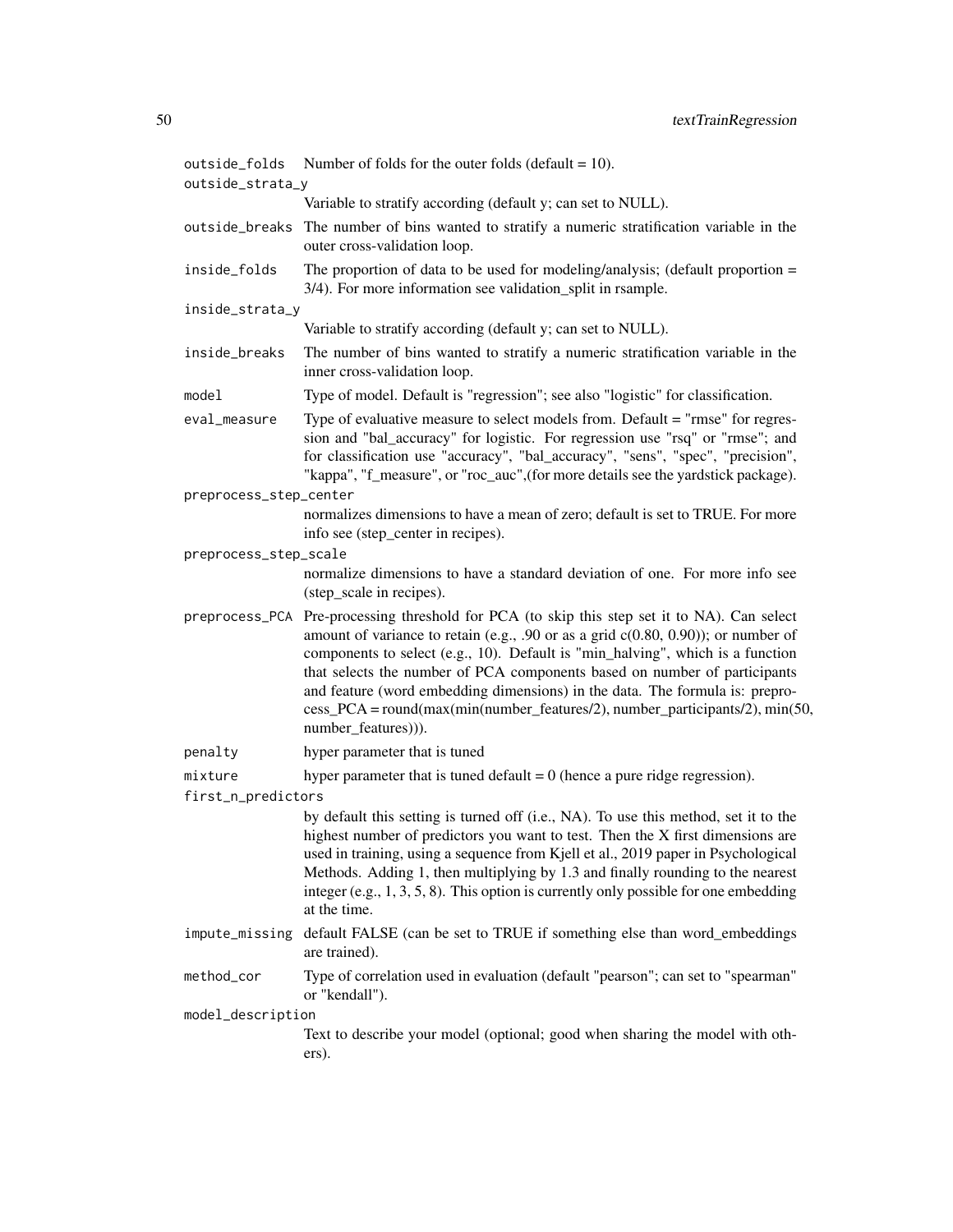<span id="page-50-0"></span>

| multi_cores | If TRUE it enables the use of multiple cores if the computer system allows for                        |  |
|-------------|-------------------------------------------------------------------------------------------------------|--|
|             | it (i.e., only on unix, not windows). Hence it makes the analyses considerably                        |  |
|             | faster to run. Default is "multi_cores_sys_default", where it automatically uses                      |  |
|             | TRUE for Mac and Linux and FALSE for Windows.                                                         |  |
| save_output | Option not to save all output; default "all". see also "only_results" and "only_results_predictions". |  |
| seed        | Set different seed.                                                                                   |  |
| $\ddots$    | For example settings in yardstick: accuracy to set event_level (e.g., event_level<br>$=$ "second").   |  |

### Value

A (one-sided) correlation test between predicted and observed values; tibble of predicted values, as well as information about the model (preprossing\_recipe, final\_model and model\_description).

### See Also

see [textEmbedLayerAggregation](#page-14-1) [textTrainLists](#page-44-1) [textTrainRandomForest](#page-45-1) [textSimilarityTest](#page-41-1)

### Examples

```
results <- textTrainRegression(
  word_embeddings_4$harmonytext,
 Language_based_assessment_data_8$hilstotal,
  multi_cores = FALSE # This is FALSE due to CRAN testing and Windows machines.
)
```

| textWordPrediction | Compute predictions based on single words for plotting words. The     |
|--------------------|-----------------------------------------------------------------------|
|                    | word embeddings of single words are trained to predict the mean value |
|                    | associated with that word. P-values does NOT work yet.                |

### Description

Compute predictions based on single words for plotting words. The word embeddings of single words are trained to predict the mean value associated with that word. P-values does NOT work yet.

#### Usage

```
textWordPrediction(
 words,
 single_word_embeddings = single_word_embeddings_df,
 x,
 y = NULL,seed = 1003,
```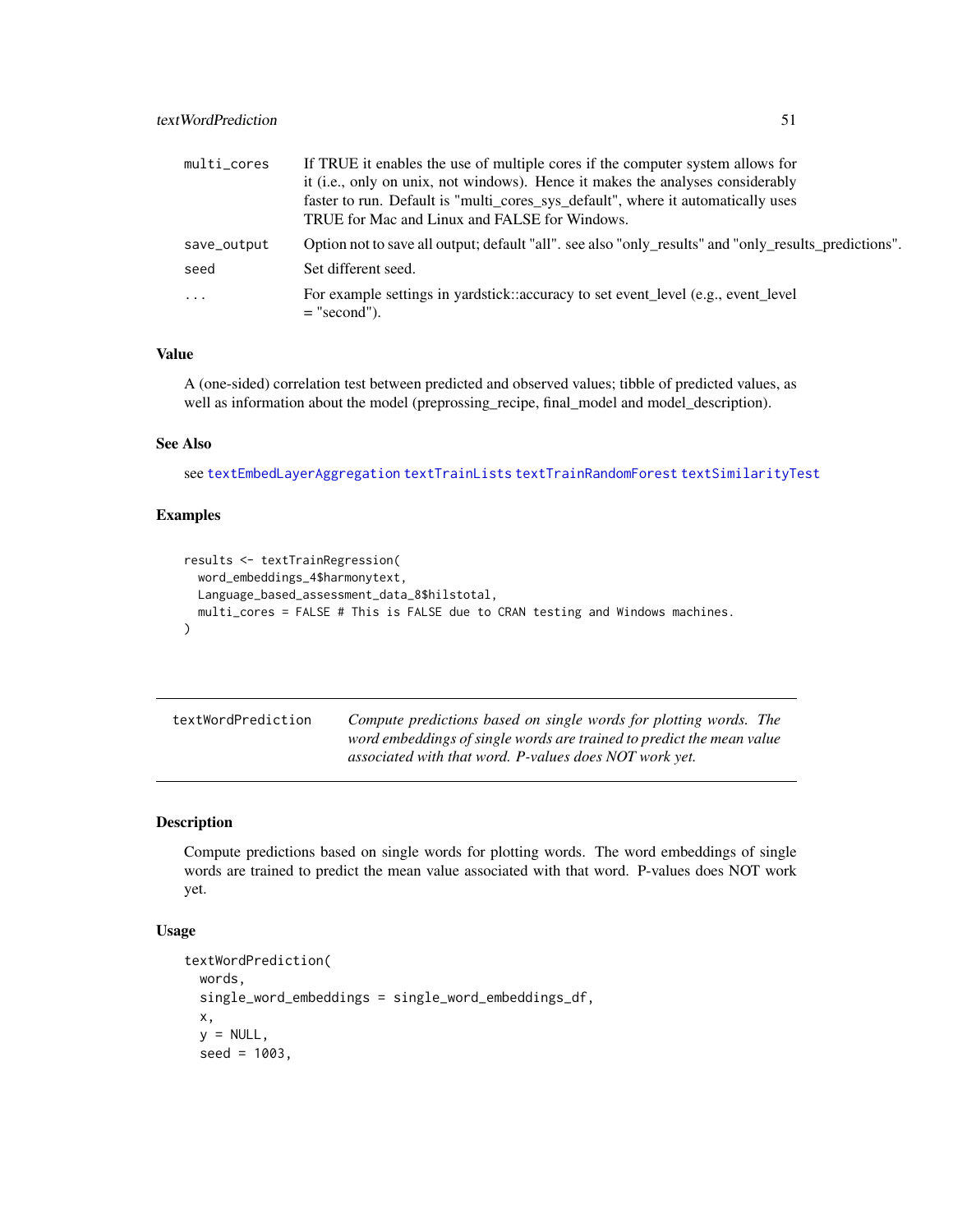```
case_insensitive = TRUE,
  text_remove = "<math>[()]</math>",
   ...
\mathcal{L}
```
### Arguments

| Word or text variable to be plotted.                                                         |  |
|----------------------------------------------------------------------------------------------|--|
| single_word_embeddings                                                                       |  |
| Word embeddings from textEmbed for individual words (i.e., decontextualized<br>embeddings).  |  |
| Numeric variable that the words should be plotted according to on the x-axes.                |  |
| Numeric variable that the words should be plotted according to on the y-axes<br>$(y=NULL)$ . |  |
| Set different seed.                                                                          |  |
| case_insensitive                                                                             |  |
| When TRUE all words are made lower case.                                                     |  |
| Remove special characters                                                                    |  |
| Training options from textTrainRegression().                                                 |  |
|                                                                                              |  |

### Value

A dataframe with variables (e.g., including trained (out of sample) predictions, frequencies, pvalues) for the individual words that is used for the plotting in the textProjectionPlot function.

### Examples

```
# Data
# Pre-processing data for plotting
## Not run:
df_for_plotting <- textWordPrediction(
  words = Language_based_assessment_data_8$harmonywords,
  single_word_embeddings = word_embeddings_4$singlewords_we,
  x = Language_based_assessment_data_8$hilstotal
)
df_for_plotting
## End(Not run)
#' @seealso see \code{\link{textProjection}}
```
word\_embeddings\_4 *Word embeddings for 4 text variables for 40 participants*

#### Description

The dataset is a shortened version of the data sets of Study 3-5 from Kjell, Kjell, Garcia and Sikström 2018.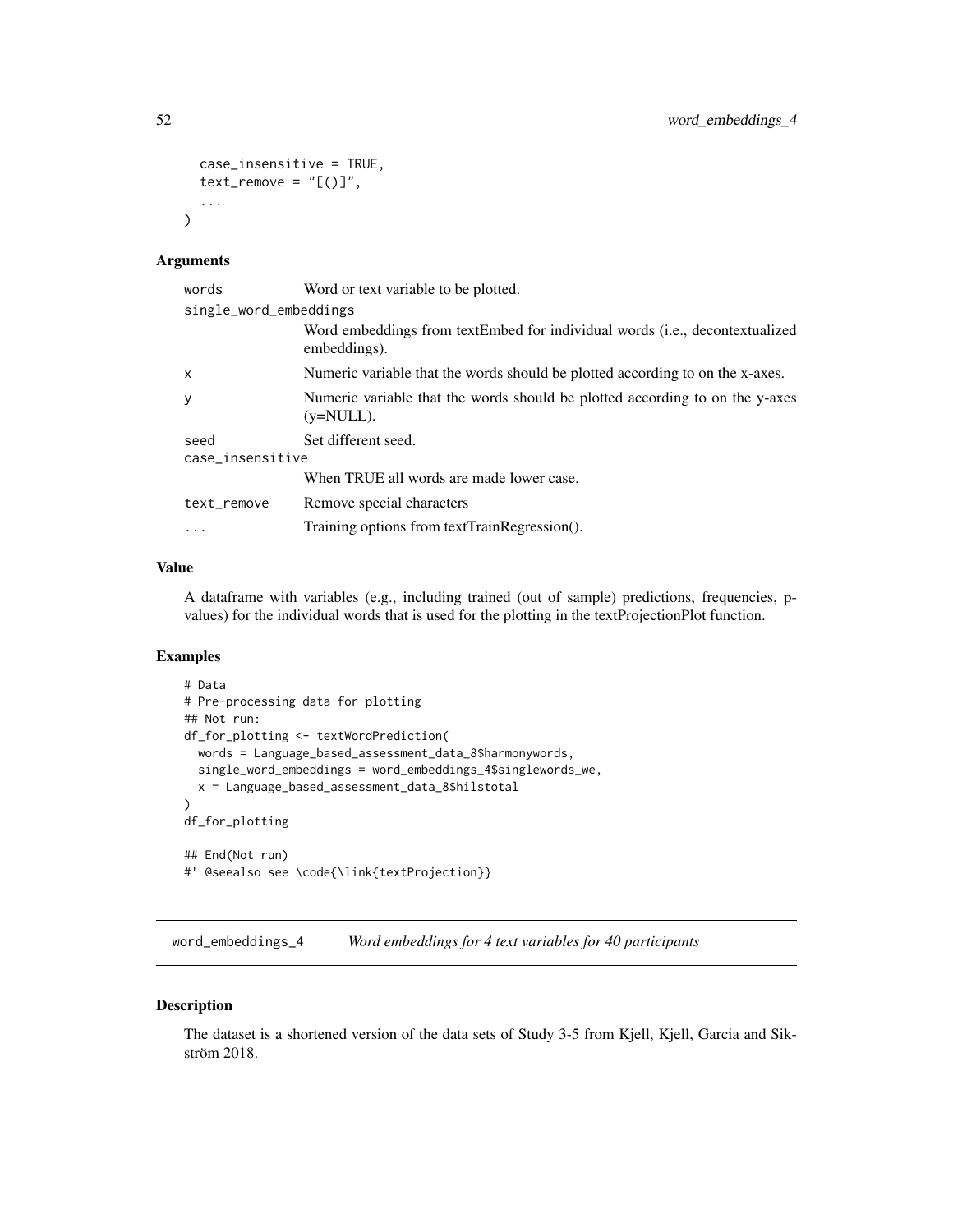word\_embeddings\_4 53

### Usage

word\_embeddings\_4

### Format

A list with word embeddings for harmony words, satisfaction words, harmony text, satisfaction text and decontextualized word embeddings. BERT-base embeddings based on mean aggregation of layer 11 and 12.

words words

n word frequency

Dim1:Dim768 Word embeddings dimensions

### Source

<https://psyarxiv.com/er6t7/>